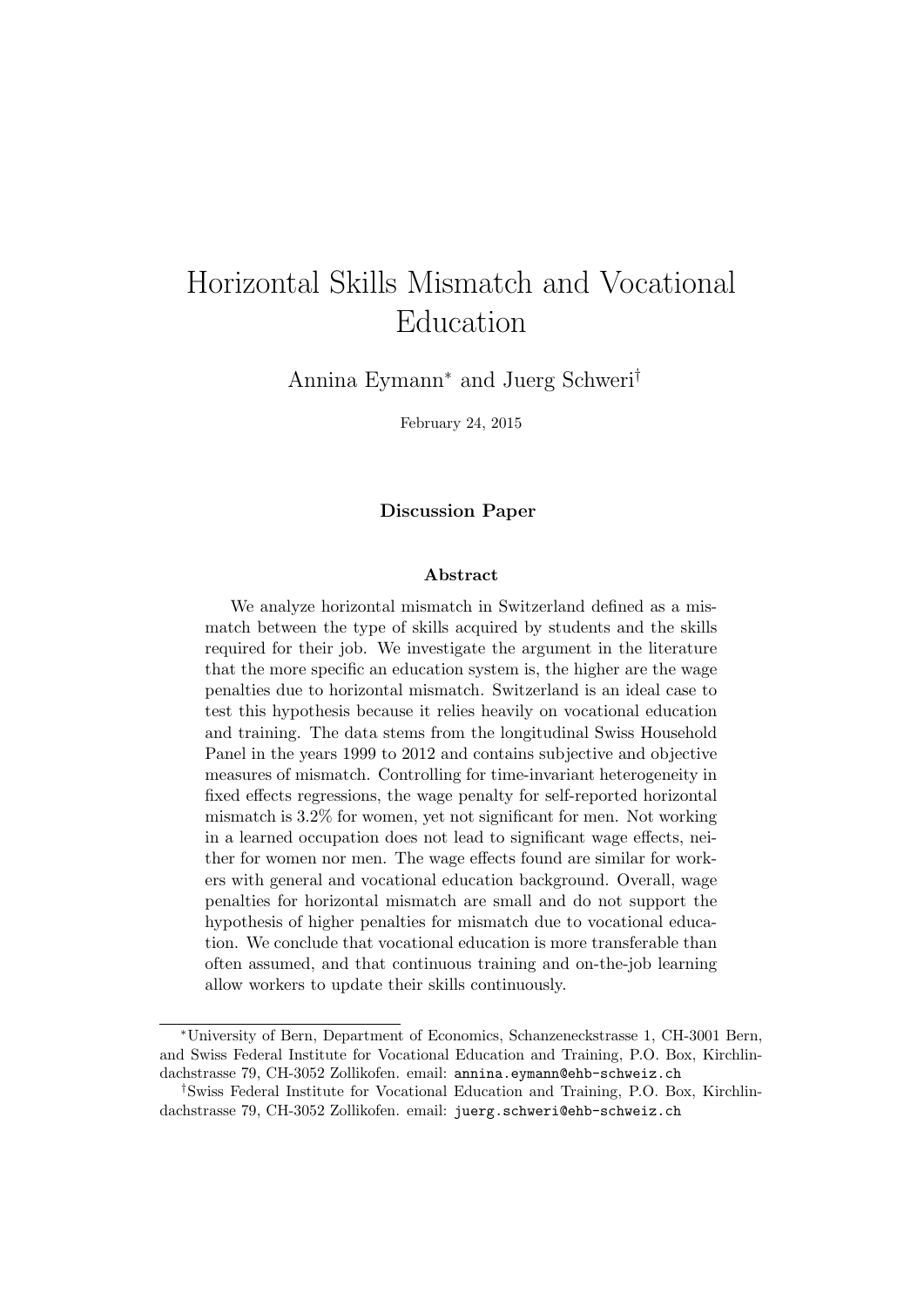JEL classification: I21, J24, J31, J62 KEYWORDS: skills mismatch; human capital; Switzerland; overeducation; training; wages; horizontal mismatch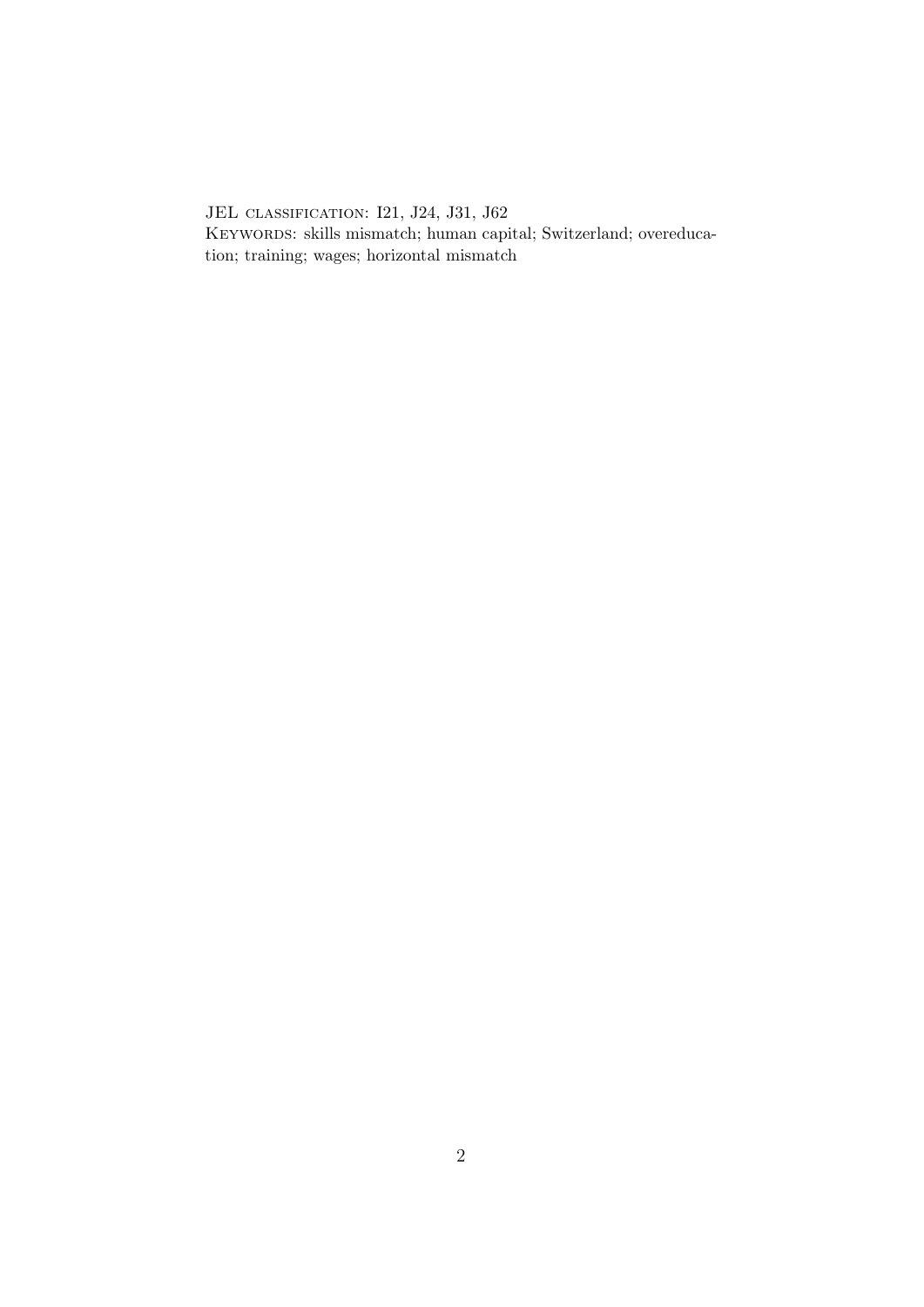## 1 Introduction

In a labor market perspective, education and training are supposed to align the skills acquired by workers with the skills needed by firms. However, recent studies show that many workers experience a horizontal mismatch between their own skills and the skills needed in their current job. In his pioneering article, Robst (2007) finds that this horizontal mismatch is a serious problem for affected workers because they suffer from substantial wage penalties. He analyzed US workers holding a college degree whose current job is not or only weakly related to their field of study. Robst (2007) shows that the incidence of horizontal mismatch is lower in college majors that provide relatively more specific than general human capital, but that the corresponding wage penalties in these majors are higher. Following this line of argument, Nordin, Persson, and Rooth (2010) expected to find higher wage penalties for horizontal mismatch in Sweden because most Swedish fields of higher education are very specialized. They find partial support for this hypothesis: compared to the US, they find higher wage penalties for men, but similar penalties for women.

If the hypothesis were true that education with a higher share of specific human capital increases wage penalties for horizontal mismatch, this would constitute a major challenge for vocational education and training programs. Several countries educate a large part of their youngsters in such programs that specialize workers in certain occupations, e.g., Austria, Denmark, Germany, the Netherlands and Switzerland. Many other countries<sup>1</sup>

<sup>1</sup>Germany has concluded memoranda of understanding with six EU member states with the aim to introduce dual apprenticeships, among them Greece, Italy, Portugal and Spain.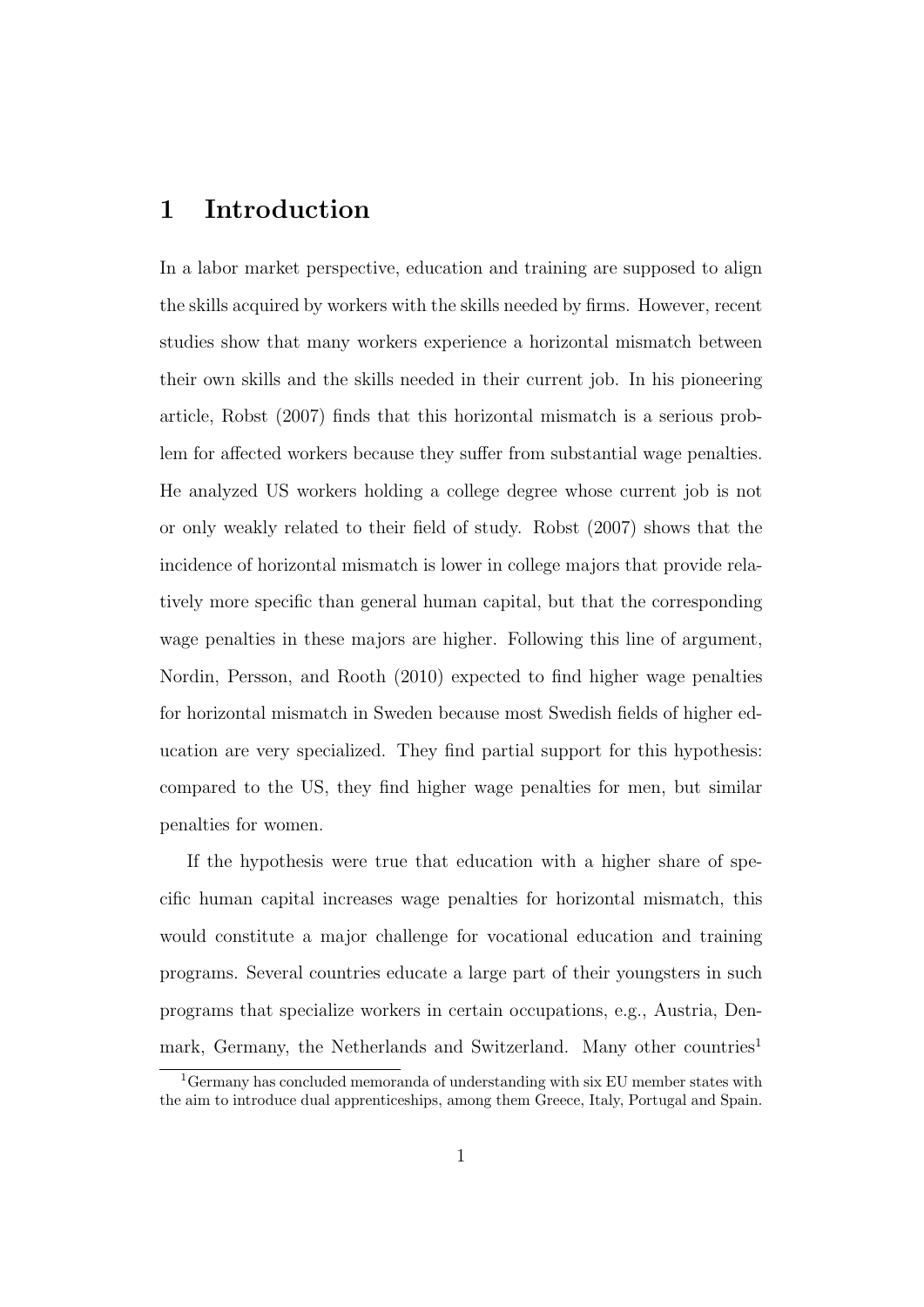consider introducing new or additional vocational tracks and especially apprenticeships to counter youth unemployment. Youth unemployment has risen in many countries since the beginning of the economic crisis: from 2007 to 2012, youth unemployment rates rose by more than 50 percent in the UK and the US, and even more dramatically in many Southern European countries (cf. OECD, 2013). Vocational education is known to ease the transition from school to work in workers' early labor market career (Ryan, 2001) and could thus provide a solution to high youth unemployment. Yet, if vocational education hinders occupational mobility in the long run, introducing more vocational training will exacerbate the effects of horizontal mismatch due to an inefficient allocation of skills in the labor market. The long-run mismatch cost of vocational education and training may reduce or outweigh the gains from smooth short-run transitions into the labor market, from an individual as well as from a social point of view.

Our aim is to analyze the incidence and wage effects of horizontal mismatch in Switzerland where firm-based apprenticeships are the predominant type of education on upper-secondary level. Two-thirds of a cohort of Swiss youngsters attends a firm-based apprenticeship program after compulsory schooling, only about 20 percent of a cohort attend general school (Gymnasium). Similarly, professional education and training is an important track in Swiss higher education, next to universities and universities of applied sciences. We therefore extend the scope of analysis beyond university students and include all types of Swiss workers. This also allows us to compare workers holding degrees from general education with workers holding degrees from vocational education. The aim of this analysis is to see whether voca-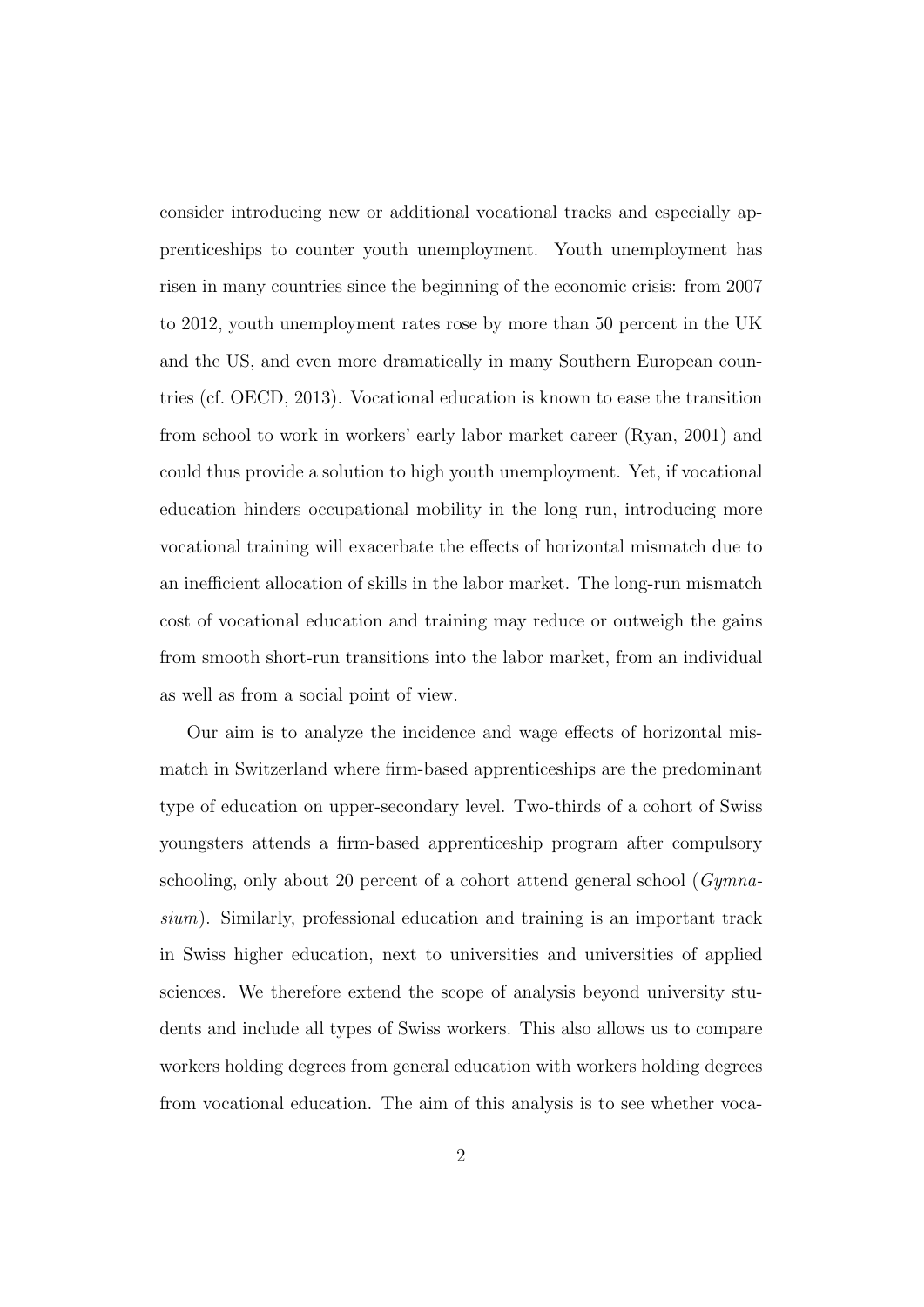tional education carries a higher risk of skills mismatch, and to test whether it leads to higher mismatch wage penalties in the labor market.

Our contribution to the scant literature on horizontal skills mismatch is threefold. First, we extend the scope of analyses from university students to the entire workforce with a special focus on the comparison between vocational and general education. Second, we use objective as well as subjective information to measure mismatch. Robst (2007) used a subjective, Nordin, Persson, and Rooth (2010) used an objective measure. We show that our subjective and objective measures capture different aspects of horizontal mismatch. Third, using longitudinal data in fixed effect regression, we are able to eliminate estimation bias due to unobserved time-invariant heterogeneity, such as individual differences in ability, motivation or, more generally, personality. These are major confounding factors for estimating the wage effects of mismatch, a problem that has received a lot of attention in the literature on vertical mismatch, i.e., on over- and under-education (e.g., Bauer, 2002; Frenette, 2004; McGuinness and Bennett, 2007).

## 2 Defining Horizontal Mismatch

The analysis of mismatch asks for careful definitions: what kind of skills, asked and acquired, exactly should we compare to identify horizontal mismatch? We will speak of "skills" to denote all human capital that is useful to successfully master the tasks in a worker's job, i.e., that affects workers' productivity. Skills may thus include personality traits and human capital acquired through schooling, training or experience.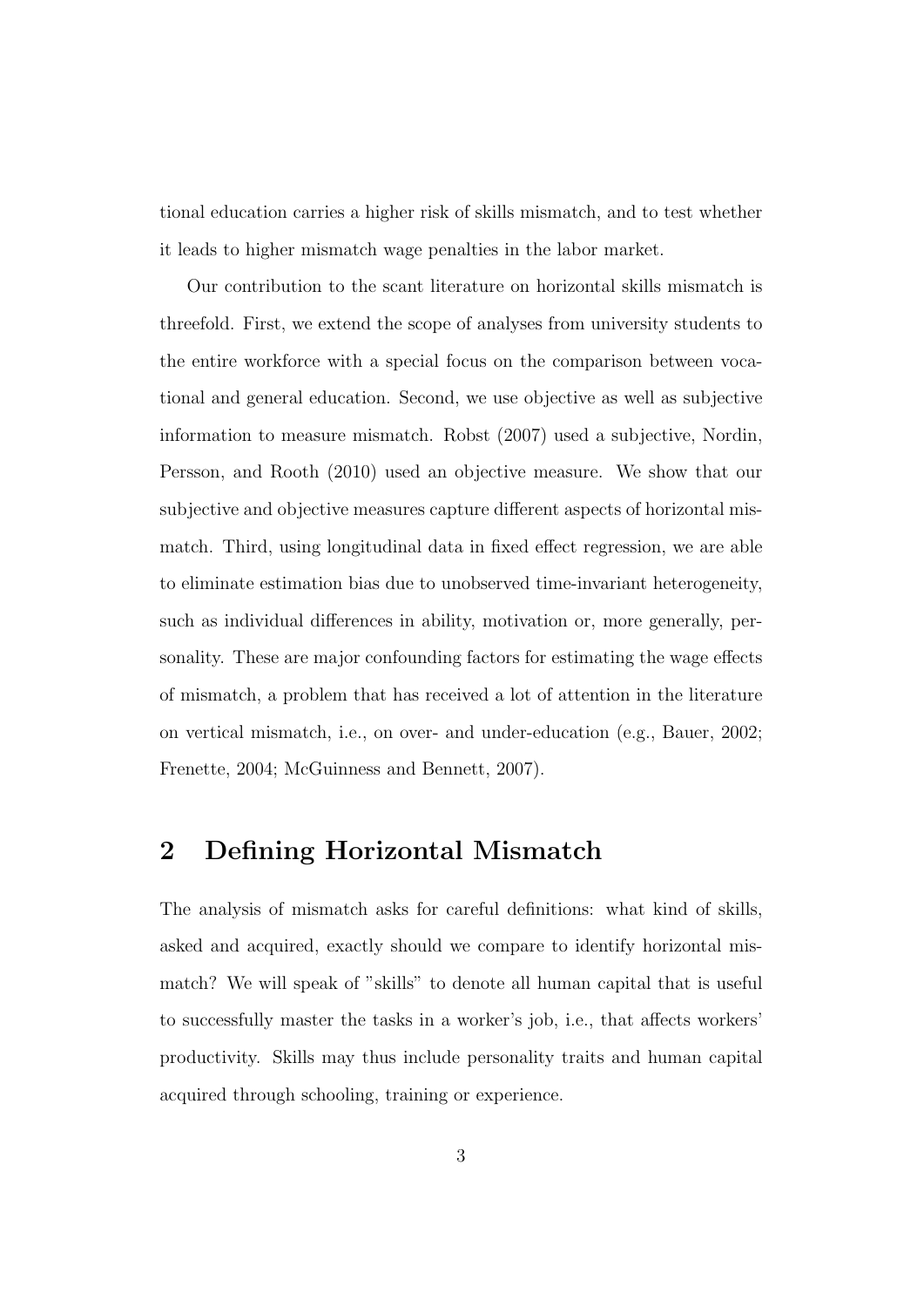We apply two different definitions of horizontal mismatch in this paper: The first definition defines horizontal mismatch as a divergence between learned and current occupation. In terms of policy relevance, analyzing the wage effect of not working in the learned occupation helps to assess whether the formal education system imparts the skills necessary for a successful labor market career that also allows for changes between occupations. Accordingly, Nordin, Persson, and Rooth (2010) compare workers' field of study with their current occupation to identify horizontal mismatch. Robst (2007) uses workers' assessment of "the relationship between your work and your education" (Robst, 2007, p. 401). A particularity of this definition of horizontal mismatch is the time lag involved: Because college students typically earn their highest degree around age 25, comparing skills from formal education and skills needed at the current job implies a substantial time lag for mid-aged and older workers. This definition does not allow for skills updating after formal education. To escape a situation of horizontal mismatch in this definition, workers have to change back to the occupation they learned in the first place.

The second definition of horizontal mismatch asks whether the total set of skills a worker possesses at a certain point in time matches with the skills needed in his or her current job. We will use workers' self-assessment of this match to identify this kind of horizontal mismatch. The skills currently possessed may not only stem from formal education, but also from life-long learning through courses without formal degree, from informal training and from work experience throughout the career. Conversely, skills learned in schooling or elsewhere may depreciate over time. In terms of policy rele-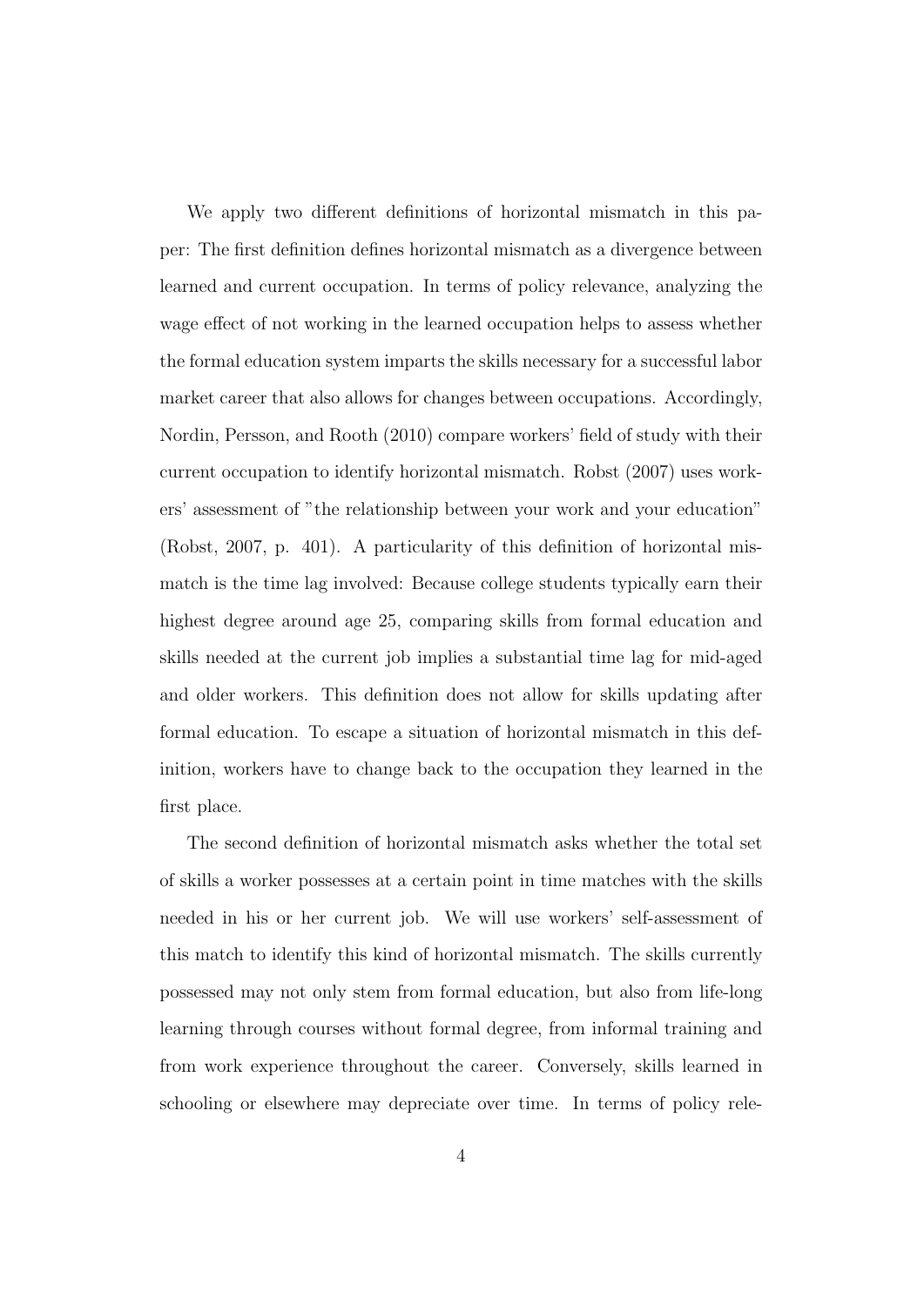vance, this definition allows us to assess whether the combination of schooling, continuing education and training, on-the-job training provided by firms and labor market experience is able to keep workers' skills aligned with labor market needs throughout their career. Institutions like career counseling, privately or firm-financed training, training vouchers and the like can help workers to continuously adjust and update their skills and thus prevent or escape a situation of horizontal mismatch. Our second definition of horizontal mismatch takes these dynamic aspects of skills development into account, while the first definition is static when it comes to workers' skills.

In both definitions, labor market dynamics induced by changes in production technologies, international competition and so forth affect mismatch, because they change workers' tasks. The "task-based" literature directly analyzes the labor market effects of changing tasks (see Acemoglu and Autor, 2011; Autor, 2013), i.e., focuses on the demand-side dynamics of the labor market. Here, we focus on the effects of horizontal mismatch, which is a result of both employees' skills development (supply side) and the tasks to be completed (demand side). Swiss watchmaking provides a good example how technological innovation can create horizontal mismatch: watchmakers faced a disastrous crisis in the seventies when Quartz watches were invented and employment in the traditional mechanical watch industry fell by almost 50 percent from 1970 to 1980 (Young, 1999). Many workers had to change occupation and became thus horizontally mismatched according to the first definition. They would have had to find a job as watchmaker again to escape the situation of mismatch. Those that remained watchmakers are considered well-matched. But for many watchmakers, their learned occupation may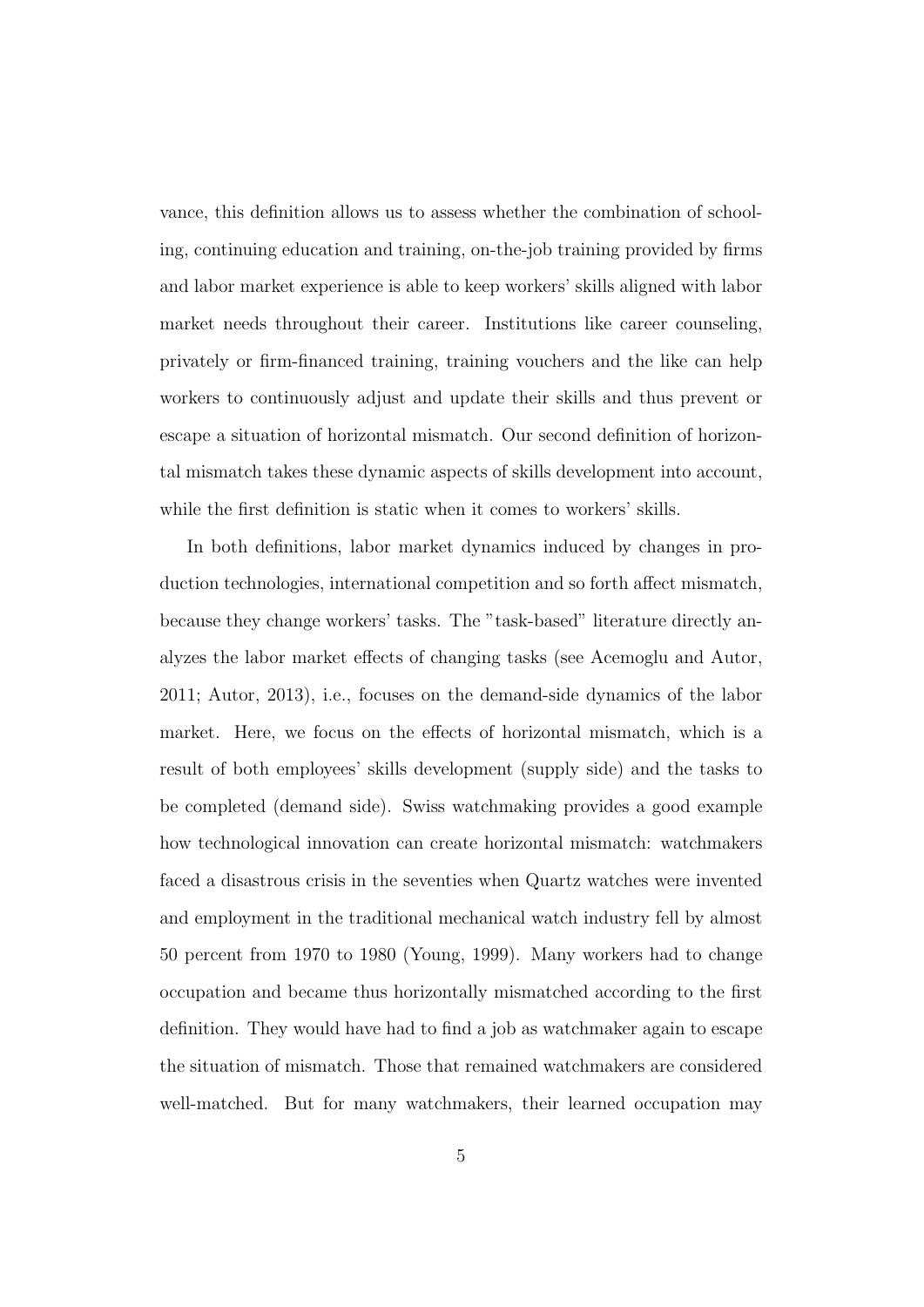have changed in task content in the meantime, and many of them had to acquire new skills, too. The first definition ignores this, while in the second definition, substantial changes in tasks alone are sufficient to create a mismatch between workers' skills and their (new) tasks. Those that remained watchmakers may thus also have experienced a situation of mismatch. Conversely, former watchmakers that were able to acquire the skills necessary in their new occupation are no longer considered mismatched in the second definition. Our aim is to measure both definitions of horizontal mismatch (as explained in chapter 4) and compare the results on incidence and wage effects.

# 3 Vocational and Continuing Education and Training in Switzerland

The analysis of horizontal mismatch as outlined in chapter 2 raises two questions about the institutional setup of education systems and labor markets. First, if specific human capital is supposed to be a cause for horizontal mismatch and associated wage penalties, how specific is vocational education and training in Switzerland? Second, which possibilities do Swiss workers have to update and extend their skills throughout their working career? We will shortly discuss these questions and the institutions that are relevant in this context.

Becker (1962) introduced the distinction between firm-specific and general human capital, other authors added a medium category of occupation-specific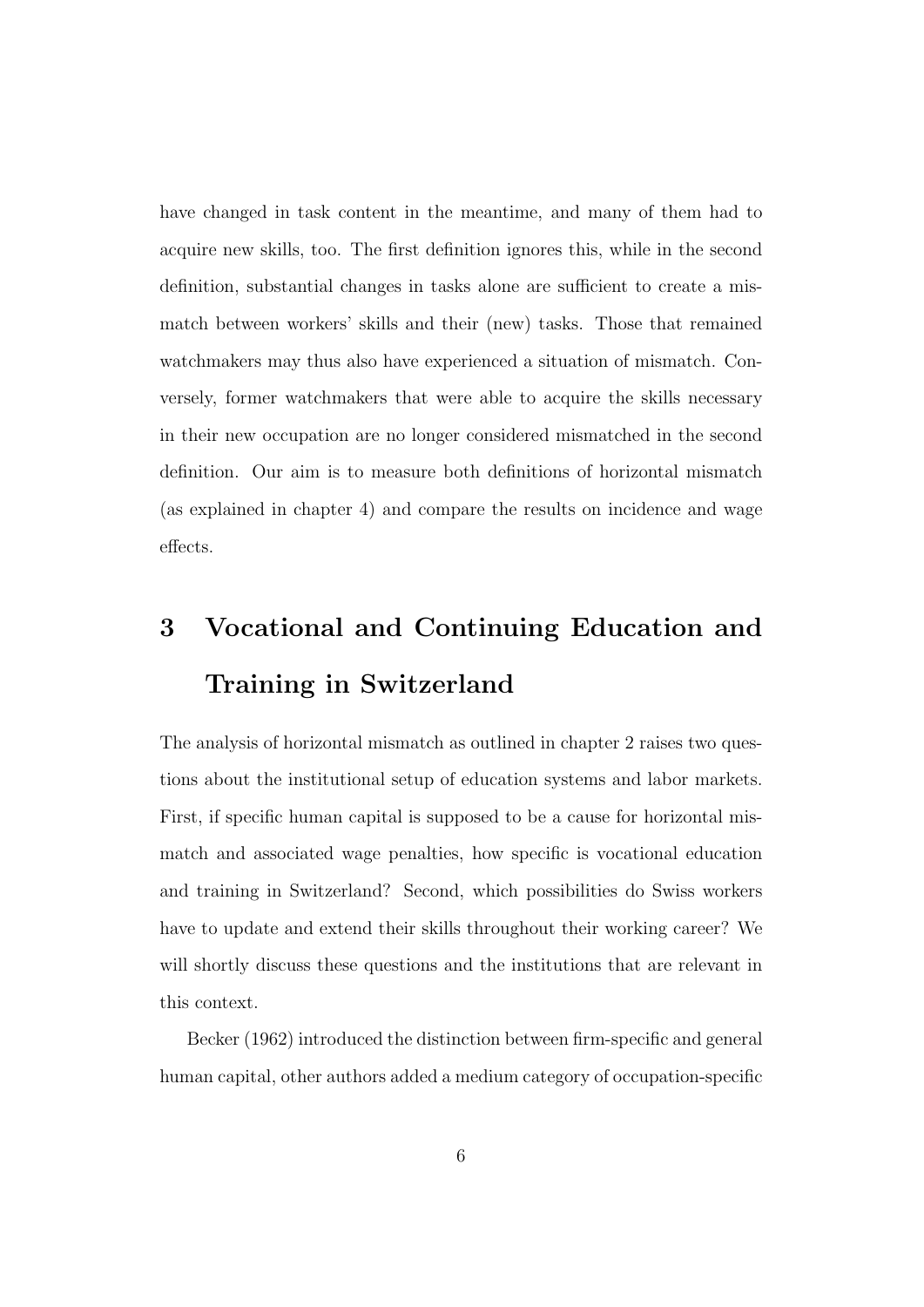or industry-specific human capital (e.g., Shaw, 1987; Neal, 1995; Parent, 2000; Kambourov and Manovskii, 2009; Sullivan, 2010). Swiss apprenticeship curricula provide for a mix of general skills and specialized occupational skills which are defined in a national training ordinance for each of about 250 apprenticeship occupations. Every ordinance defines the duration of training (two, three or four years), the amount of lessons in vocational school in this time (one to two days a week), the skills to be acquired in schools and firms and the written, oral and practical parts of the final exams. In their training firms, apprentices work for three to four days a week and acquire skills and experience in occupational tasks. In vocational schools, they attend general classes as well as occupation-specific lessons. If they succeed in the final exam, they receive a federally recognized degree (Federal VET Diploma) which identifies them as skilled workers in their occupation.

On the one hand, it appears plausible that vocational education entails many specific elements. Occupational tasks are an important point of reference in the curricula, and with firms training apprentices on-the-job several days a week, they might also train them in firm-specific skills. On the other hand, federal regulations and quality controls by cantons and occupational associations ensure that training is transferable across firms (cf. Hoeckel, Field, and Grubb, 2009). Furthermore, learning in firms by performing work tasks is not occupation-specific by default. Rather, work tasks allow for learning that is embedded in real-world situations, as opposed to learning in class rooms. Skills learned in work situations may be just as transferable to other work situations as skills learned in class rooms. In this view, vocational education and training is about a different learning technology, rather than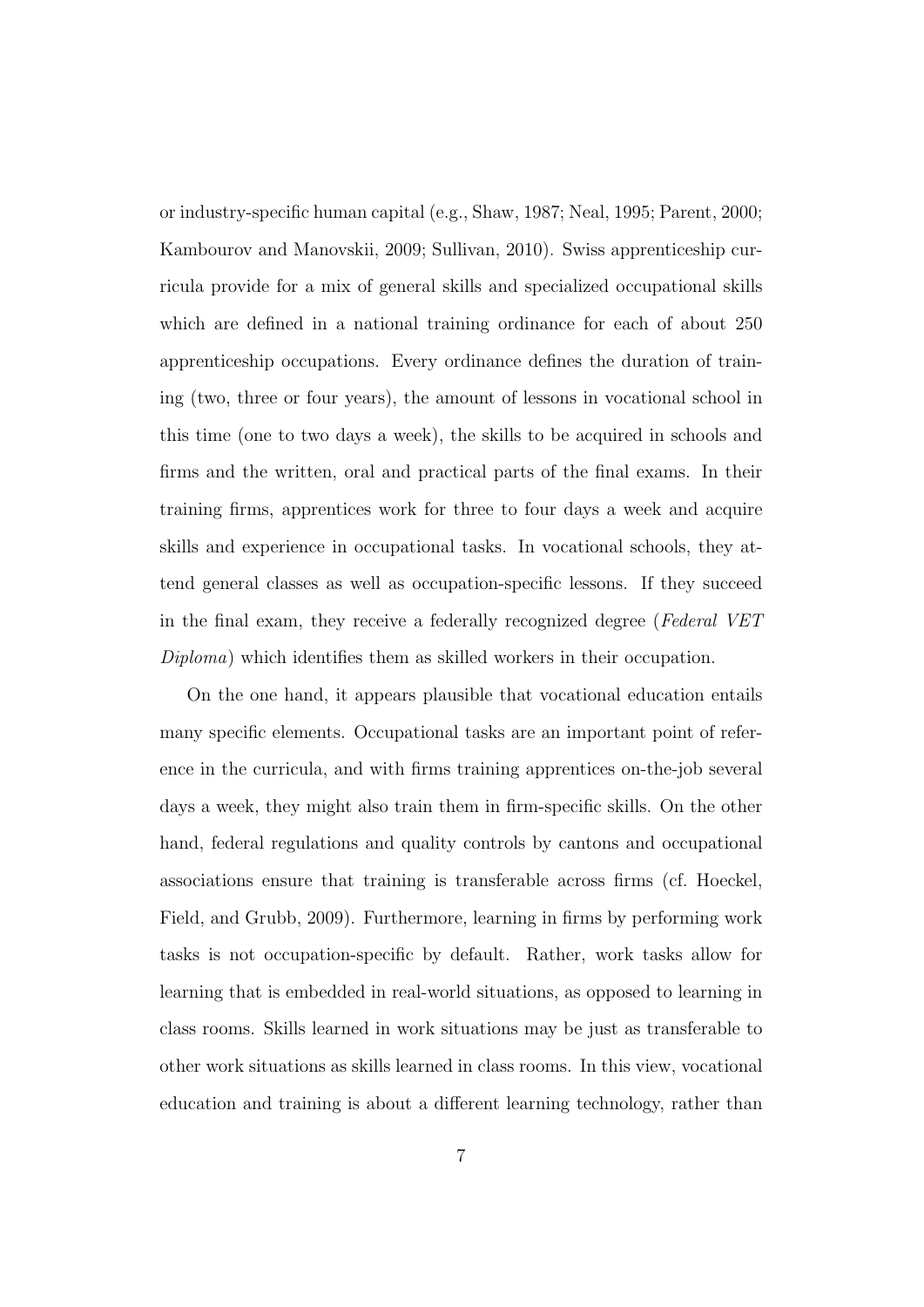about less transferable skills.

Empirical evidence supports the view that the human capital imparted through apprenticeships is mostly general. Surveys of costs and benefits of apprenticeship training show that benefits to most employers outweigh the costs of training (Wolter, Mühlemann, and Schweri, 2006; Strupler and Wolter, 2012). This result is consistent with Becker's (1962) model of general training where trainees bear the cost and profit from the benefits of general training. Mueller and Schweri (2012) evaluate the transferability of apprentices' skills by analyzing wage differentials between apprentices that stay in their training firm directly after graduation, apprentices that move to another firm in the same occupation, and apprentices that move to another occupation. Accounting for endogenous changes, they find some evidence for a wage premium for apprentices that stay in their occupational field, as opposed to apprentices that change the occupational field, defined as 39 2-digit categories. This indicates that apprenticeships impart some skills that are specific to a broad occupational field. Mueller and Schweri (2012) find no evidence for wage differentials between firm stayers and firm movers within the same occupation, which means that the role of firm-specific skills is very limited on average.

The second question raised in the introduction to this chapter was how workers can update and extend their skills once they have entered the labor market. Vocational education and training contributes to "life-long" learning as well: the higher education branch of vocational education, called professional education and training (PET) in Switzerland, provides ISCED 5B qualifications which we will call "Tertiary B" in the analyzes. Students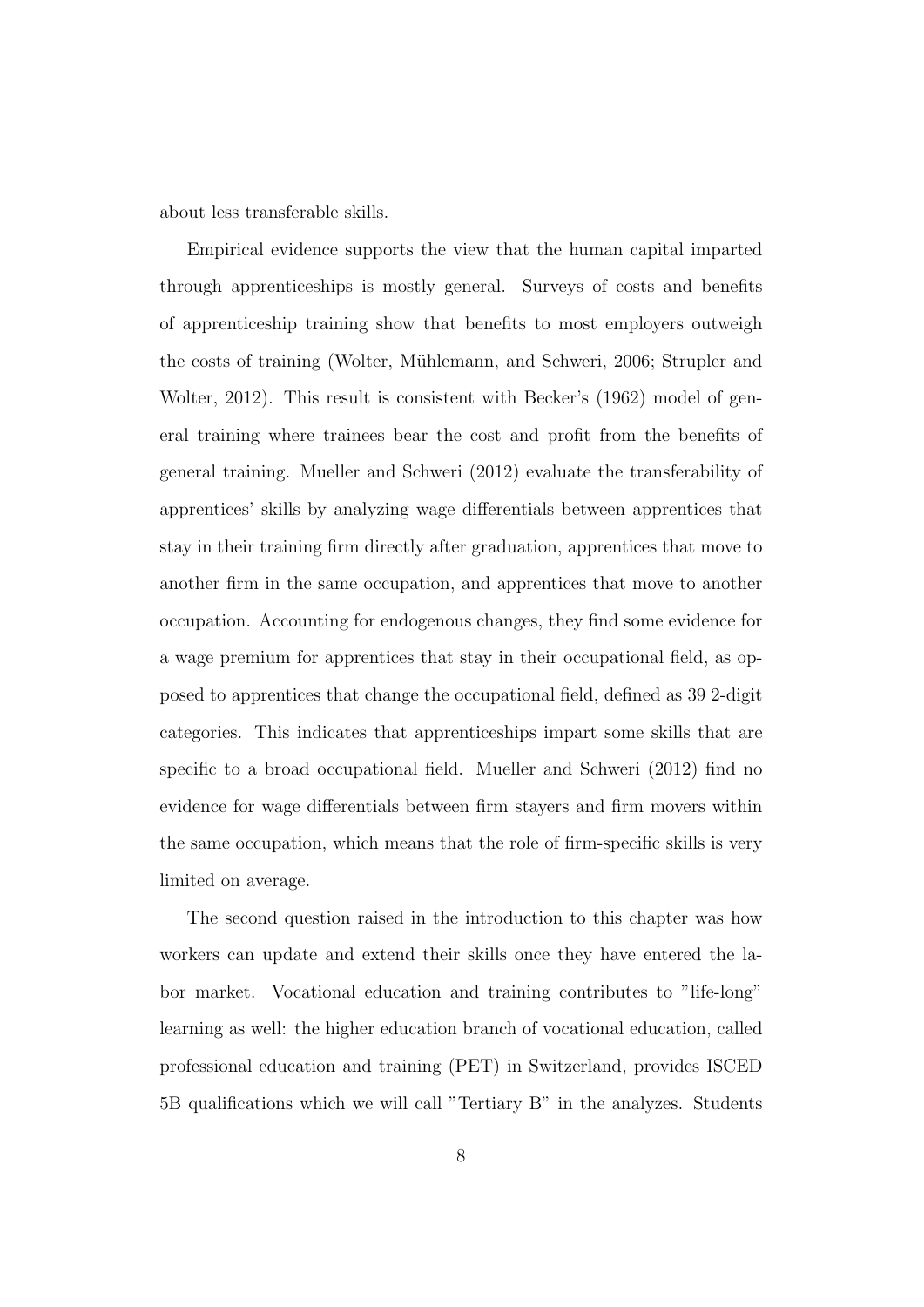can enter PET when they have acquired work experience for several years (not counting apprenticeship years). An upper-secondary degree is a minimal entry condition, but some PET programs are even regularly attended by university graduates. Half of the candidates who obtained a Federal PET Diploma or an Advanced Federal PET Diploma in 2007 were between the ages of 27 and 38 (OPET, 2011). The share of employed persons at age 25 to 64 who hold a PET degree was 20 percent in 2008 (OPET, 2011). While some of the PET programs expand students skills to new issues (e.g., business administration skills), other programs serve to specialize students in a vocational domain. Apart from PET, which is part of the formal education system, there is a market for continuing training that does not lead to a federal degree. Private (and partly public) institutes offer general courses (e.g., computer skills) and vocational courses. Either workers or employers pay for these courses. The share of employed persons who attended at least one course in one year's time was 54% in 2008 (FSO, 2010).

Summing up, our study evaluates the success of the educational system in Switzerland in preparing and updating workers for the labor market by looking at incidence and wage effects of skills mismatch. This analysis bears on the formal education system, but also on the combination of formal education (with its predominance of vocational education), continuing education and labor market flexibility and opportunities in Switzerland. It is this set of intertwined institutions and markets as a whole that determines the quality of the concurrent skills matches between employees' skills and firms' skills needs.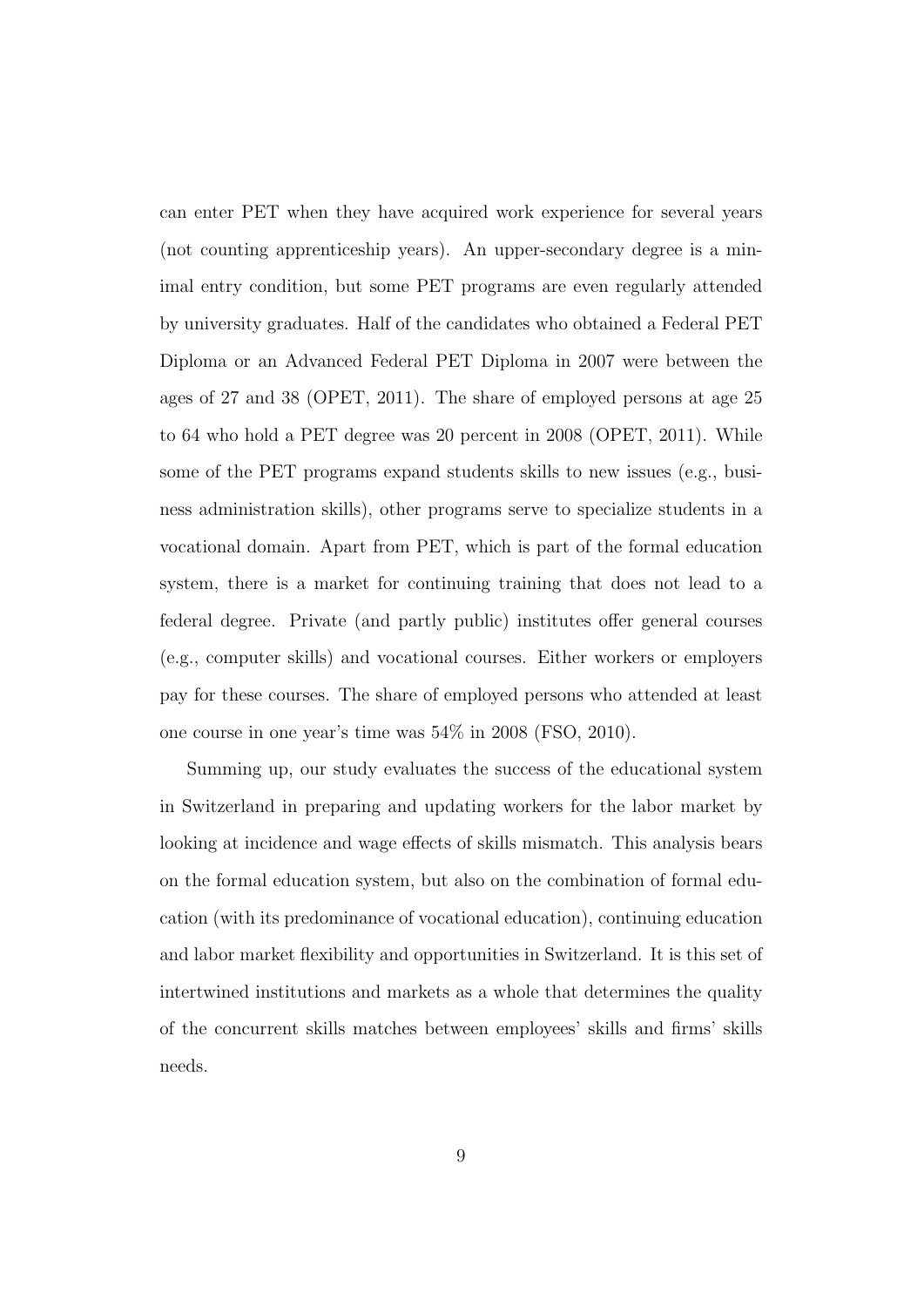### 4 Data

#### 4.1 Sample Definition

The Swiss Household Panel  $(SHP)^2$  is a longitudinal data set composed of two cohorts of randomly chosen Swiss households, surveyed annually. The first cohort started in 1999 with more than 5'000 households and less than 8'000 individuals. In 2004, a second representative cohort was introduced to enlarge and refresh the sample. The second cohort consists of more than 2'500 households and more than 3'500 individuals.

In this paper, we make use of these two cohorts and include observations from 1999 to 2012. Our analyses include working individuals from age 20 to 60 who are not self-employed. Observations lacking information on wages, occupation and mismatch variables are excluded. Moreover, we exclude individuals with an employment less than 50% and those with full-time wages below 24'000 Swiss francs or above 300'000 Swiss francs a year.<sup>3</sup> The full estimation sample consists of 7'947 individuals (36'462 person-year observations), whereof most respondents are observed in several periods. In the full sample, 16'239 person-year observations concern women and 20'225 personyear observations concern men. We also construct a subsample, referred to here as the bio subsample, which is composed of individuals who also reveal retrospective information on education episodes before the start of the panel.

<sup>2</sup>This study has been realized using the data collected by the Swiss Household Panel, which is based at the Swiss Center of Expertise in the Social Sciences FORS. The project SHP is financed by the Swiss National Science Foundation.

<sup>&</sup>lt;sup>3</sup>In Switzerland, wages below 2'000 CHF a month are not credible for a full-time job. We consider wages below 24'000 and above 300'000 as outliers. Trimming eliminates 1'500 person-year observations due to the lower bound and 165 person-year observations due to the upper bound requirement.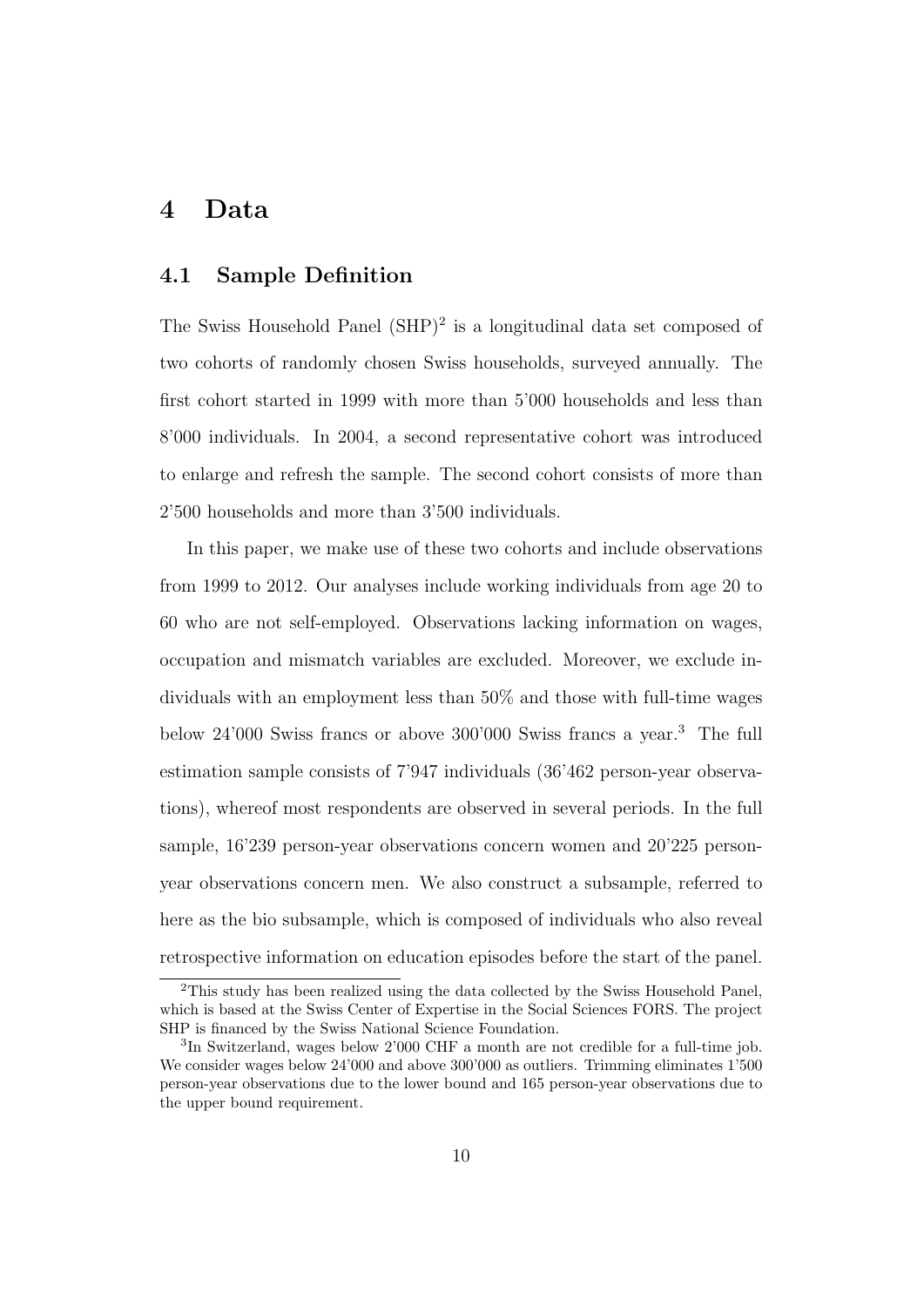This additional questionnaire was collected in 2001 and 2002, and collected information about the respondents' background (living arrangements, educational trajectory, work life). This bio subsample consists of 2'475 individuals with  $16'252$  person-year observations, whereof 6'778 person-year observations concern women and 9'474 concern men.

#### 4.2 Variable Definitions

Two different mismatch variables, which take up the two definitions of mismatch discussed in chapter 2, build our key explanatory variables. The first variable identifies "subjective" horizontal mismatch and relies on a survey question that asks for respondents' own assessment of their qualification with regard to the current job. Respondents indicated whether they are adequately qualified, or whether they experience either a horizontal or a vertical mismatch. Respondents are thus forced to identify a perceived mismatch as a problem of the quality, i.e., the type of skills (horizontal mismatch), or of the quantity of skills (vertical mismatch). Each year, individuals are asked to rate their qualification with regard to the current job with a possible set of four answers. Individuals who report *qualifications correspond to job* are classified as adequately qualified. Respondents who report *qualifications do not* relate to job are assigned to the group of those with no relation between own qualification and current job. Those who report qualifications are superior to job belong to the group of overqualified, and those who report *qualifications* are not sufficient belong to the group of underqualified. The categories on over- and underqualification are similar to subjective measures of vertical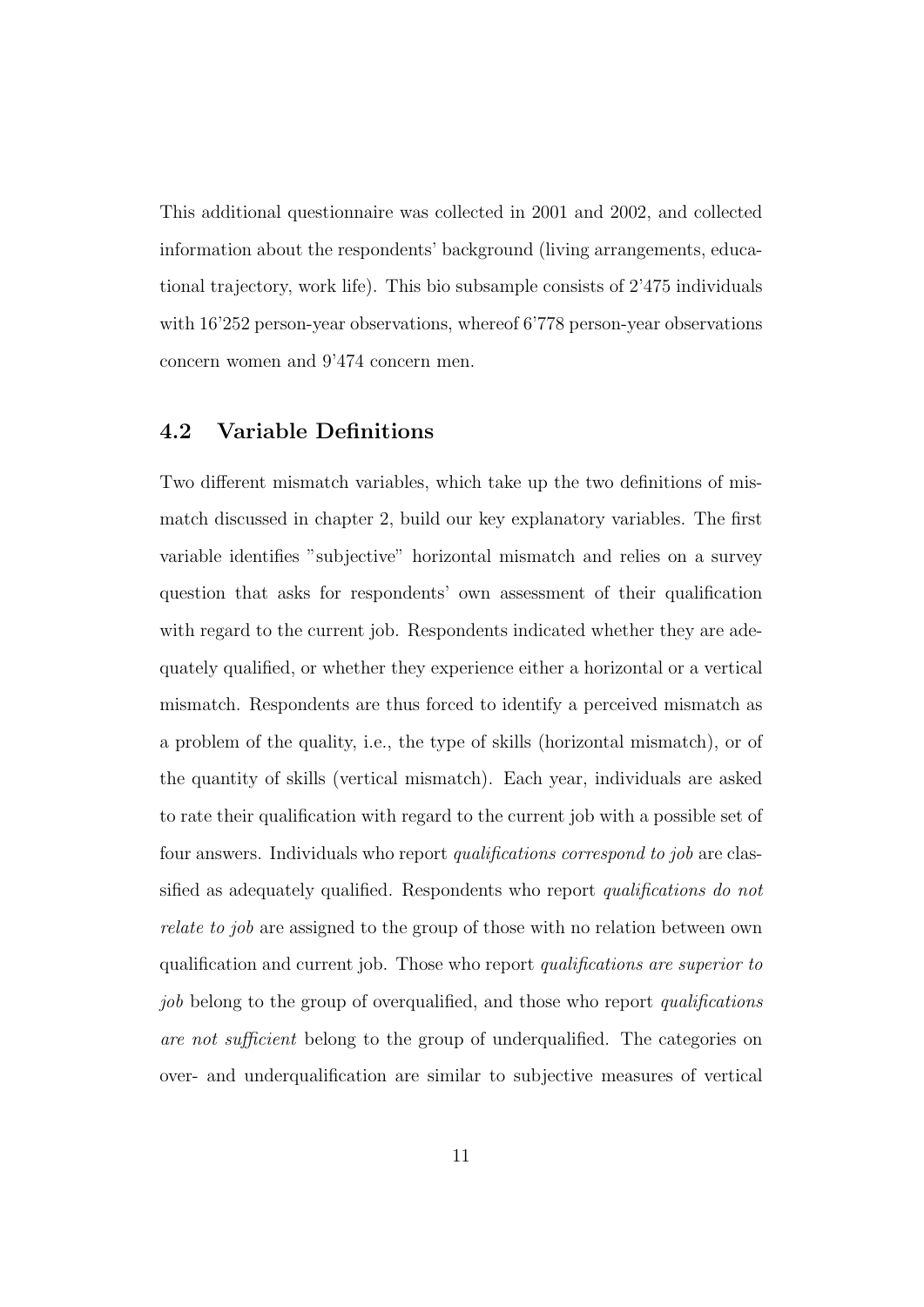mismatch known from the literature (e.g., Hartog, 2000; Allen and van der Velden, 2001; McGuinness and Sloane, 2011; Diem and Wolter, 2014). The four categories of this self-reported qualification variable are available for both the full sample and the bio subsample.

The second type of mismatch variable identifies "objective" horizontal mismatch. We compare the learned occupation with the current occupation, similar to Nordin, Persson, and Rooth (2010) who compare field of study and current occupation. Due to the importance of vocational degrees in Switzerland, learned occupations are coded according to the ISCO classification in the SHP data. Thus, we can compare learned and current occupation directly by comparing their ISCO codes. This mismatch variable is available for individuals in the bio subsample only. We use information on various educational episodes to create the objective horizontal mismatch variable. The current occupation of each individual is matched to a set of at most five previously learned occupations coded according to the ISCO classification. If there is no match between current and learned occupations on the 2-digit level, the person is classified as objectively horizontally mismatched. We define mismatch on the 2-digit ISCO level as done by Bauer (2002). Mismatches based on 3- and 1-digit level comparisons will be used as a sensitivity check.

In the multivariate regressions, the natural logarithm of annual gross wage is used as dependent variable. We standardized wages to full-time wages (100%) based on information about individuals' employment according to their working contract. We also deflated wages to 2010.

The set of covariates covers person-specific, occupation-specific and jobspecific characteristics. Personal characteristics include dummies for not be-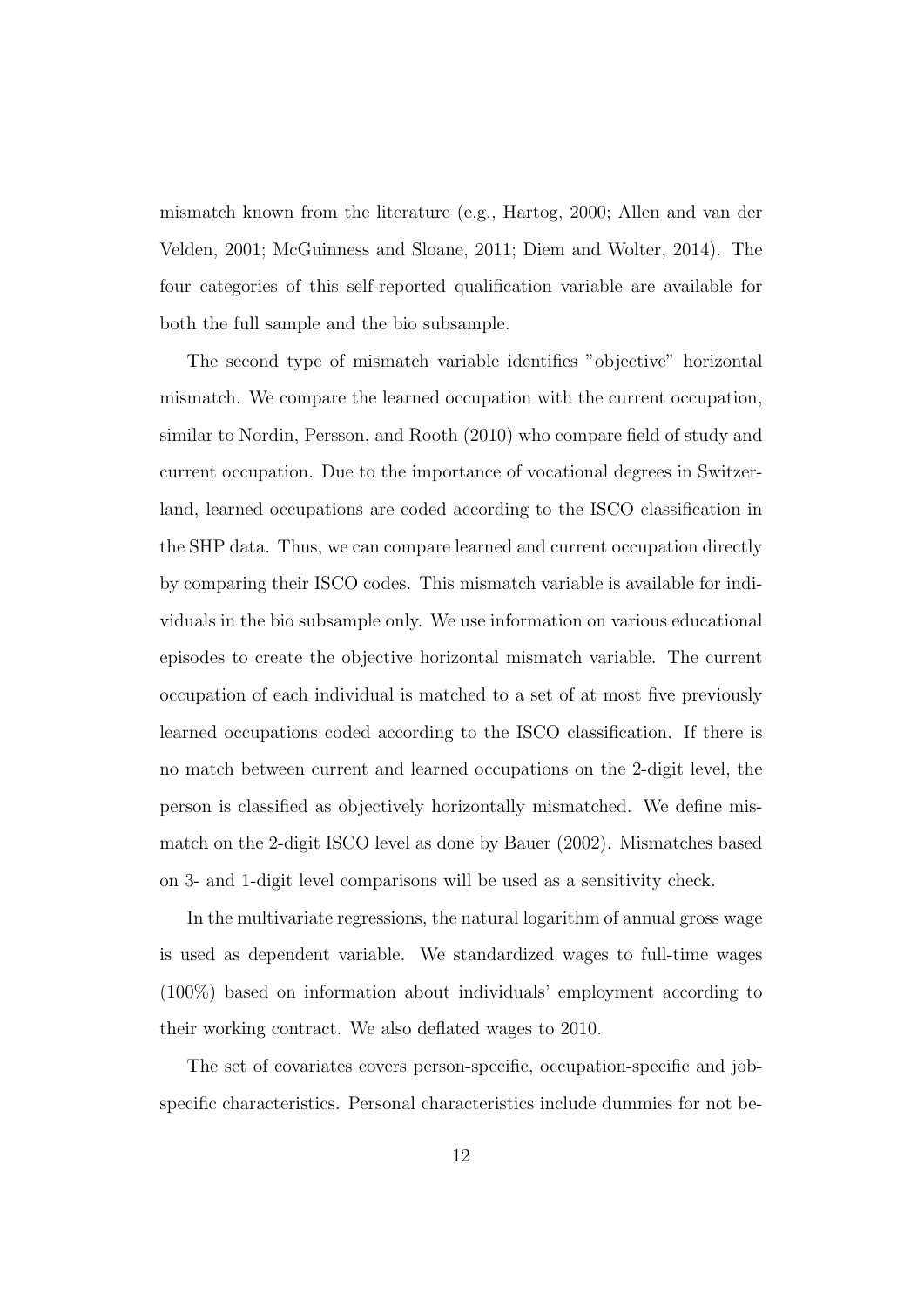ing Swiss, being married, having children, and living in one of three different linguistic regions. Experience is not directly observed, so potential experience is calculated as age−schoolyears−7. The education variable is divided into 15 different categories, where the lowest category stands for individuals without mandatory schooling and the highest refers to university graduates. Further dummy variables included in all models are being a director, being a supervisor, working with a fixed-term work contract, having followed a continuing education in the last 12 months, seven dummies for the firm size, and 12 industry dummies. Information of the current occupation is available in ISCO-codes. Since our mismatch variable is based on the 2-digit ISCO code, we control for 34 2-digit occupation dummies. We constructed proxy variables for occupational and firm tenure. Occupational tenure measures the years a person spent in the same occupation (2-digit ISCO). It is a lower bound of actual occupation tenure since tenure before the first observation in the panel is not accounted for. Firm tenure measures the years a person spent in the same firm and provides a lower bound, too. After each change of firm, the counter is set to zero again.

## 5 Empirical Analysis

#### 5.1 Incidence of Mismatch

In the pooled full sample, 81% of men and 79% of women assess their qualification as adequate (see table  $1$ ).<sup>4</sup> The assessment that there is no relation

<sup>&</sup>lt;sup>4</sup>In the pooled sample, "81% of men" is a shorthand formulation for "81% of all personyear observations in the group of men". The text is explicit if we talk about individuals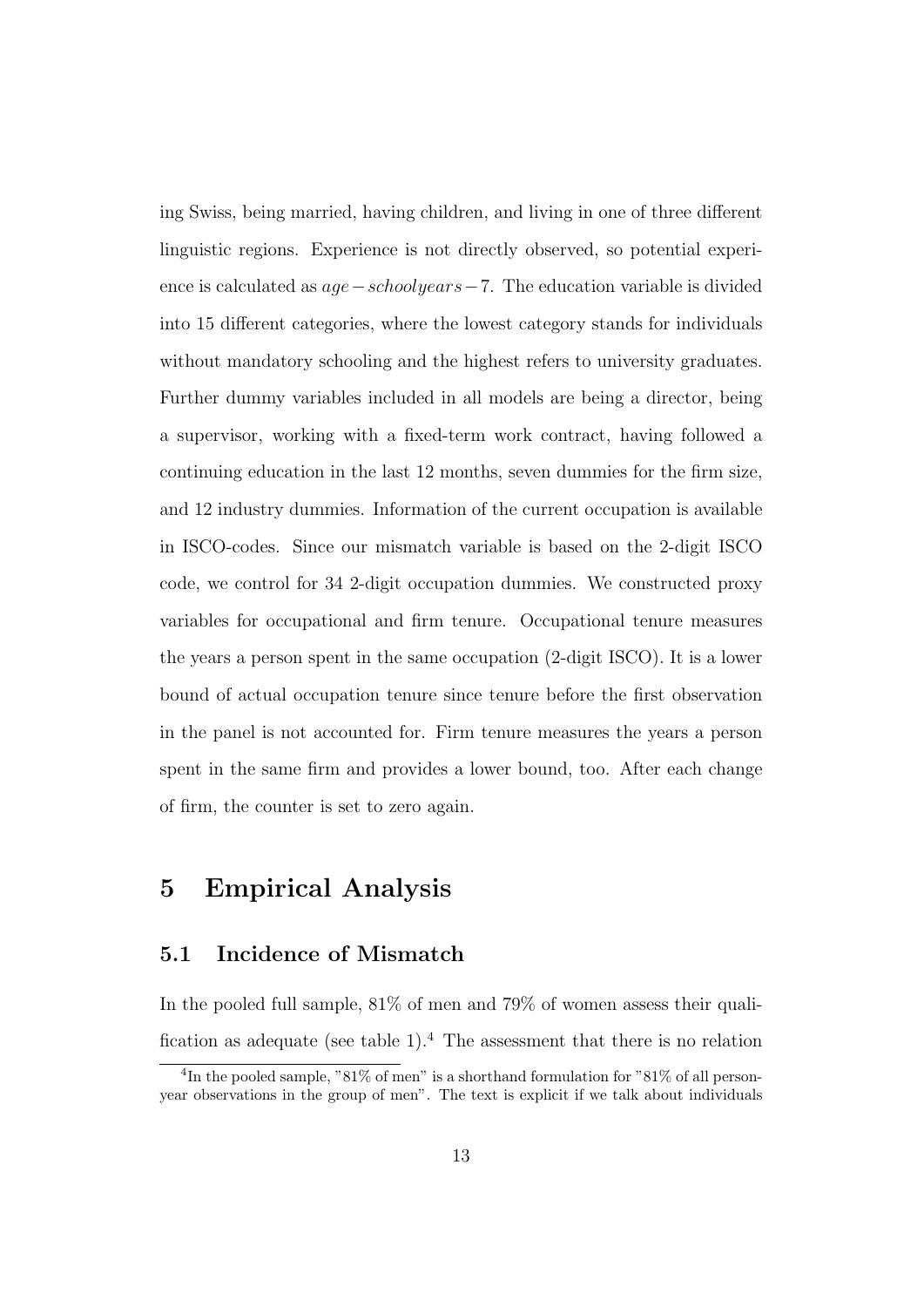between own qualifications and the qualifications needed at the current job is rare, but shows a notable gender difference: 4.1% of women and 2.7% of men report such a subjective horizontal mismatch. Although the overall number of subjective horizontal mismatches is small, the phenomenon affects a substantial number of individuals: 11.6% of all women and 9.3% of all men in the pooled sample report a subjective horizontal mismatch at least once during the observation period. Table 1 further shows that the share of overqualified workers in the full sample amounts to approximately 15% for women and men. 2.1% of women and 1.8% of men assess themselves as underqualified. Results in the bio subsample are similar (see column percentages in table 3).

Table 1 shows that the share of adequately qualified increases with age. The share of people with a subjective horizontal mismatch is highest among young workers. Compared to Swiss, foreigners report less often to be adequately qualified and the shares of overqualified, underqualified, and those having a qualification with no relation to job is higher. Highest education attained has an influence on qualification assessment: First, the lower the educational degree, the higher the share of horizontally mismatched. Second, the higher the educational degree, the higher the share of overqualified. People in the lowest income group show the highest probability of having a qualification with no relation to the job, whereas people in the highest income group show the highest probability of being adequately qualified.

For the pooled bio subsample, table 2 shows that in 53% of all cases the current occupation equals the learned occupation. Accordingly, almost 47% of employees are objectively mismatched. Men have a higher probability instead of person-year observations that include multiple observations for most individuals.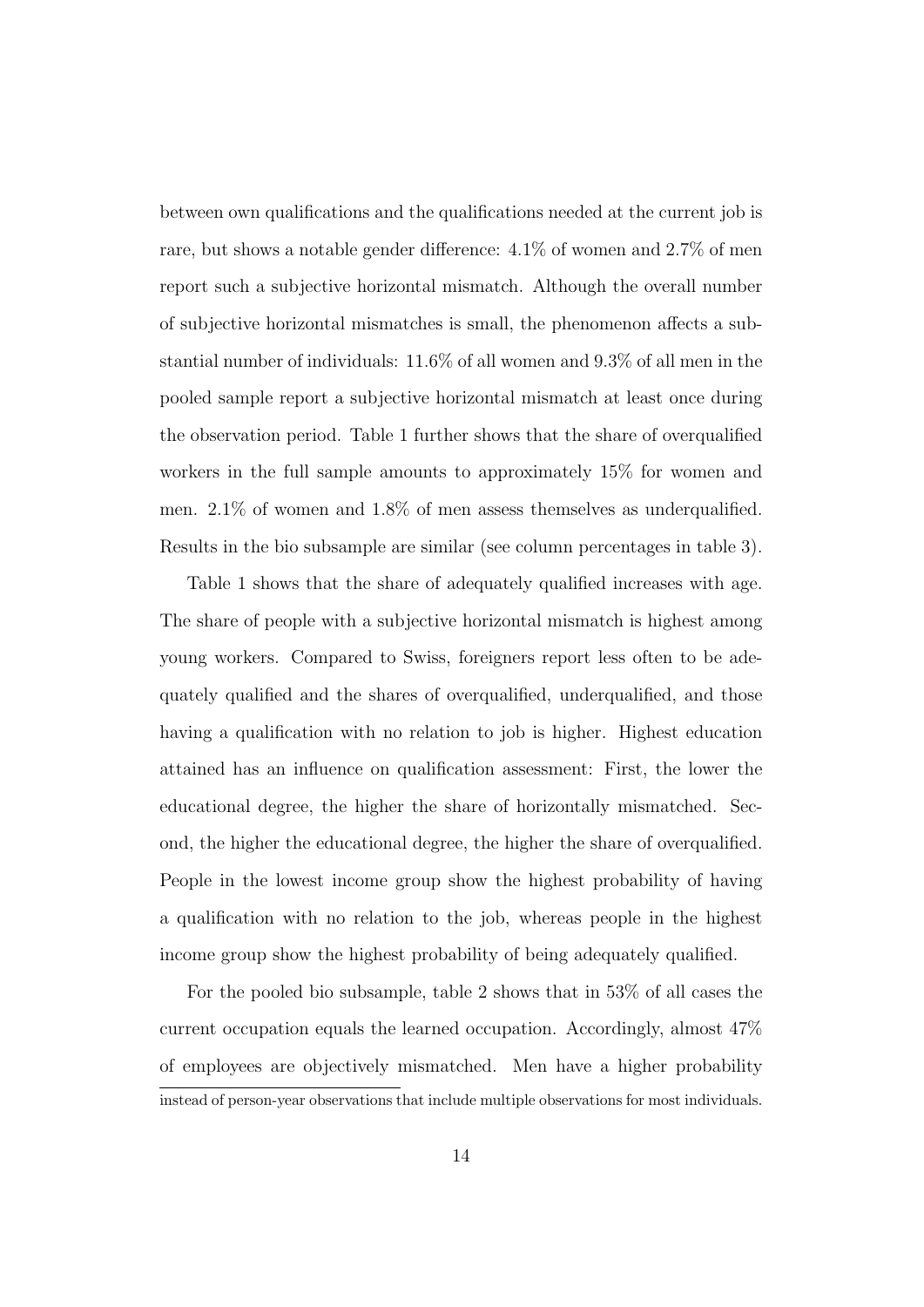of being mismatched.<sup>5</sup> There are no notable differences whether between married and unmarried, nor between Swiss and foreigners. Not surprisingly, the share of those who no longer work in their learned occupation increases with age. Among people in the lowest education group and among university graduates, we find the highest shares of employees working in their learned occupation.. Remarkably, vocationally trained workers (apprenticeships and tertiary B) are more likely to work in a job outside their learned occupation than all other major education groups.

Table 3 presents row and column percentages for the relationship between self-assessed qualification and objective horizontal mismatch. These results come from the bio subsample, therefore the shares of the different subjective mismatch-categories do not match the shares of table 1. The most interesting question is whether self-assessed horizontal mismatch is related to working in an occupation different from the learned. Indeed, among individuals who say that their qualification is not related to their current job, 76.15% of women and 77.66% of men do not work in their learned occupation. Yet, among those women (men) that do not work in their learned occupation anymore, only 6.68% (3.28%) think they are horizontally mismatched, while 76.29% (79.72%) think that they are adequately qualified. In other words, reporting a subjective horizontal mismatch implies an objective horizontal mismatch in most cases, but objective horizontal mismatch does not usually imply a subjective horizontal mismatch. This result is consistent with the

<sup>&</sup>lt;sup>5</sup>Note that we use differences in 2-digit ISCO code. Using 3-digit ISCO differences, the share of the mismatched increases to 55% for women and almost 56% for men. Using 1-digit ISCO differences, the share of mismatched decreases to 36% for women and less than 42% for men.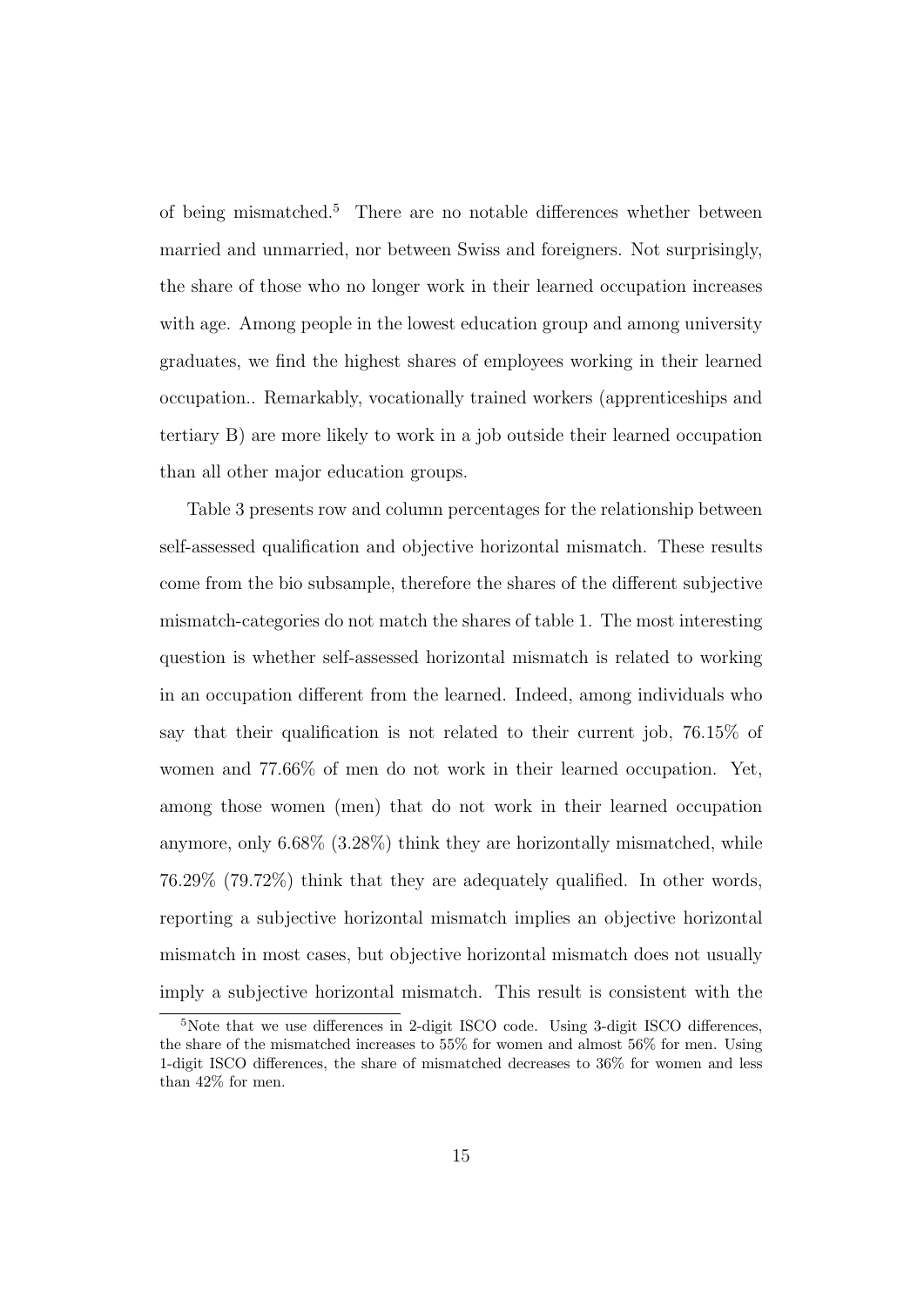ideas discussed in chapter 2 that the two measures capture two different concepts of horizontal mismatch. Not working in the learned occupation is in most cases a necessary, but by no means a sufficient condition for a current mismatch of skills possessed and needed. Most workers that have changed away from their learned occupation do not think they are mismatched, either because they were able to transfer skills to their new occupation, or because they were able to acquire the new skills needed in their new occupation. In this sense, the low incidence of self-assessed mismatch indicates that the Swiss labor market allocates skills and tasks efficiently.

Table 4 analyzes the persistence of subjective mismatch. We report the transition probabilities of the self-assessed qualification between t and  $t + 1$ . The most stable category is adequate qualification. Yet, even individuals starting with an adequate qualification have a probability of more than 12% to change their assessment in the next year. Individuals reporting no relation between own qualification and qualification needed in t have a relatively high probability to report the same qualification in the next year (30% for women and 21% for men), but their highest probability is to report an adequate qualification (47% for women and 57% for men). These descriptive results provide evidence that self-assessments are not fixed and are updated each year, probably due to investment in own skills (e.g., higher and continuing education) and changing tasks on the job. Our results further suggest that overqualification is the most persistent mismatch category within the mismatched. The persistence of overqualification has also been analyzed by Frei and Sousa-Poza (2012). They find that longer spells of overqualification are relatively rare, but the share of those staying overqualified for more than one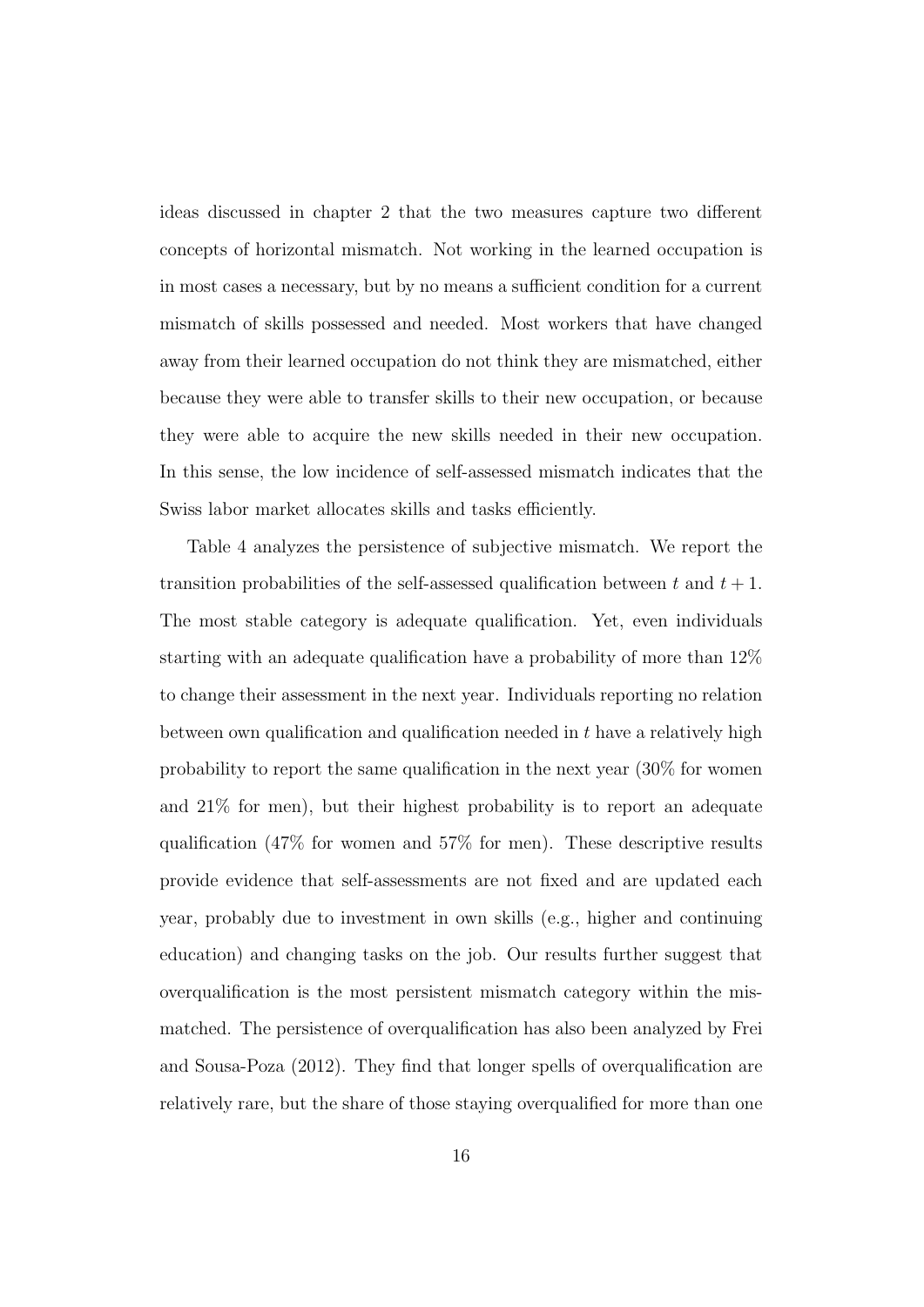year is similar to our results.

For workers who are objectively horizontally mismatched, be it men or women, the probability to move back to their learned occupation in  $t + 1$ is lower than for matched workers to move to a mismatched situation (see table 5). Mismatched men have a transition probability of 3.8% to be well matched in  $t+1$ , compared to matched men who have a transition probability of almost 5% to be mismatched in the next year. Mismatched women have a transition probability of 4.3% to be matched again, while matched women have a probability of 4.7% to be mismatched in  $t + 1$ .

#### 5.2 OLS Mismatch Wage Effects

As a first step, we estimate mismatch wage penalties in Switzerland using pooled OLS Mincer wage regressions for both genders separately. We defer the potential problem of unobserved individual differences such as ability and motivation to the next section dedicated to fixed effects analysis. The OLS results allow for a comparison with the OLS wage penalties estimated in the US and Sweden (Robst, 2007; Nordin, Persson, and Rooth, 2010). We regress the log of annual gross wage w on a large set  $X$ , consisting of personal characteristics<sup>6</sup>, occupation- and job-specific characteristics<sup>7</sup>, and

<sup>6</sup>Personal characteristics: foreigner, married, children, education level (15 categories), linguistic region (3 cat.), potential experience, potential experience squared

<sup>7</sup>occupation tenure and its square, firm tenure and its square, director, supervisor, limited work contract, further education, employment, industry (12 cat.), occupation (ISCO 2-digit: 35 cat.), firm size (7 cat.). The estimated coefficients of the mismatch variables are virtually identical if we exclude the occupation- and job-specific characteristics.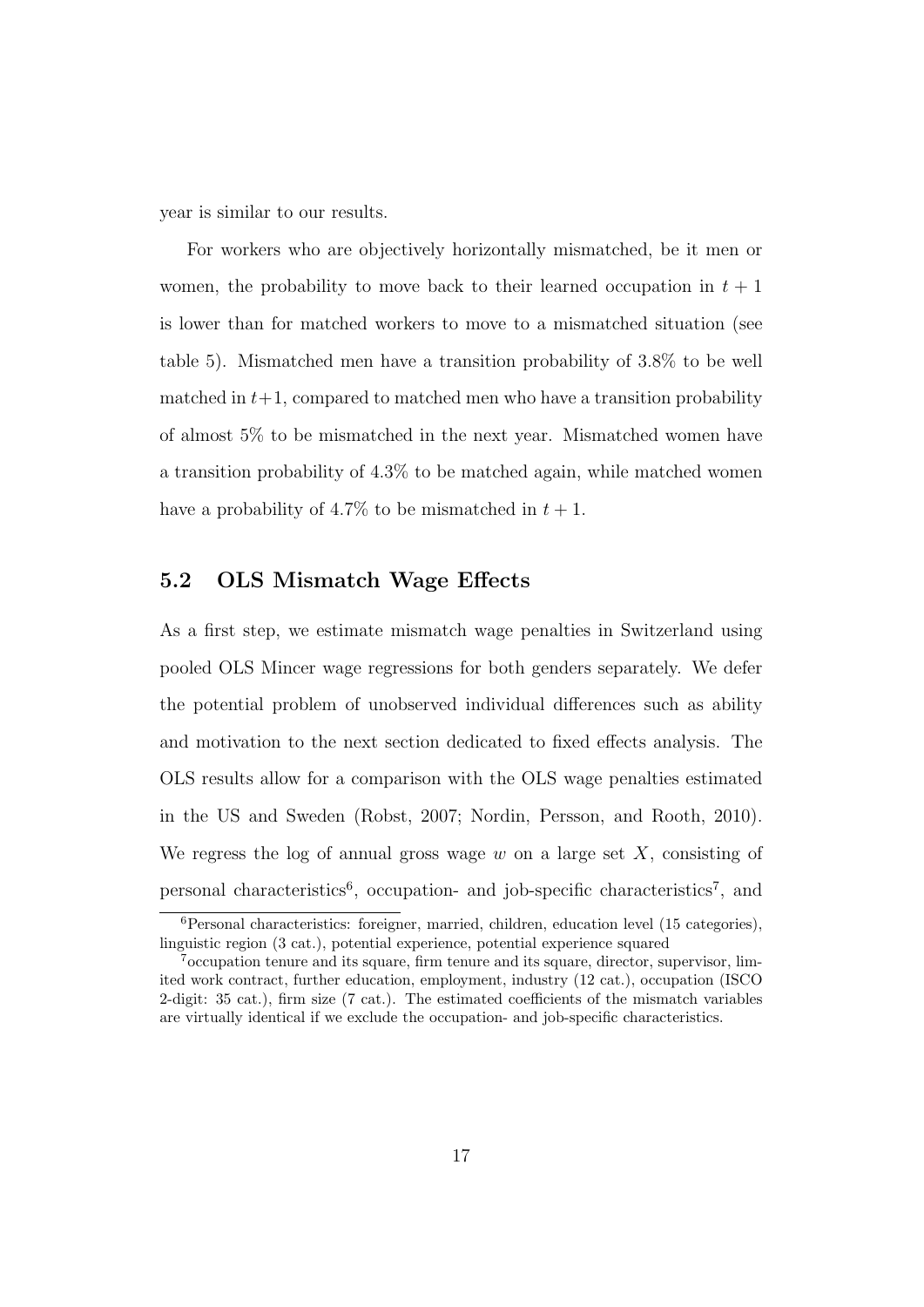year dummies (13 cat.). Finally, we add our two types of mismatch variables.

$$
ln(w)_{i,t} = \alpha + \beta X_{i,t} + \gamma \text{mismatch}_{i,t} + \varepsilon_{i,t}
$$

The two mismatch variables enter the wage regressions in all different combinations. The first model controls only for the subjective mismatch dummies, the second controls only for objective horizontal mismatch, and the third model combines both types of mismatch. The first model can be estimated for the full sample, whereas the two other models can only be estimated for the bio subsample. All models include occupation-related variables, defined on the 2-digit ISCO aggregation level of occupation.<sup>8</sup>

OLS regression results are reported on the left part of table 6. The upper panel shows the results for women and the lower panel shows the results for men. In the full sample, women who assess their qualification as not related to the current job experience a wage penalty of 11.2%. The wage penalty is  $3.7\%$  for overqualified women and  $4.5\%$  for underqualified women.<sup>9</sup> Results in the second and the third column refer to the bio subsample. The second column reports the wage effect of not working in the learned occupation. For women, this wage penalty is 4.2%. Including both types of mismatch in the estimation changes the effects only slightly. Having a qualification with no relation to the job leads to a penalty of 10.8%, being overqualified leads to a larger wage penalty of 4.7%, and being underqualified does no longer decrease

<sup>8</sup>This matters for the objective horizontal mismatch variable, occupational tenure, and the control for occupation dummies. Detailed regression results using 1- and 3-digit ISCO aggregation level can be obtained from the authors.

<sup>9</sup>Results of the first model are statistically equal when performed in the full sample and the bio subsample. Detailed results can be obtained from the authors.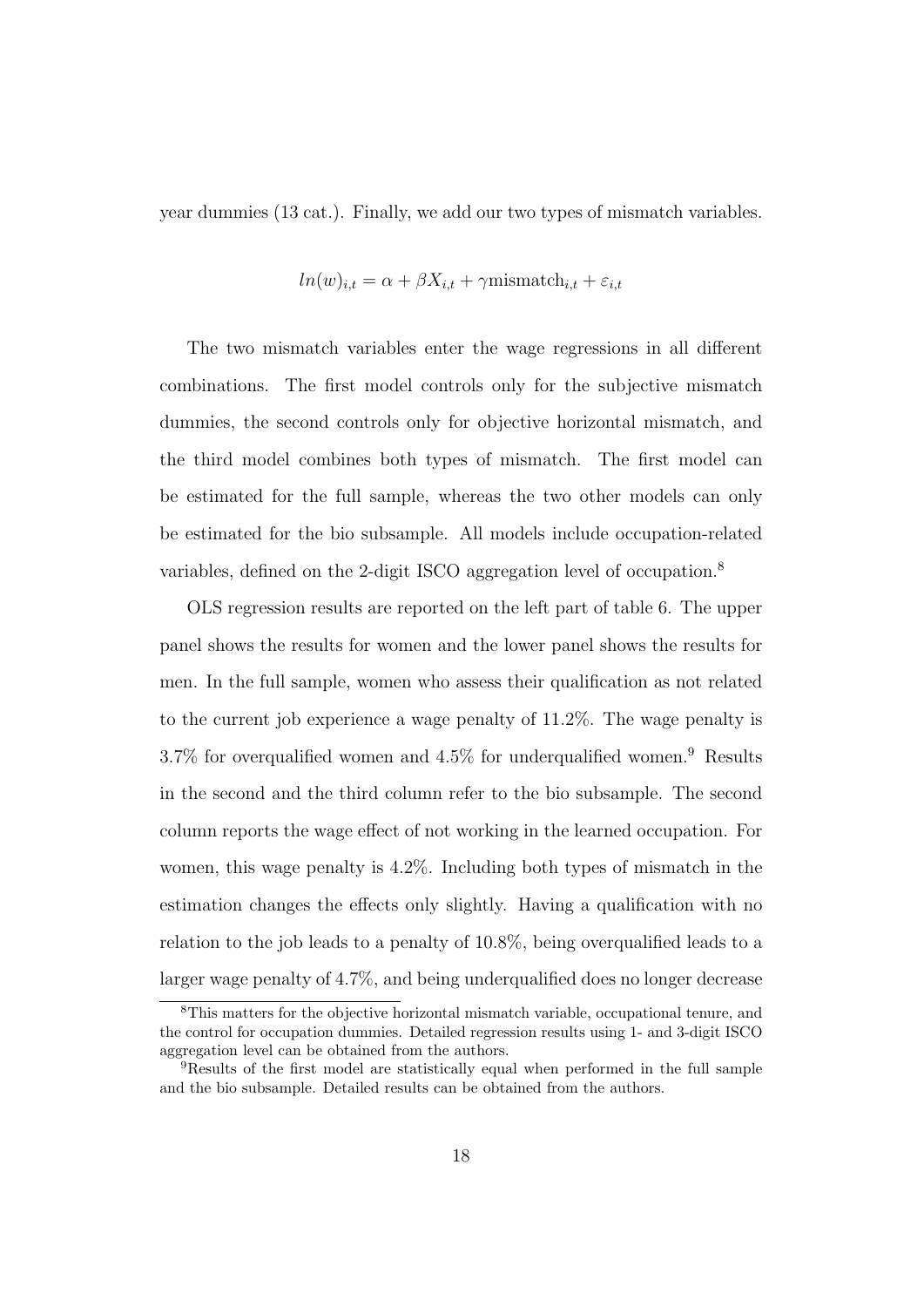the wage statistically. If learned and current occupation do not match, the wage penalty is 3.8%.

OLS results for men do not differ much from women's results. Two remarks are important: First, men are less penalized for having a qualification that does not relate to the qualification needed. The penalty is 8.7%. Second, being underqualified penalizes men more. The penalty is 6.1%, or 5.7% in model 3 when all types of mismatch are controlled for. This effect is almost twice the effect of being overqualified.

How do these results for Switzerland compare to results in the literature? Robst (2007) found wage penalties of more than 10% for men and women for the subjective horizontal mismatch. For women, our results on subjective horizontal mismatch are almost identical in size. Men experience a slightly lower penalty of less than 9%. However, we have to keep in mind that Robst's definition of mismatch is not identical to ours: Robst (2007) uses a subjective measurement of how well education and work today fit, whereas our subjective mismatch variable takes all possible sources of skills development (e.g., further education, training and learning on the job) into account. Nordin, Persson, and Rooth (2010) found wage penalties for not working in an occupation close to one's education of 19.5% for men and 12.2% for women in Sweden. Our results are much lower. Men experience a penalty of 3.4% and women a penalty of 4.2% if they do not work in their learned occupation. Based on our Swiss sample with a share of 66% of workers with a vocational background , we do not find compelling evidence for the argument that the more specific an education system is, the higher the wage penalties due to horizontal mismatch are. However, we confirm that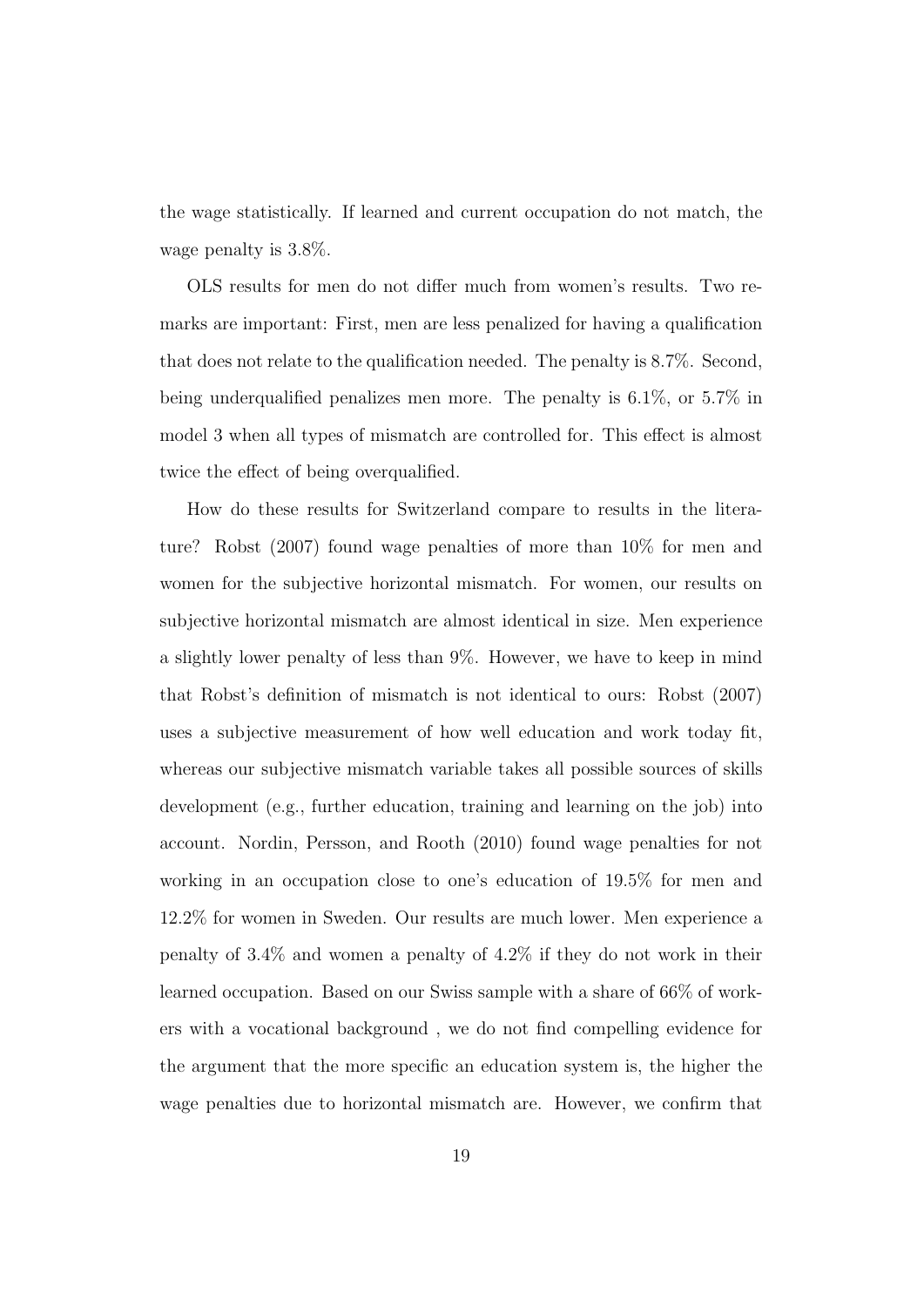horizontal mismatch, be it objective or subjective, leads to significant wage penalties in OLS regressions.

#### 5.3 Fixed Effects Mismatch Wage Effects

Ability, motivation, and personality are major factors influencing the wage of individuals. However, these characteristics are difficult to observe. It is likely that these factors are also correlated with the probability of horizontal mismatch. In that case, not accounting for them will bias the pooled OLS estimates reported above. Nordin, Persson, and Rooth (2010) use cognitive test scores provided by the military for the subsample of men as a proxy variable for ability. Including test scores does not change their results. Since the Swiss Household Panel is a longitudinal data set, we use fixed effects regression to eliminate all time-invariant individual heterogeneity. Allen and van der Velden (2001); Bauer (2002); Frenette (2004); Green and McIntosh (2007) use the same method to analyze overqualification. We perform the same Mincerian wage regressions as in the pooled OLS version, applying time-demeaning to all variables<sup>10</sup>

$$
\widetilde{ln(w)}_{i,t} = \beta_i \ddot{X}_{i,t} + \gamma_i \text{mismatch}_{i,t} + \ddot{\varepsilon}_{i,t}
$$

We use the same covariates  $X$  as in the OLS regression.

In the last three columns of table 6, the coefficients of the fixed effects regression are displayed for both genders in the full and the bio subsample. For

 $10$ We use the same notation for the within estimator as Wooldridge (2006) does where e.g.,  $\hat{ln}(w) = ln(w)_{i,t} - ln(w)_{i}$ . The time-constant unobserved individual heterogeneity  $\alpha_i$ has disappeared, thus the equation can be estimated by pooled OLS.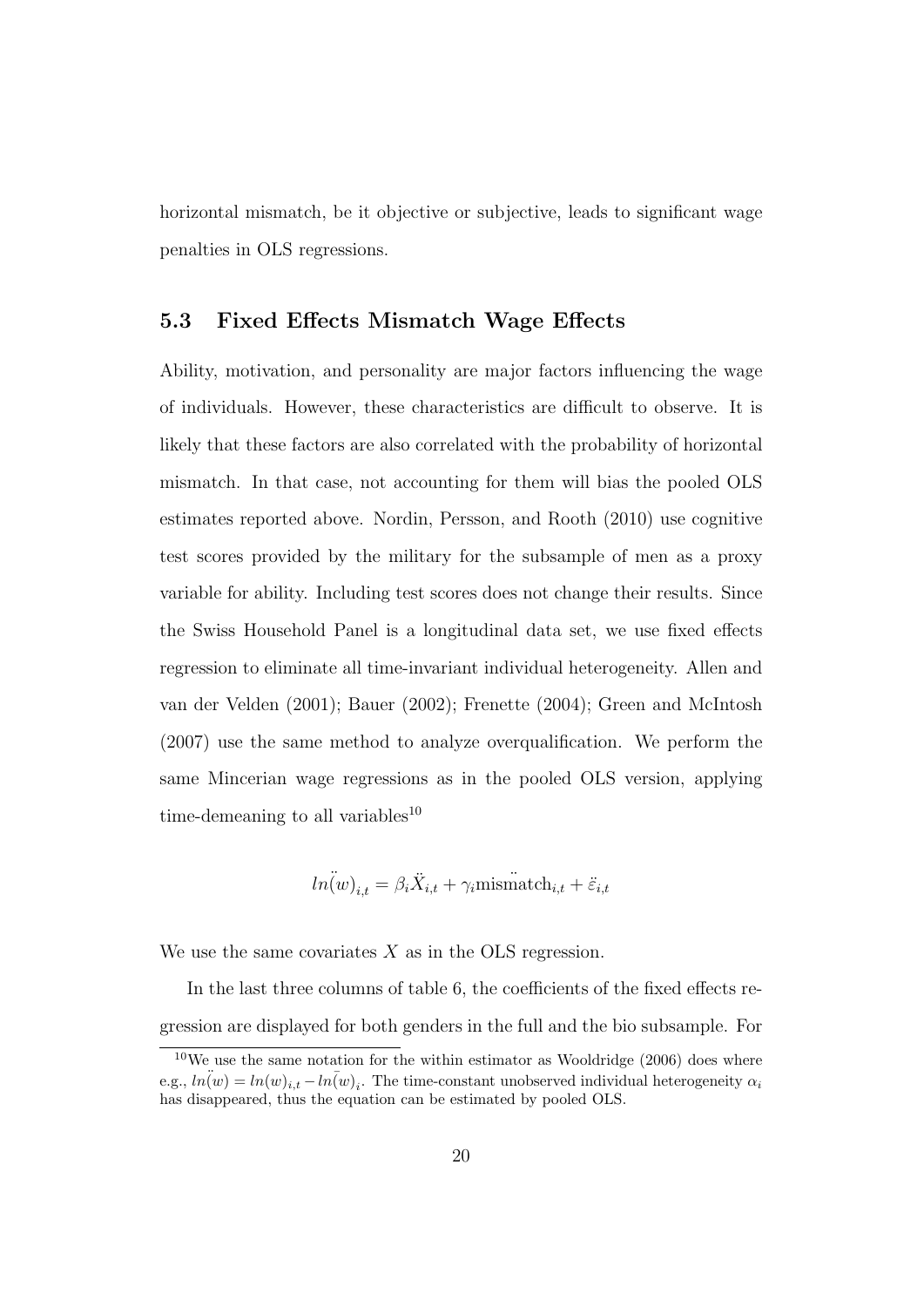women, controlling for time-invariant unobservables has a large impact on the subjective horizontal mismatch (qualification no relation). The penalty is 3.2% in the full sample and increases to 4.7% in the bio subsample when we control simultaneously for objective horizontal mismatch. The wage effect of being overqualified is somewhat smaller in fixed effects regression than in OLS. Being underqualified has no statistically significant wage effect. For men, the effects of subjective horizontal mismatch disappear entirely in fixed effects regression, i.e., the effects become small and insignificant. The same happens to the effects of underqualification, whereas the effects of overqualification remain significant, but becomes small (about 1.7%). For both genders, the wage effect for objective horizontal mismatch becomes insignificant when applying fixed effects instead of OLS. We find thus no evidence that working in another occupational 2-digit field than learned has any effect on wages. In the last three columns of table 6, the coefficients of the fixed effects regression are displayed for both genders in the full and the bio subsample. For women, controlling for time-invariant unobservables has a large impact on the subjective horizontal mismatch (qualification no relation). The penalty is 3.2% in the full sample and increases to 4.7% in the bio subsample when we control simultaneously for objective horizontal mismatch. The wage effect of being overqualified is somewhat smaller in fixed effects regression than in OLS. Being underqualified has no statistically significant wage effect. For men, the effects of subjective horizontal mismatch disappear entirely in fixed effects regression, i.e., the effects become small and insignificant. The same happens to the effects of underqualification, whereas the effects of overqualification remain significant, but becomes small (about 1.7%). For both genders, the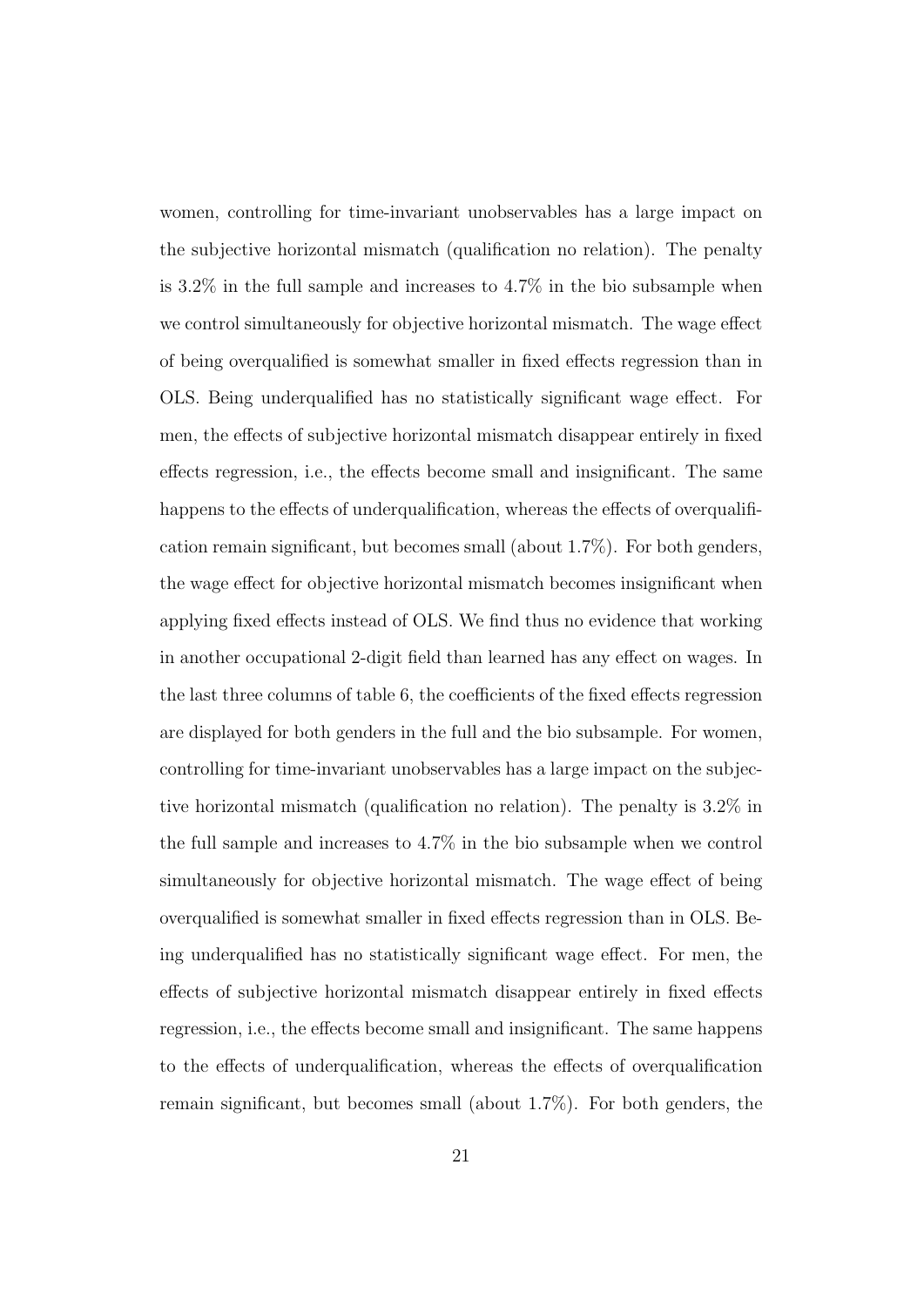wage effect for objective horizontal mismatch becomes insignificant when applying fixed effects instead of OLS. We find thus no evidence that working in another occupational 2-digit field than learned has any effect on wages.

Overall, men and women experience quite similar effects due to mismatch in the fixed-effects models. Two differences are noteworthy: subjective horizontal mismatch leads to a relatively small, but statistically significant wage penalty for women, yet not for men. Second, the penalty for being overqualified is almost twice as large for women than for men. These results hint at differences in labor market experience between women and men that lead to a stronger effect of mismatch among women.

Another important result is that the elimination of time-invariant unobserved individual heterogeneity has a large impact on the results. Compared to OLS results, objective horizontal mismatch does no longer create significant wage effects, the penalties of subjective horizontal mismatch become much smaller for women and insignificant for men. Being overqualified still leads to a statistically significant wage penalty, but the effect is small. These results are in line with Bauer (2002); Tsai (2010), who find insignificant wage effects when using fixed effects regression. Our results suggest that OLS results likely suffer from omitted variable bias.

#### 5.4 Wage Effects for Specific Educational Groups

To shed more light on the wage effects of horizontal mismatch, we differentiate between different educational backgrounds and test whether the specificity of educational programs has an impact on the wage penalties. This is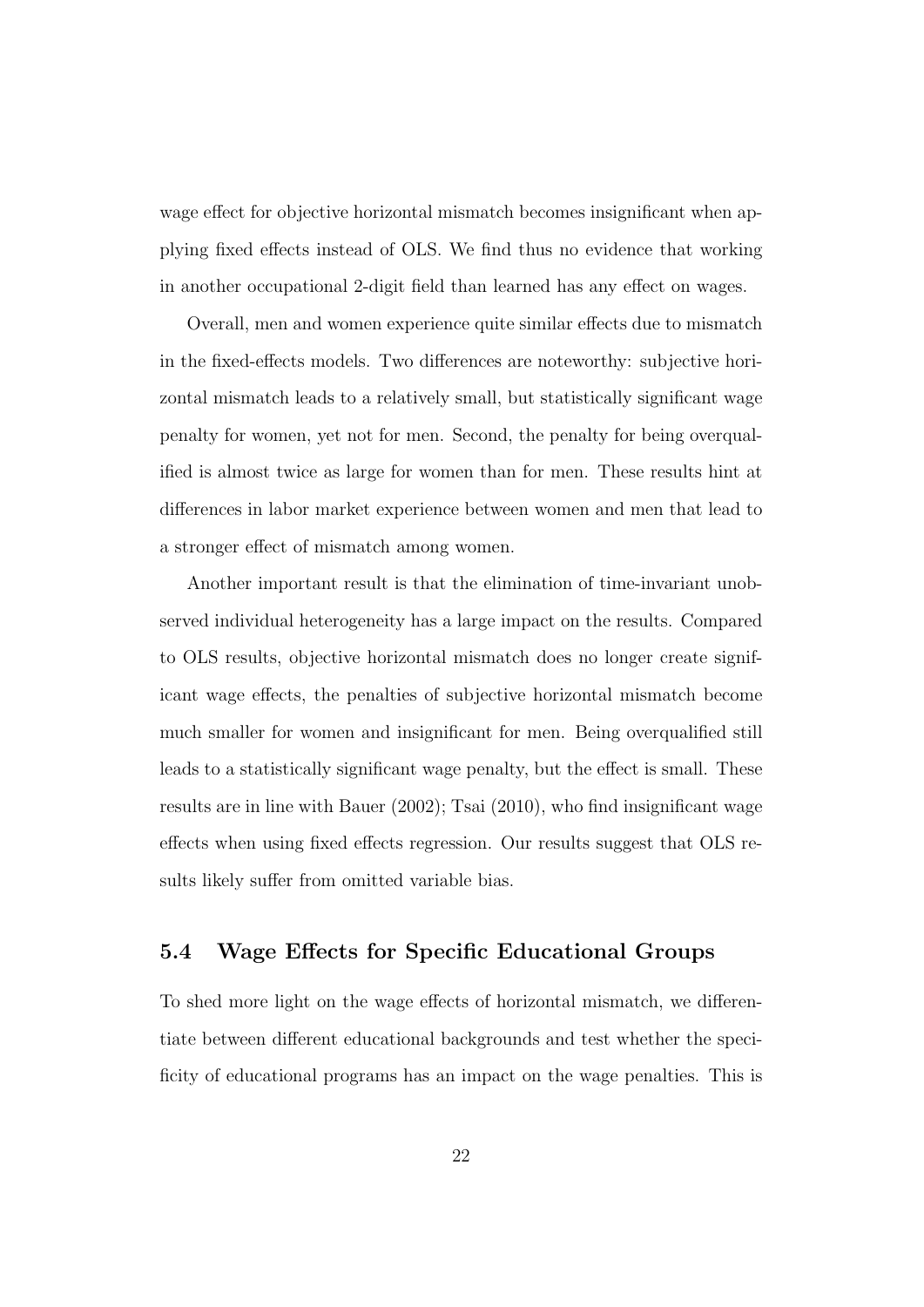of utmost importance for a country like Switzerland that relies on a system dominated by vocational education. We look at the three largest educational groups: in the largest group of all, the highest educational level is a firm-based apprenticeship. 13'612 person-year observations are part of the apprenticeship group in the full sample. The second group consists of individuals with a tertiary B education, i.e., persons who completed a professional technical college or hold a federal PET diploma. This group includes a total of 7'793 person-year observations.. The third group consists of individuals with a tertiary A education, i.e. persons who completed a degree at a university, a university of applied sciences or the university of teacher education. It includes a total of 6'932 person-year observations. The share of males is higher in the tertiary B group than in the apprenticeship or the tertiary A group (70.8% versus 54.8% and 58.3%).

For these three groups, we estimated the same wage regressions as in table 6. Each regression is performed separately for each gender. We present regression results graphically because visual perception allows for more efficient comparisons between the different groups.<sup>11</sup> Figure 1 shows the wage effects of the fixed effects regression only, since OLS results are likely to suffer from bias. Note also that fixed effects regression removes bias due to selection into different education groups if selection is driven by time-invariant variables such as ability or personality. The results of the first three variables come from the estimation of the wage regression of the full sample, and the result learned  $\leq$  current come from the wage regression of the bio subsample. Each point visualizes the coefficient's point estimate in the wage regression;

<sup>11</sup>Detailed results can be obtained from the authors.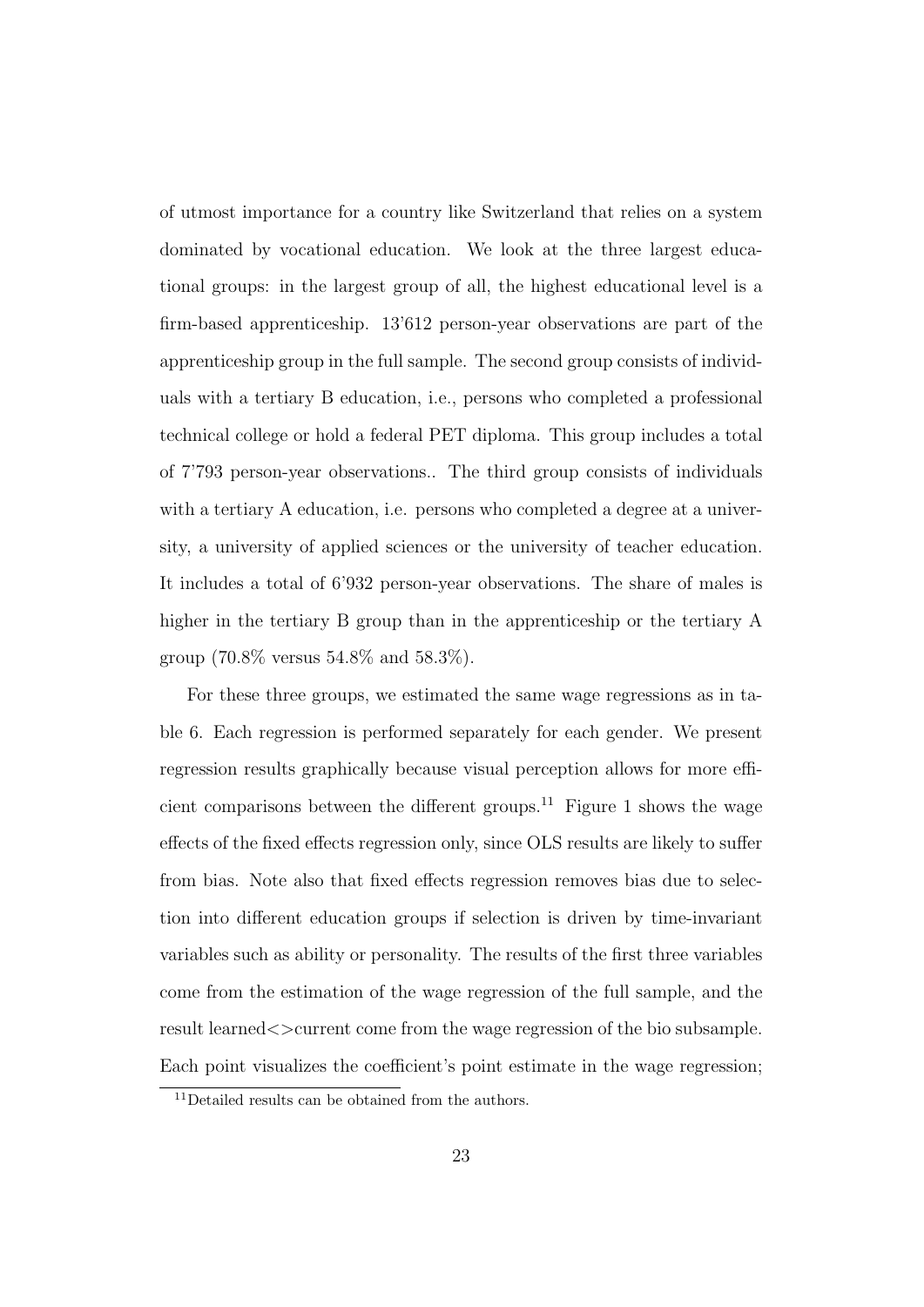the thinner line shows the 95% confidence interval and the thicker line the 90% confidence interval.

Female graduates of a tertiary B education with a qualification that does not relate to their current job experience a wage penalty of approximately 9%. Women with an apprenticeship also experience a significant, though lower penalty of approximately 4%. However, the confidence intervals between education groups overlap and are thus not significantly different from each other. Men do not experience a significant wage penalty for subjective horizontal mismatch in any of the education groups, although in their case the point estimate is lowest for the tertiary A group. Overqualification leads to significant, but relatively small wage penalties for female tertiary B graduates and male apprenticeship graduates. Again, the confidence intervals overlap with those of the other education groups. Underqualification does not have significant wage effect in any of the sex-education groups. Not working in the learned occupation has no significant wage effects, although the effect for female apprenticeship graduates is almost significant at the 10% level. For women, the point estimates are on the negative side for all education groups. For men, on the contrary, the point estimates are on the positive side.

To sum up, the wage effects for horizontal mismatch, subjective and objective, do not differ between education groups among men. This finding does not support the hypothesis that the specificity of an education determines the wage effect of horizontal mismatch. The finding also suggests that vocational education (apprenticeship and tertiary B) are not overly specific and allow for occupation changes throughout workers' careers. Among women,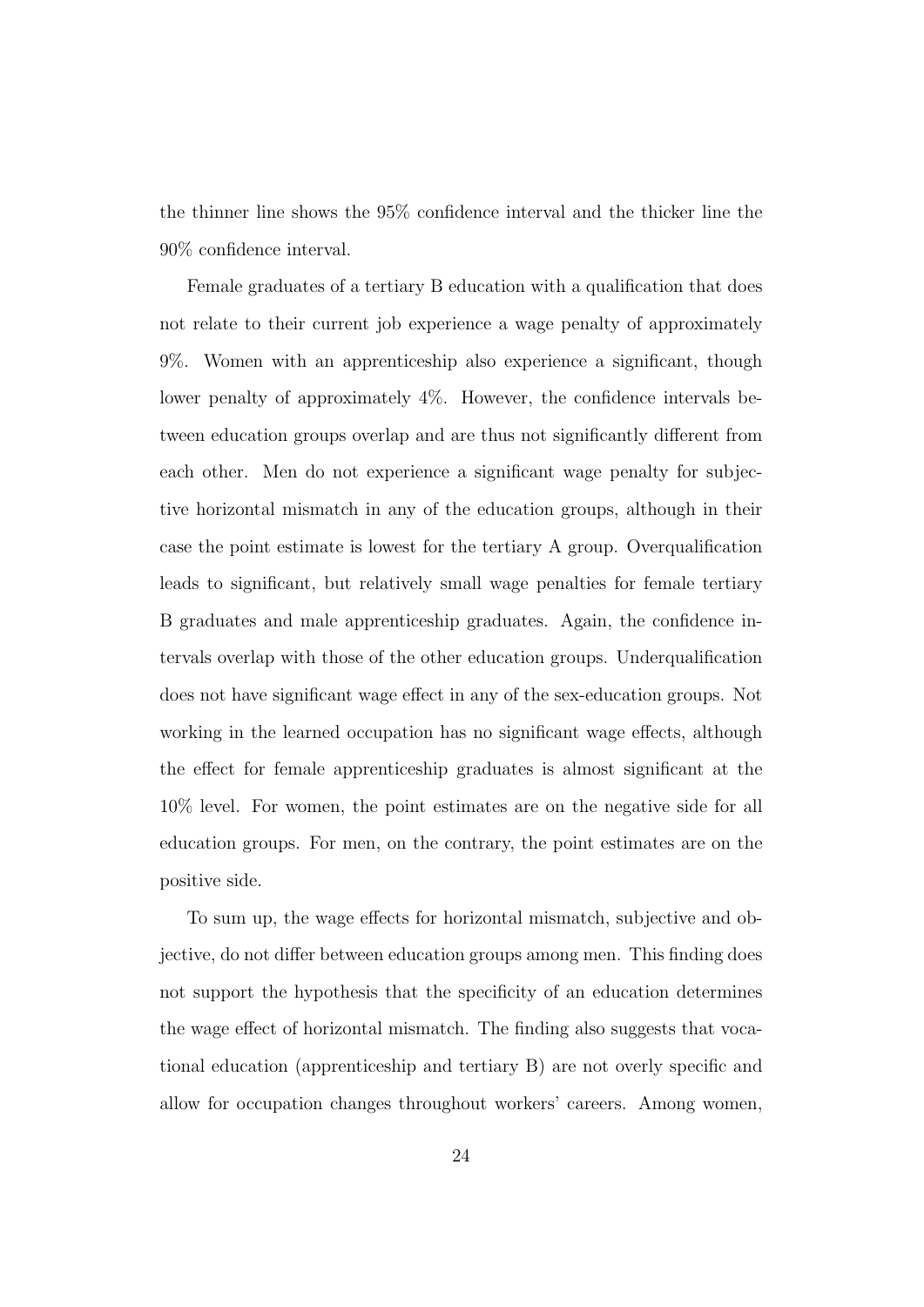the results are not so clear-cut. The wage effects of horizontal mismatch do not differ significantly between education groups, but some point estimates differ significantly from zero for some education groups, even though all the point estimates indicate wage penalties smaller than 10%. It seems plausible that these differences between women and men can be attributed to differences in labor market careers and labor market attachment.

### 6 Discussion and Conclusion

This paper analyzes the incidence and wage effects of horizontal skills mismatch in Switzerland. The first measure of horizontal mismatch is the share of workers that do not work in a 2-digit occupation they have learned earlier on. This share amounts to roughly 50% on average. The second measure of horizontal mismatch stems from workers' self-assessment of their qualifications: only  $4.1\%$  of women and  $2.7\%$  of men think that their qualifications bear no relation to the skills needed at their job. The vast majority, roughly 80% of all workers, perceives no mismatch between their qualifications and the skills needed at their current job. About 15% think that they are overqualified and less than 2% think that they are underqualified. Crossing the two measures of horizontal mismatch shows that three quarter of those that perceive a horizontal mismatch in self-assessment do not work in a learned occupation. But the reverse is not true: Of those who do not work in a learned occupation, only 3.3% (men) to 6.7% (women) perceive a horizontal mismatch, the vast majority feels adequately qualified.

OLS wage regressions that control for a large set of covariates show sub-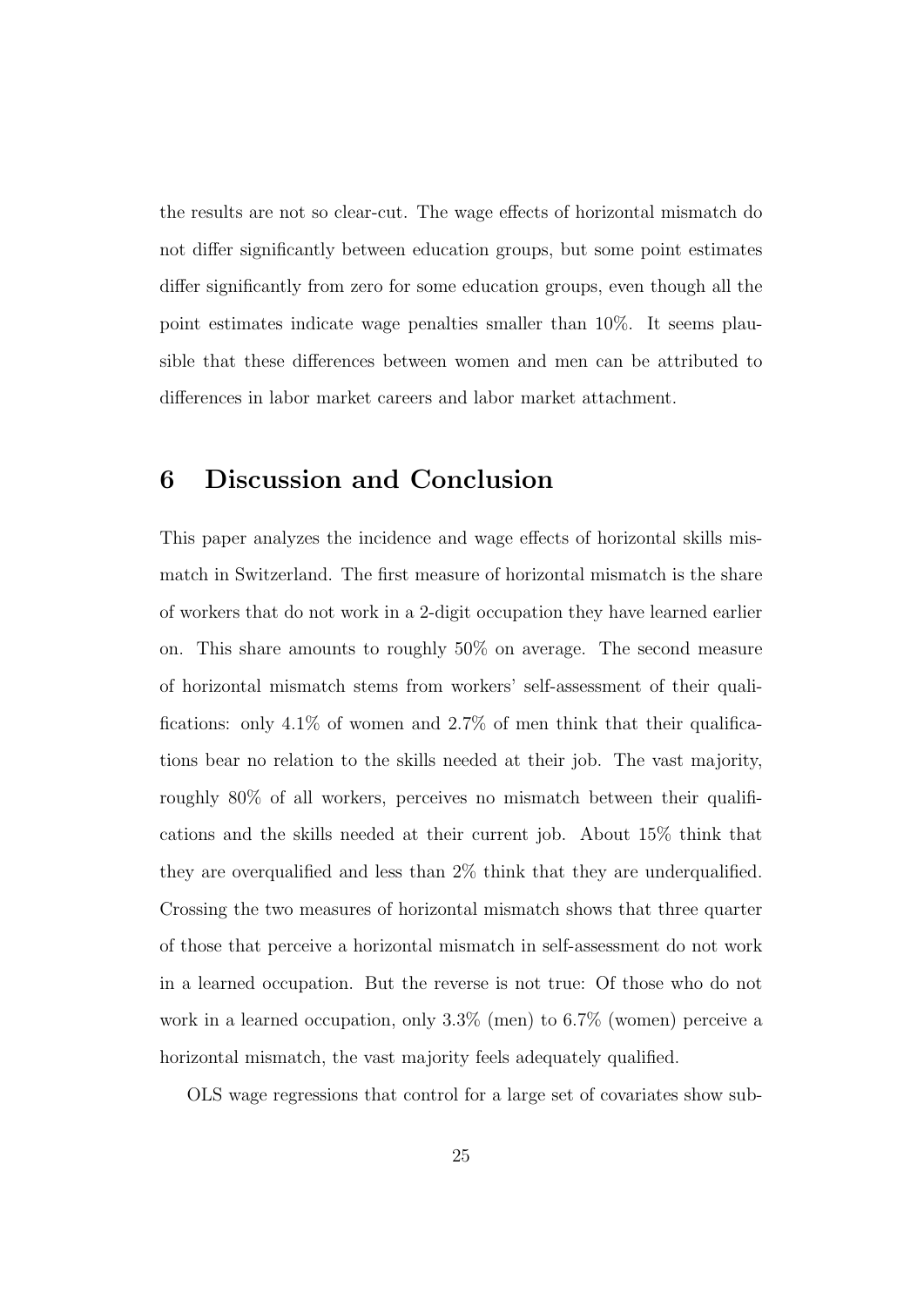stantial and significant wage penalties for self-assessed horizontal mismatch of about 11% for women and about 8% for men. These effects are similar in size to the OLS results found by Robst (2007) for the US, keeping in mind that the definition of horizontal mismatch and the estimation specifications are not identical. We find lower wage penalties for not working in the learned occupation of 4% for women and 3% for men. The OLS wage penalties found by Nordin, Persson, and Rooth (2010) for Sweden are much larger, especially for men.

In a next step, we eliminate individual time-invariant heterogeneity by using fixed effects regression. For women, the wage penalty of the perceived mismatch between own qualification and skills needed decreases to 4.7%, but remains significant. For men, the wage effect does no more differ significantly from zero. A mismatch between current occupation and learned occupation does not have a significant wage effect anymore, neither for women nor for men. The differences between OLS and fixed effects estimation are thus stark. This finding suggests that horizontally mismatched workers are a selective group that differs in unobserved time-invariant characteristics from well-matched workers. In this case, the OLS results are biased, as has already been found in the literature that analyzes wage effects of overeducation (Bauer, 2002).

Preferring fixed effects over OLS results for methodological reasons, we thus find no wage effects of horizontal mismatch for men. For women, we find no effect of working in another occupation than learned, but a limited negative effect when they assess their qualification as not related to their current job. Looking at the three major educational groups, we find that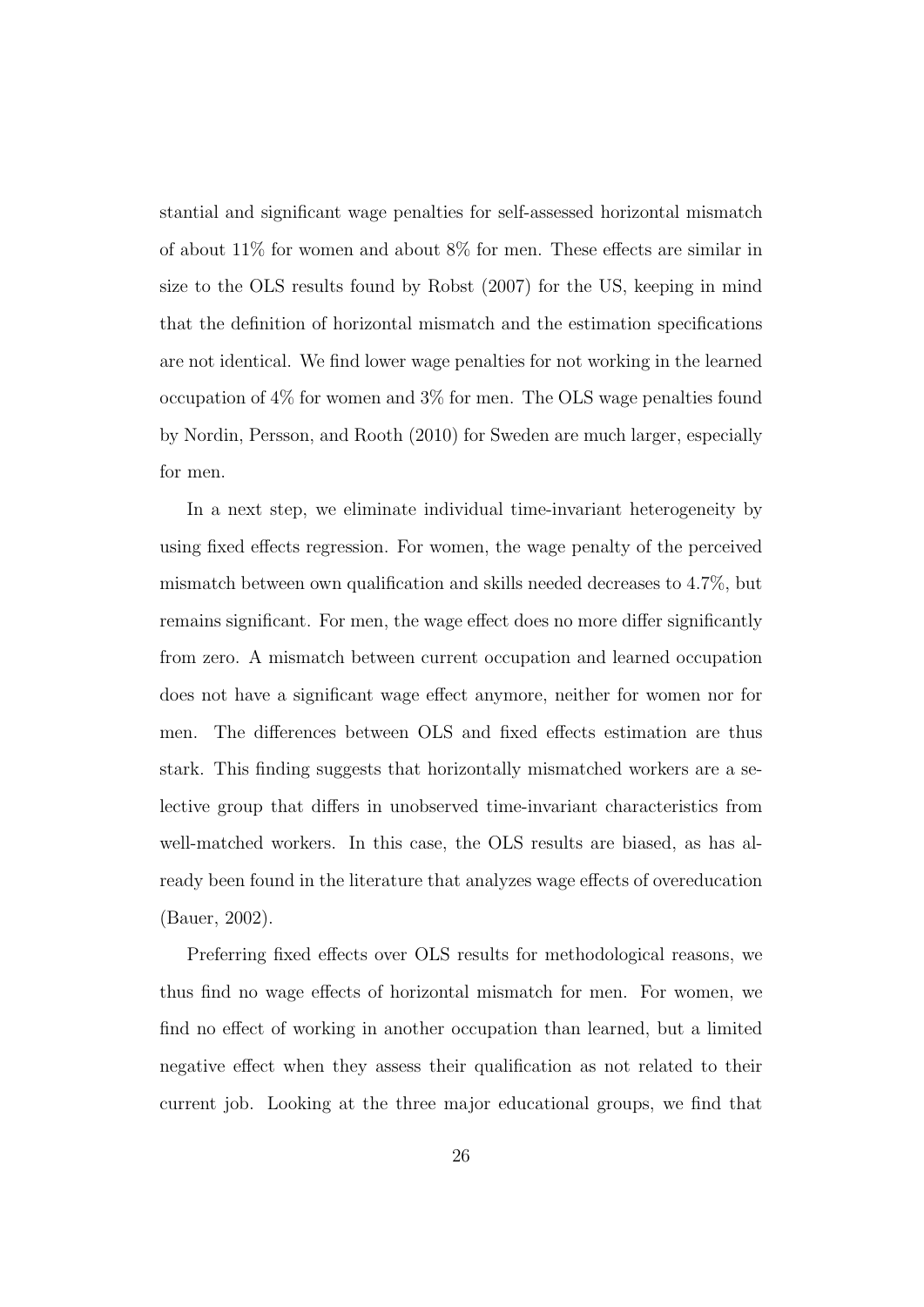this effect for women is strongest for women with a tertiary B education. As we find no such effect for men with tertiary B education, a likely explanation lies in the differing labor market biographies and labor market attachment of women. Apart from this finding on subjective horizontal mismatch among women, we find no differences in mismatch wage effects between workers with apprenticeship education, tertiary B or tertiary A education.

Thus, we do not find support for the hypothesis that horizontal mismatch will lead to large wage penalties in countries with strong vocational tracks in the education system. In Switzerland, vocational education does not lead to an inefficient allocation of skills and tasks in the labor market. There are two likely explanations for this result: First, vocational education seems to be transferable enough to allow for occupation changes during working careers, on average, at least in Switzerland. Second, there exist many possibilities for regular skills updating through non-formal continuing education and informal on-the-job learning. These results are good news for European countries that have in recent years embarked on extensions and enhancements of vocational education tracks to smooth the transition from education to labor market in an effort to reduce youth unemployment. If these tracks succeed in providing youngsters with relevant skills, and if workers get the opportunity to update their skills throughout working life, workers that choose vocational education will not bear a higher risk to suffer from mismatch than workers that choose general education.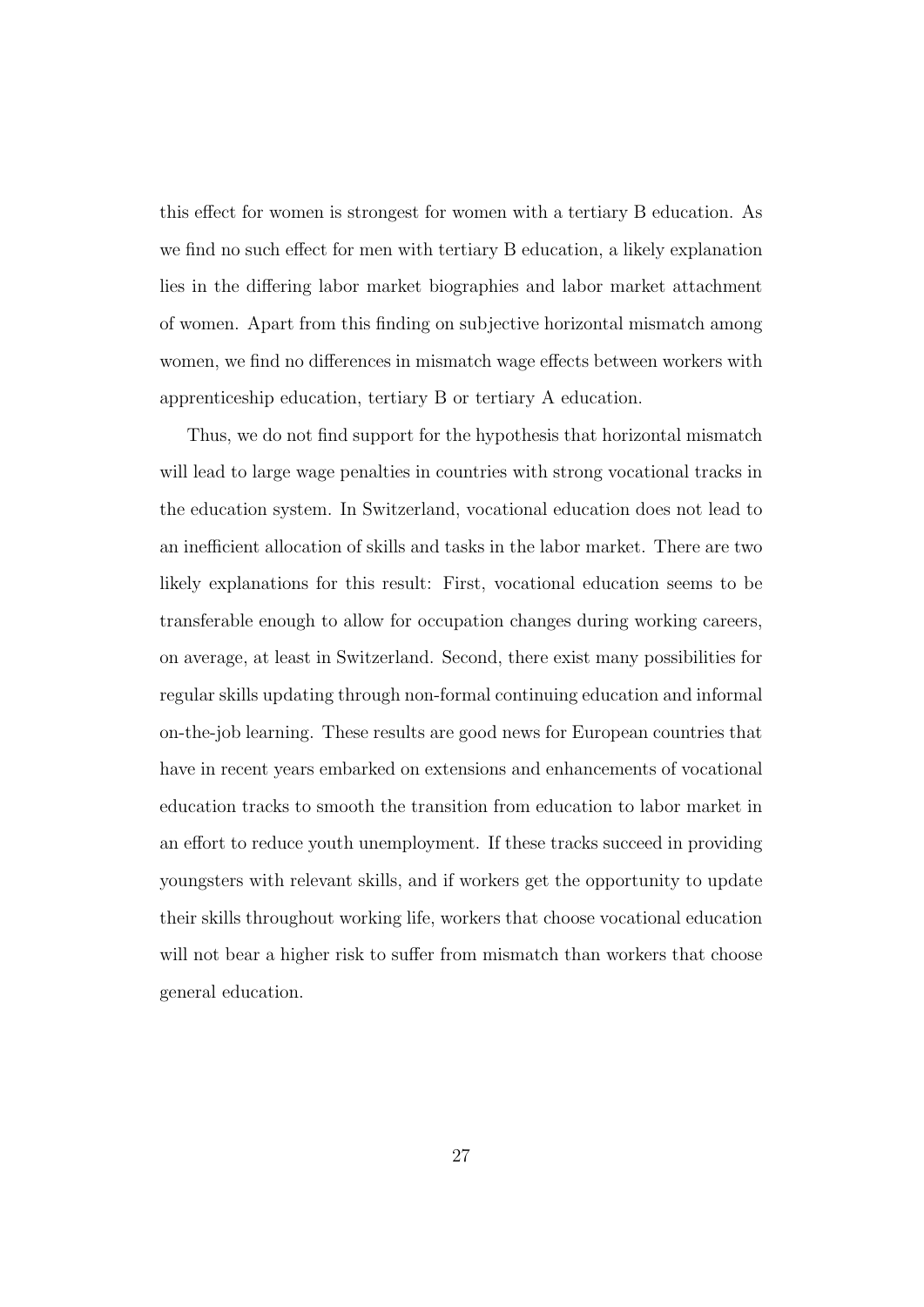## References

- ACEMOGLU, D., AND D. AUTOR (2011): Skills, Tasks and Technologies: Implications for Employment and Earningschap. 12, pp. 1043–1171, Handbook of Labor Economics. Elsevier.
- Allen, J., and R. van der Velden (2001): "Educational Mismatches versus Skill Mismatches: Effects on Wages, Job Satisfaction, and On-the-Job Search," Oxford Economic Papers, 53(3), 434–52.
- Autor, D. H. (2013): "The "task approach" to labor markets: an overview," Journal for Labour Market Research, 46(3), 185–199.
- BAUER, T. K. (2002): "Educational mismatch and wages: a panel analysis," Economics of Education Review, 21(3), 221–229.
- Becker, G. S. (1962): "Investment in Human Capital: A Theoretical Analysis," Journal of Political Economy, 70, 9–49.
- DIEM, A., AND S. C. WOLTER (2014): "Overeducation among Swiss university graduates: determinants and consequences," Journal for Labour Market Research, pp. 1–16.
- FREI, C., AND A. SOUSA-POZA (2012): "Overqualification: permanent or transitory?," Applied Economics,  $44(14)$ , 1837–1847.
- FRENETTE, M. (2004): "The overqualified Canadian graduate: the role of the academic program in the incidence, persistence, and economic returns to overqualification," Economics of Education Review, 23(1), 29–45.
- FSO (2010): Teilnahme an Weiterbildung in der Schweiz. Erste Ergebnisse des Moduls "Weiterbildung" der Schweizerischen Arbeitskraefteerhebung 2009. Federal Office for Statistics.
- GREEN, F., AND S. MCINTOSH (2007): "Is there a genuine under-utilization of skills amongst the over-qualified?," Applied Economics, 39(4), 427–439.
- Hartog, J. (2000): "Over-education and earnings: where are we, where should we go?," *Economics of Education Review*, 19(2), 131–147.
- Hoeckel, K., S. Field, and W. N. Grubb (2009): "Learning for Jobs. OECD Reviews on Vocational Education and Training Switzerland," OECD.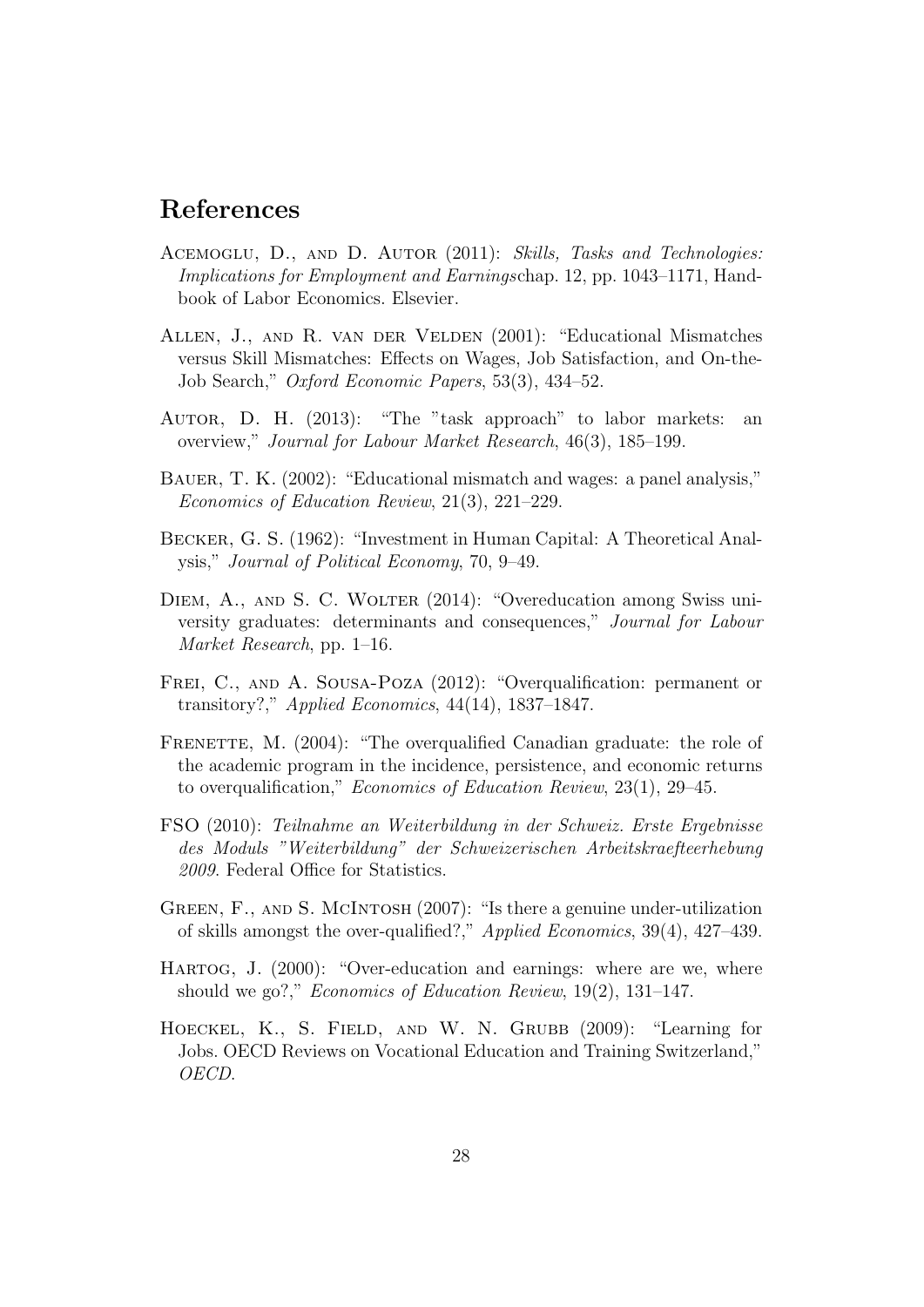- Kambourov, G., and I. Manovskii (2009): "Occupational Specificity Of Human Capital," International Economic Review, 50(1), 63–115.
- McGUINNESS, S., AND J. BENNETT (2007): "Overeducation in the graduate labour market: A quantile regression approach," Economics of Education Review, 26(5), 521–531.
- McGuinness, S., and P. J. Sloane (2011): "Labour market mismatch among UK graduates: An analysis using REFLEX data," Economics of Education Review, 30(1), 130–145.
- Mueller, B., and J. Schweri (2012): "The returns to occupation-specific human capital - Evidence from mobility after training," Economics of Education Working Paper Series 0081, University of Zurich, Institute for Strategy and Business Economics (ISU).
- Neal, D. (1995): "Industry-Specific Human Capital: Evidence from Displaced Workers," Journal of Labor Economics, 13(4), 653–677.
- NORDIN, M., I. PERSSON, AND D.-O. ROOTH (2010): "Educationoccupation mismatch: Is there an income penalty?," Economics of Education Review, 29(6), 1047–1059.
- OECD (2013): "Employment and Labour Markets: Key Tables from OECD," online.
- OPET (2011): Facts and Figures, Professional Edcuation and Training. Federal Office for Professional Education and Training.
- PARENT, D. (2000): "Industry-Specific Capital and the Wage Profile: Evidence from the National Longitudinal Survey of Youth and the Panel Study of Income Dynamics," Journal of Labor Economics, 18(2), 306–323.
- ROBST, J. (2007): "Education and job match: The relatedness of college major and work," Economics of Education Review, 26(4), 397–407.
- Ryan, P. (2001): "The School-to-Work Transition: A Cross-National Perspective," Journal of Economic Literature, 39(1), 34–92.
- Shaw, K. L. (1987): "Occupational change, employer change, and the transferability of skills," Southern Economic Journal, pp. 702–719.
- STRUPLER, M., AND S. C. WOLTER (2012): Die duale Lehre eine Erfolgsgeschichte - auch für Betriebe. Ergebnisse der dritten Kosten-Nutzen-Erhebung der Lehrlingsausbildung aus der Sicht der Betriebe. Rüegger Verlag.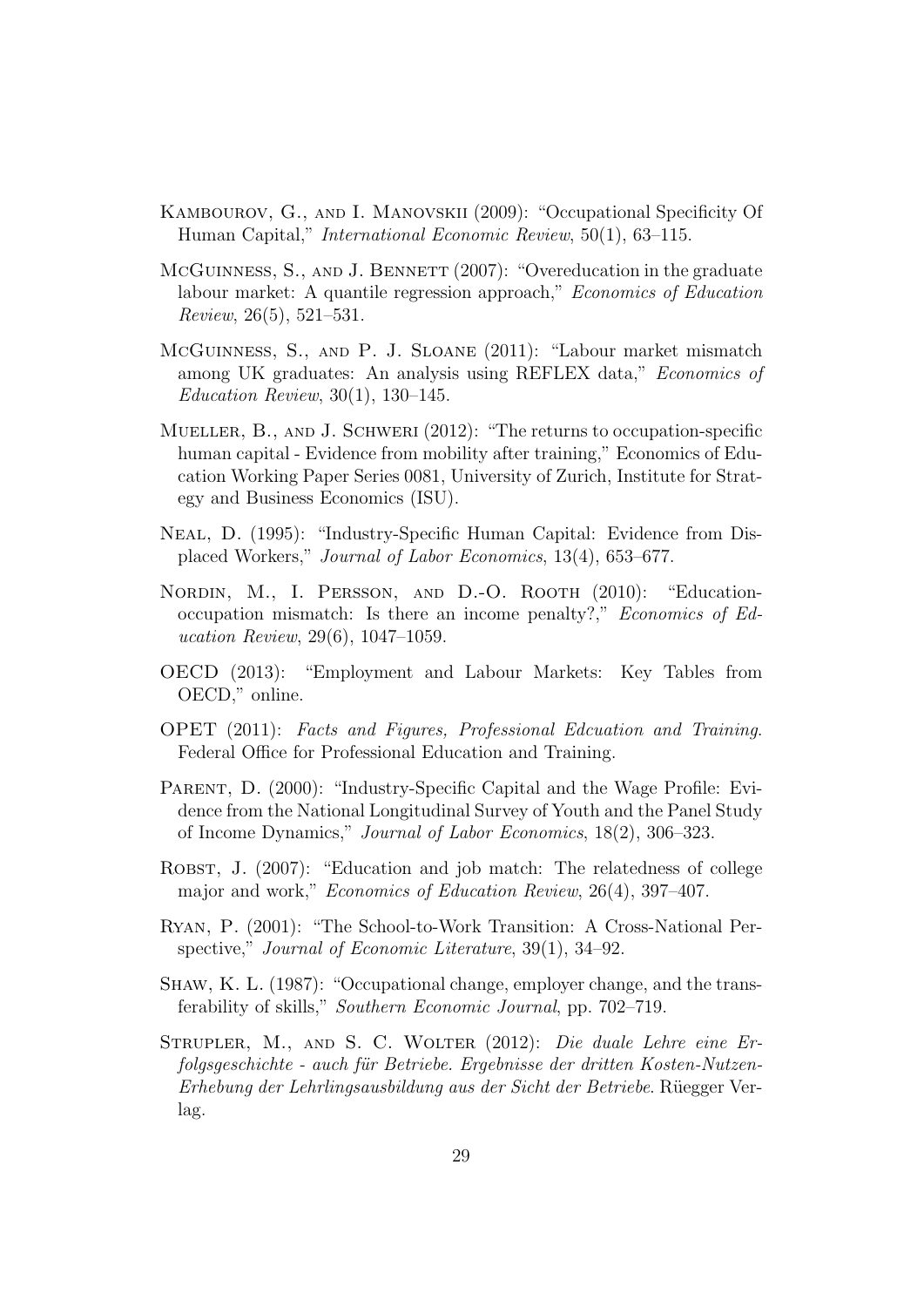- SULLIVAN, P. (2010): "Empirical evidence on occupation and industry specific human capital," Labour Economics, 17(3), 567–580.
- TSAI, Y. (2010): "Returns to overeducation: A longitudinal analysis of the U.S. labor market," Economics of Education Review, 29(4), 606–617.
- WOLTER, S. C., S. MÜHLEMANN, AND J. SCHWERI (2006): "Why Some Firms Train Apprentices and Many Others Do Not," German Economic Review, 7, 249–264.
- WOOLDRIDGE, J. M. (2006): Introductory Eonometrics. A Modern Approach.
- YOUNG, A. (1999): "Markets in Time: The Rise, Fall, and Revival of Swiss Watchmaking," http://fee.org/freeman/detail/markets-in-time-therise-fall-and-revival-of-swiss-watchmaking, retrieved on February 15, 2015.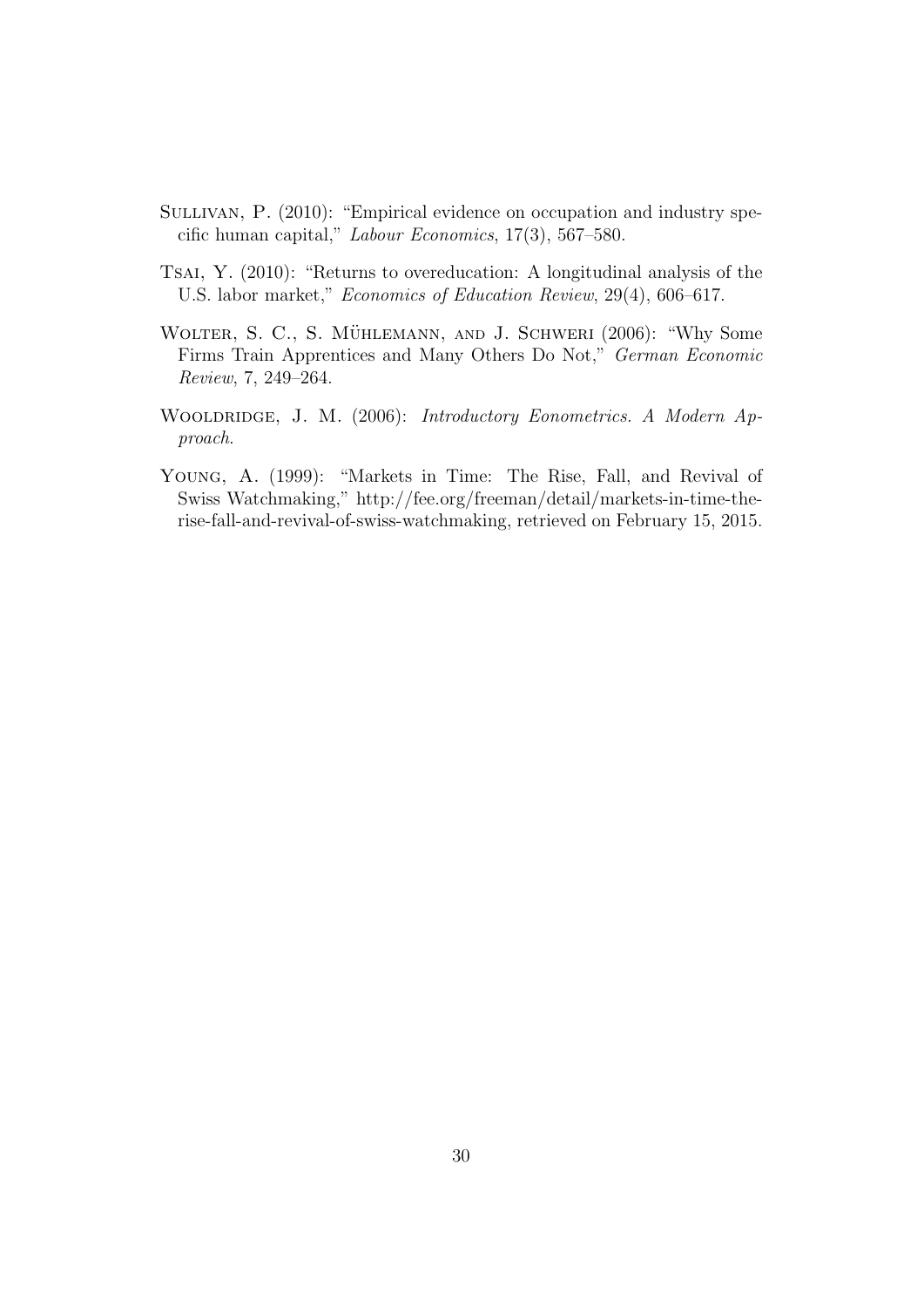## Tables and Figures

|                                    | Adequate | Quali. no relation | Overqualified | Underqualified | N      |
|------------------------------------|----------|--------------------|---------------|----------------|--------|
| Total                              | 79.68    | 3.32               | 15.06         | 1.94           | 36'462 |
| Women                              | 78.62    | 4.11               | 15.16         | 2.11           | 16'239 |
| Men                                | 80.53    | 2.68               | 14.99         | 1.79           | 20'225 |
| Age $20-34$                        | 77.97    | 4.11               | 15.68         | 2.23           | 9'870  |
| Age 35-49                          | 79.14    | 3.14               | 15.80         | 1.92           | 16'895 |
| Age 50-60                          | 82.37    | 2.82               | 13.15         | 1.67           | 9'697  |
| Married                            | 81.01    | 2.96               | 14.26         | 1.77           | 20'529 |
| Not married                        | 77.96    | 3.78               | 16.10         | 2.15           | 15'933 |
| <b>Swiss</b>                       | 80.30    | 3.04               | 14.81         | 1.85           | 32'230 |
| Foreigner                          | 75.01    | 5.39               | 17.03         | 2.58           | 4'229  |
| Compulsory education               | 82.59    | 6.25               | 7.33          | 3.83           | 1'488  |
| Upper-secondary: apprenticeship    | 80.69    | 3.81               | 13.40         | 2.09           | 13'610 |
| Upper-secondary: general schooling | 80.44    | 4.29               | 12.60         | 2.67           | 2'096  |
| Tertiary B: professional educ.     | 80.98    | 1.86               | 15.66         | 1.50           | 7'793  |
| Tertiary A: university             | 76.31    | 2.01               | 20.60         | 1.08           | 6'932  |
| $\epsilon = 30'000 \text{ CHF}$    | 67.61    | 12.60              | 16.20         | 3.60           | 389    |
| 30'001-50'000 CHF                  | 72.83    | 8.99               | 15.16         | 3.02           | 3'548  |
| 50'001-80'000 CHF                  | 77.76    | 4.01               | 15.90         | 2.33           | 13'417 |
| 80'001-100'000 CHF                 | 80.58    | 2.09               | 15.40         | 1.93           | 8'043  |
| 100'001-150'000 CHF                | 83.73    | 1.20               | 14.01         | 1.06           | 8'677  |
| $> 150'000$ CHF                    | 84.88    | 1.34               | 12.73         | 1.05           | 2'388  |
| N (person-year obs.)               | 26'053   | 1'210              | 5'493         | 706            | 36'462 |

#### Table 1: Sample Characteristics Full Sample

Notes: Row percentages are presented, e.g., of all individuals aged 20-34, 77.97% report to be adequately qualified, 4.11% do not experience a relation between their qualification and the qualification needed, 15.68% feel over- and 2.23% feel underqualified.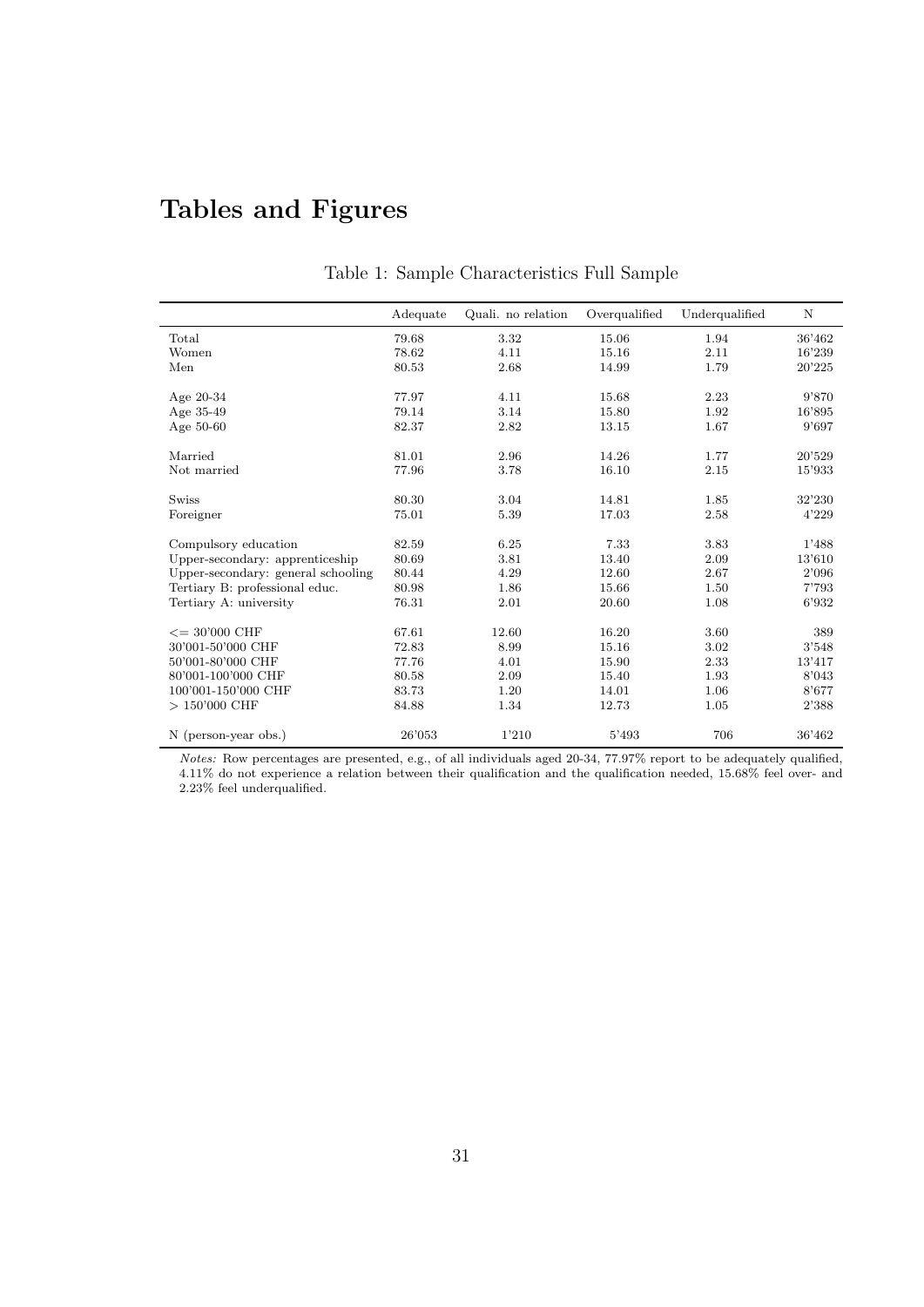|                                    | learned occupation<br>$=$ current occupation | learned occupation<br>$\le$ > current occupation | N      |
|------------------------------------|----------------------------------------------|--------------------------------------------------|--------|
| Total                              | 53.05                                        | 46.95                                            | 16'259 |
| Women                              | 56.26                                        | 43.74                                            | 6'778  |
| Men                                | 50.76                                        | 49.24                                            | 9'474  |
| Age $20-34$                        | 57.74                                        | 42.26                                            | 3'280  |
| Age 35-49                          | 53.38                                        | 46.62                                            | 8'304  |
| Age 50-60                          | 49.16                                        | 50.84                                            | 4'668  |
| Married                            | 53.47                                        | 46.53                                            | 10'213 |
| Not married                        | 52.34                                        | 47.66                                            | 6'039  |
| <b>Swiss</b>                       | 52.96                                        | 47.04                                            | 14'804 |
| Foreigner                          | 54.01                                        | 45.99                                            | 1'448  |
| Compulsory education               | 60.62                                        | 39.38                                            | 226    |
| Upper-secondary: apprenticeship    | 48.93                                        | 51.07                                            | 6'007  |
| Upper-secondary: general schooling | 50.41                                        | 49.59                                            | 1'099  |
| Tertiary B: professional           | 48.88                                        | 51.12                                            | 3'922  |
| Tertiary A: university             | 61.18                                        | 38.82                                            | 3'318  |
| $\epsilon = 30'000 \text{ CHF}$    | 41.74                                        | 58.26                                            | 115    |
| 30'001-50'000 CHF                  | 51.25                                        | 48.75                                            | 1'161  |
| 50'001-80'000 CHF                  | 53.87                                        | 46.13                                            | 5'471  |
| 80'001-100'000 CHF                 | 54.65                                        | 45.35                                            | 3'784  |
| 100'001-150'000 CHF                | 52.36                                        | 47.64                                            | 4'467  |
| $> 150'000$ CHF                    | 49.84                                        | 50.16                                            | 1'254  |
| N (person-year obs.)               | 8'622                                        | 7'63                                             | 16'252 |

Table 2: Sample Characteristics Bio Subsample

Notes: Row percentages are presented, e.g., of all individuals aged 20-34, 57.74% are in the same occupation as learned, and 42.26% have a mismatch between current and learned occupation.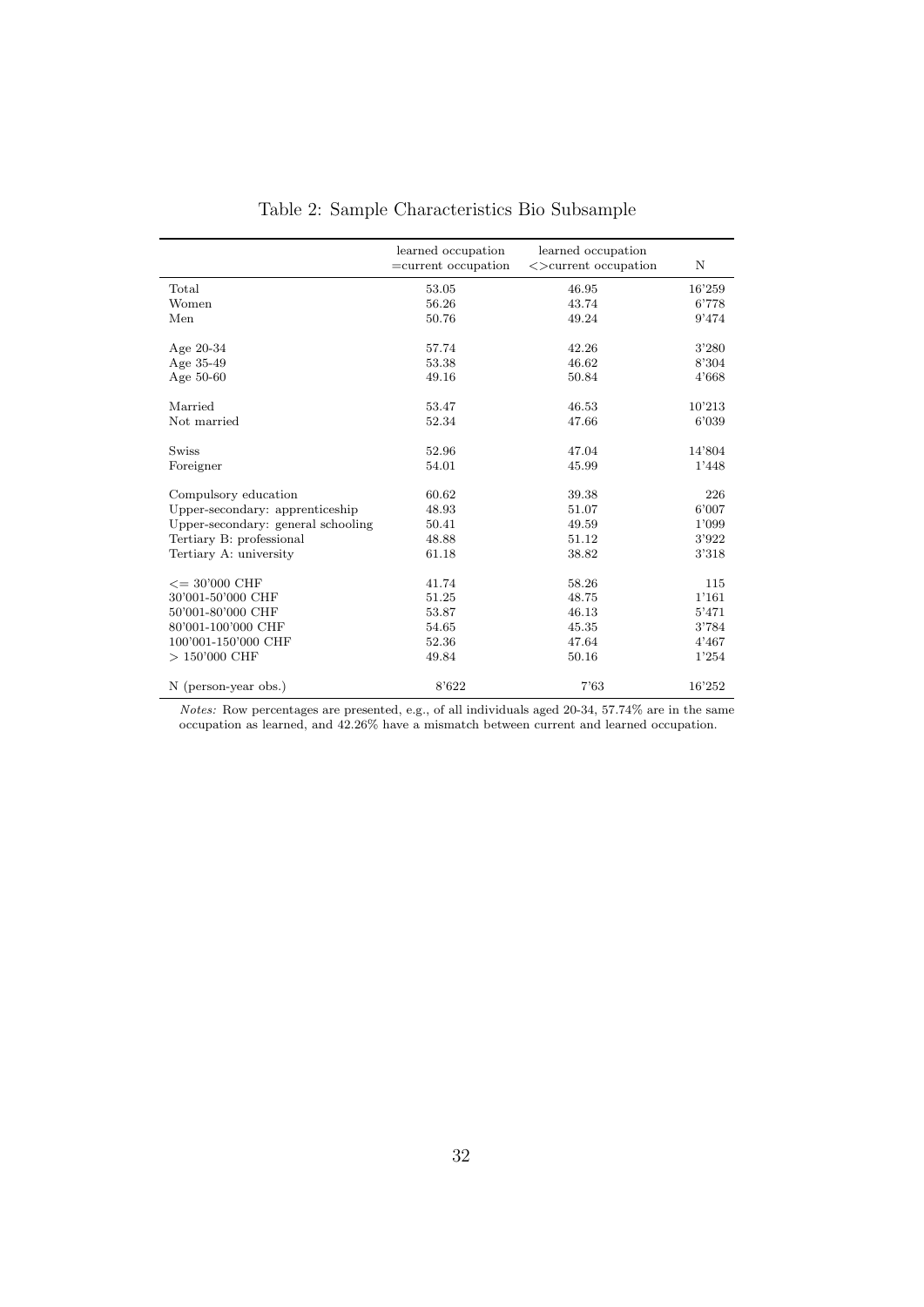| Row percentages    | Women               |                           |        | Men             |                  |        |  |
|--------------------|---------------------|---------------------------|--------|-----------------|------------------|--------|--|
|                    | learned=current     | $learned <$ $\gt$ current | Total  | learned=current | learned<>current | Total  |  |
| Adequate           | 58.02               | 41.98                     | 100.00 | 51.30           | 48.70            | 100.00 |  |
| No relation        | 23.85               | 76.15                     | 100.00 | 22.34           | 77.66            | 100.00 |  |
| Overqualification  | 55.01               | 44.99                     | 100.00 | 51.93           | 48.07            | 100.00 |  |
| Underqualification | 57.72               | 42.28                     | 100.00 | 49.39           | 50.61            | 100.00 |  |
| Total              | 56.26               | 43.74                     | 100.00 | 50.76           | 49.24            | 100.00 |  |
| Column percentages |                     |                           |        |                 |                  |        |  |
|                    |                     | Women                     |        |                 | Men              |        |  |
|                    | $learned = current$ | learned <> current        | Total  | learned=current | learned<>current | Total  |  |
| Adequate           | 81.98               | 76.29                     | 79.49  | 81.45           | 79.72            | 80.60  |  |
| No relation        | 1.63                | 6.68                      | 3.84   | 0.91            | 3.28             | 2.08   |  |
| Overqualification  | 14.53               | 15.28                     | 14.86  | 15.95           | 15.22            | 15.59  |  |
| Underqualification | 1.86                | 1.75                      | 1.81   | 1.68            | 1.78             | 1.73   |  |

Table 3: Relation Self-Assessed Qualification and Objective Horizontal Mismatch

Notes: Results from the bio subsample are displayed.

|  | Table 4: Transition Probabilities of Qualification from Period $(t)$ to Period $(t+1)$ |  |  |  |  |
|--|----------------------------------------------------------------------------------------|--|--|--|--|
|--|----------------------------------------------------------------------------------------|--|--|--|--|

| $Adequate[t+1]$ | No relation $[t+1]$ | $Overqualification[t+1]$  | Underqualification $[t+1]$ | Total                          |
|-----------------|---------------------|---------------------------|----------------------------|--------------------------------|
| 87.78           | 2.16                | 8.39                      | 1.67                       | 100.00                         |
| 46.74           | 30.32               | 19.79                     | 3.16                       | 100.00                         |
| 43.34           | 4.83                | 50.37                     | 1.47                       | 100.00                         |
| 69.29           | 5.24                | 10.11                     | 15.36                      | 100.00                         |
|                 |                     |                           |                            |                                |
| 79.02           | 3.71                | 15.28                     | 1.99                       | 100.00                         |
| $Adequate[t+1]$ | No relation $[t+1]$ | Overqualification $[t+1]$ | Underqualification $[t+1]$ | Total                          |
| 88.74           | 1.61                | 8.18                      | 1.48                       | 100.00                         |
| 57.35           | 21.09               | 19.43                     | 2.13                       | 100.00                         |
| 44.77           | 3.01                | 50.96                     | 1.26                       | 100.00                         |
| 67.69           | 5.10                | 14.97                     | 12.24                      | 100.00                         |
|                 |                     |                           |                            | 100.00                         |
|                 |                     |                           |                            | 2.39<br>1.66<br>80.98<br>14.97 |

Notes: Reported transition probabilities for women and men in the full sample. Example: Women who report being adequately qualified in t have a probability of 87.78% to be adequately qualified in the next year, a probability of 2.16% to report no relation of qualification with job, 8.39% to report being overqualified and a probability of 1.67% to report being underqualified.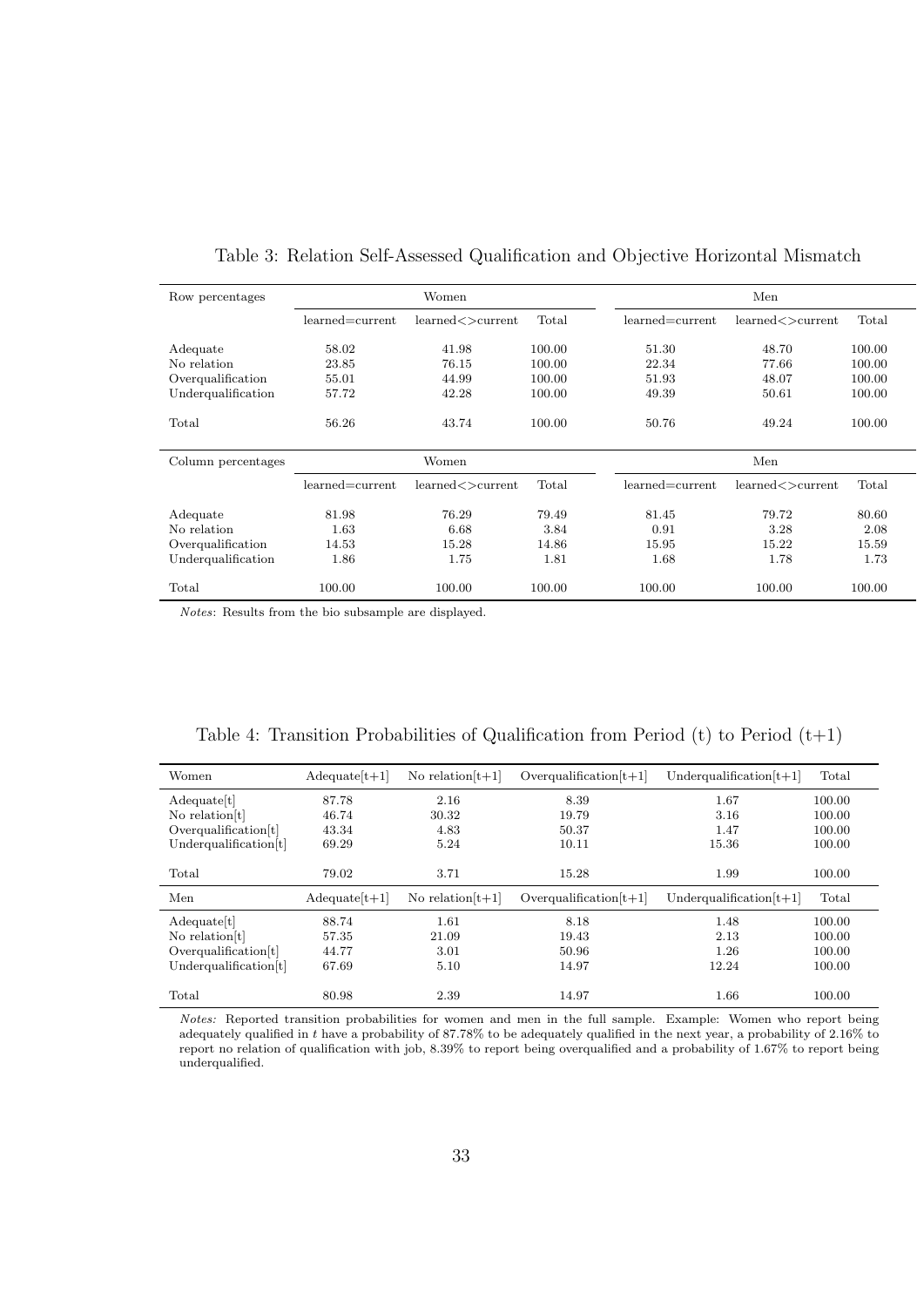| Women                                                 | $learned = current[t+1]$ | $learned < >current[t+1]$ | Total            |
|-------------------------------------------------------|--------------------------|---------------------------|------------------|
| $learned = current t $<br>learned < >current[t]       | 95.28<br>4.30            | 4.72<br>95.70             | 100.00<br>100.00 |
| Total                                                 | 56.03                    | 43.97                     | 100.00           |
| Men                                                   | $learned = current[t+1]$ | $learned < >current[t+1]$ | Total            |
|                                                       |                          |                           |                  |
| $learned = current[t]$<br>$learned <$ > current $[t]$ | 95.04<br>3.75            | 4.96<br>96.25             | 100.00<br>100.00 |

Table 5: Transition Probabilities of Objective Mismatch from Period (t) to Period  $(t+1)$ 

Notes: Reported transition probabilities for women and men in the bio subsample. Example: Women with a formal match on a 2-digit ISCO aggregation level in t have a probability of 95.28% to be formally matched in the next year, and a probability of 4.72% to be formally mismatched.

|                                         |              | <b>OLS</b> |              |              | FE        |             |
|-----------------------------------------|--------------|------------|--------------|--------------|-----------|-------------|
| Women                                   | Full         | Bio        | Bio          | Full         | Bio       | Bio         |
| Qualification no relation               | $-0.1120***$ |            | $-0.1081***$ | $-0.0319*$   |           | $-0.0470*$  |
|                                         | (0.0156)     |            | (0.0243)     | (0.0124)     |           | (0.0191)    |
| Overqualification                       | $-0.0372***$ |            | $-0.0471***$ | $-0.0222**$  |           | $-0.0328**$ |
|                                         | (0.0085)     |            | (0.0139)     | (0.0068)     |           | (0.0104)    |
| Underqualification                      | $-0.0453*$   |            | $-0.0255$    | $-0.0127$    |           | $-0.0065$   |
|                                         | (0.0178)     |            | (0.0272)     | (0.0144)     |           | (0.0219)    |
| $\text{Learned} \ll \gt \text{current}$ |              | $-0.0420*$ | $-0.0381*$   |              | $-0.0266$ | $-0.0253$   |
|                                         |              | (0.0165)   | (0.0164)     |              | (0.0206)  | (0.0206)    |
| N (person-year obs.)                    | 16'238       | 6'778      | 6'778        | 16'238       | 6'778     | 6'778       |
| $R^2$                                   | 0.488        | 0.478      | 0.482        | 0.307        | 0.342     | 0.344       |
|                                         |              |            |              |              |           |             |
|                                         |              | <b>OLS</b> |              |              | FE        |             |
| Men                                     | Full         | Bio        | Bio          | Full         | Bio       | Bio         |
| Qualification no relation               | $-0.0874***$ |            | $-0.0781**$  | $-0.0152$    |           | $-0.0228$   |
|                                         | (0.0147)     |            | (0.0261)     | (0.0105)     |           | (0.0164)    |
| Overqualification                       | $-0.0409***$ |            | $-0.0345**$  | $-0.0167***$ |           | $-0.0176**$ |
|                                         | (0.0077)     |            | (0.0121)     | (0.0050)     |           | (0.0063)    |
| Underqualification                      | $-0.0613***$ |            | $-0.0566*$   | 0.0002       |           | $-0.0077$   |
|                                         | (0.0154)     |            | (0.0225)     | (0.0112)     |           | (0.0170)    |
| Learned<>current                        |              | $-0.0336*$ | $-0.0314*$   |              | 0.0147    | 0.0158      |
|                                         |              | (0.0137)   | (0.0137)     |              | (0.0134)  | (0.0133)    |
| Ν<br>(person-year obs.)<br>$R^2$        | 20'224       | 9'474      | 9'474        | 20'224       | 9'474     | 9'474       |

Table 6: Wage regressions

Notes: Estimated coefficients from the multivariate regression of the log of annual wages on a set of covariates and mismatch-variables. "Full" refers to the full estimation sample, and "bio" refers to the bio subsample. Robust standard errors are displayed in parentheses.  $+p < 0.10, * p < 0.05$ ,

∗∗ p < 0.01, ∗∗∗ p < 0.001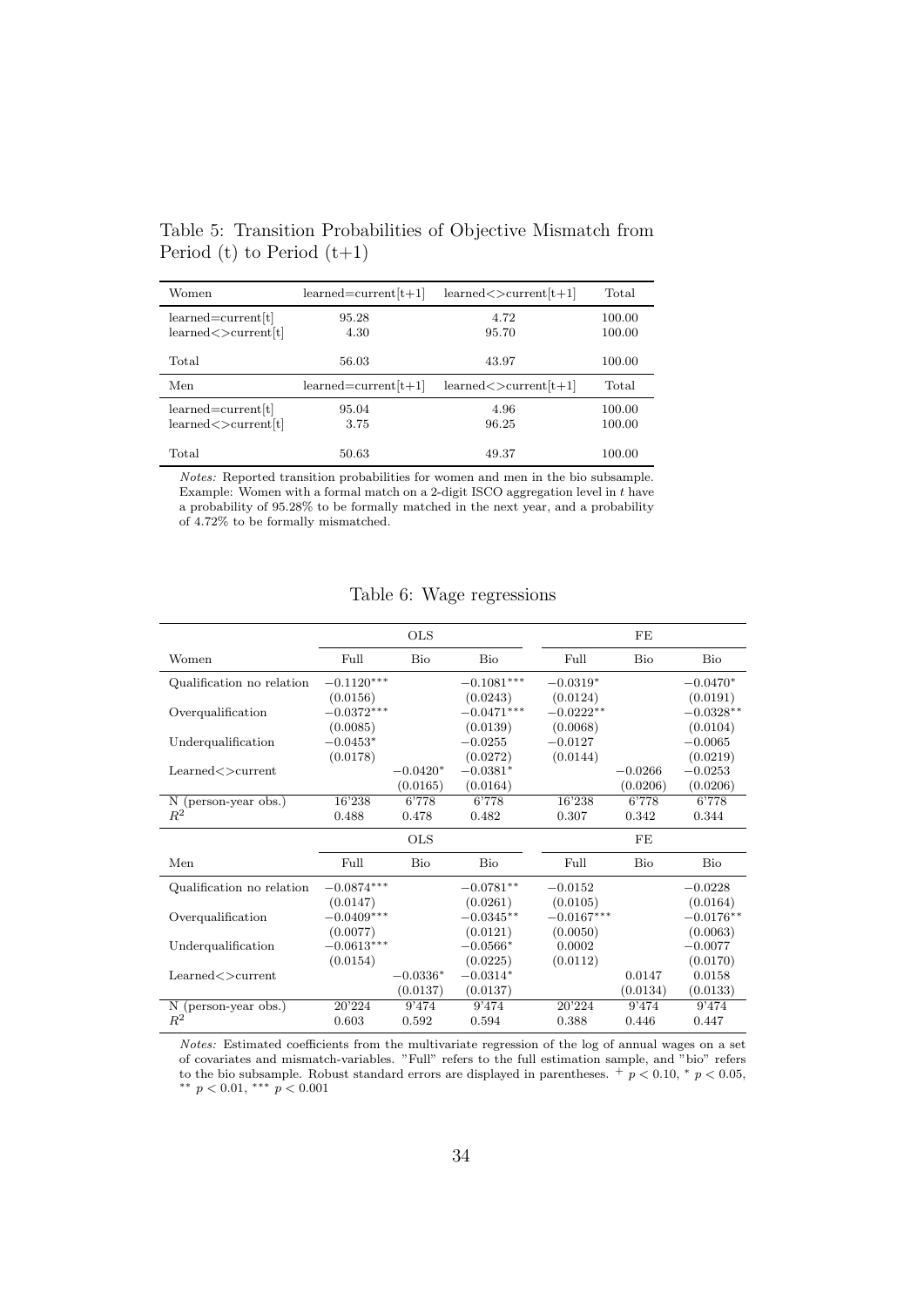

Figure 1: Educational Groups FE

Notes: This figure provides a graphical illustration of the results from multivariate regression (fixed effects regression of log of annual wage on covariates and mismatch-variables). Each dot refers to the estimated coefficient, the thinner leftand right-hand line refers to the 95% confidence interval, and the thicker line refers to the 90% confidence interval.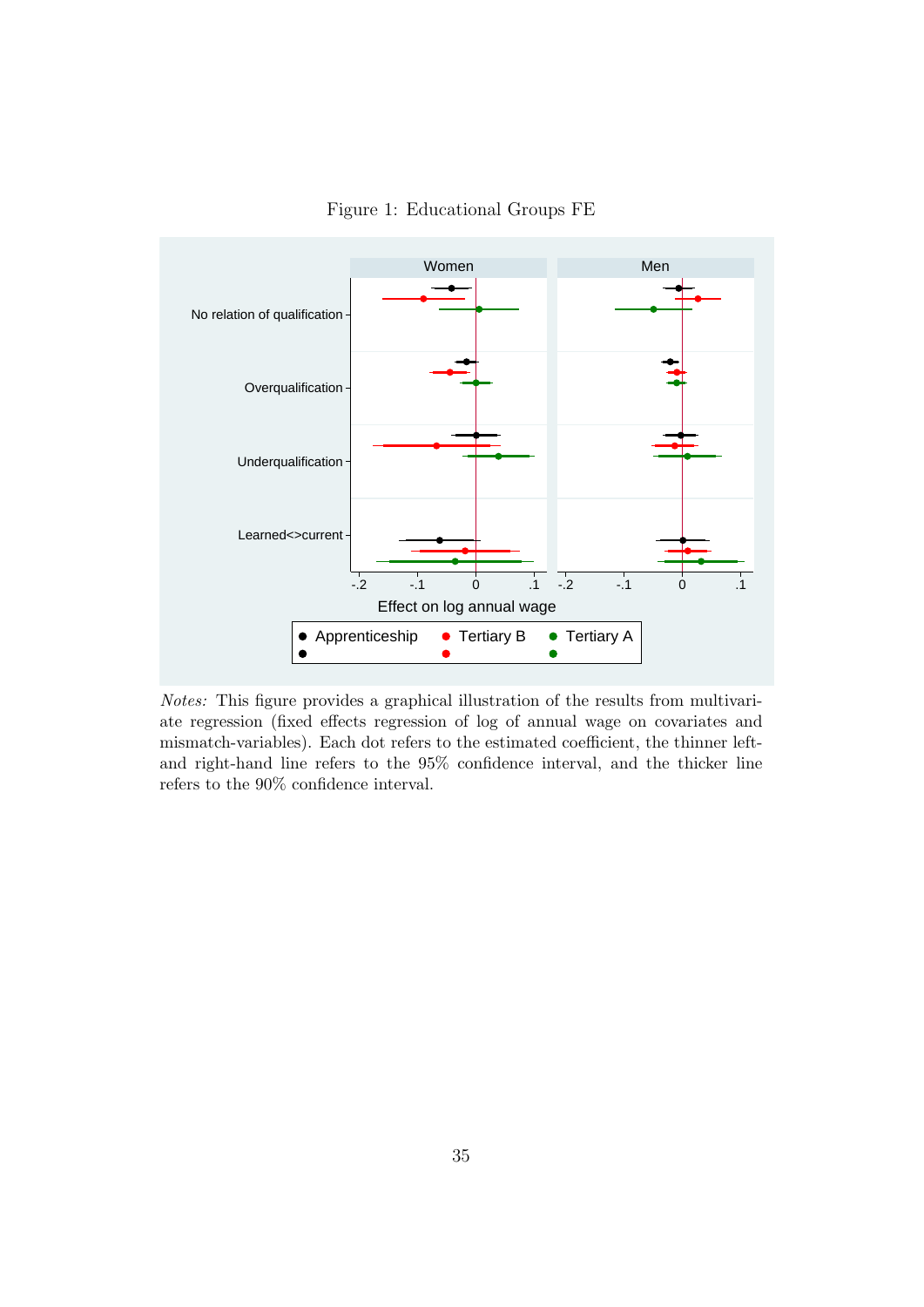# A Appendix

|                                  | Adequate qualified | Qualification with no relation | Overqualified | Underqualified |
|----------------------------------|--------------------|--------------------------------|---------------|----------------|
|                                  | mean               | mean                           | mean          | mean           |
| Age                              | 41.828             | 39.944                         | 41.169        | 40.475         |
| Male                             | 0.561              | 0.449                          | 0.552         | 0.514          |
| Children                         | 0.394              | 0.366                          | 0.385         | 0.402          |
| Foreigner                        | 0.109              | 0.188                          | 0.131         | 0.154          |
| Married                          | 0.572              | 0.502                          | 0.533         | 0.514          |
| Italian-speaking                 | 0.033              | 0.033                          | 0.023         | 0.048          |
| German-speaking                  | 0.709              | 0.573                          | 0.640         | 0.494          |
| French-speaking                  | 0.258              | 0.394                          | 0.337         | 0.456          |
| Degree of employment             | 89.637             | 84.418                         | 87.870        | 89.109         |
| Work experience in years         | 21.640             | 20.496                         | 20.490        | 20.907         |
| No compulsory school             | 0.005              | 0.010                          | 0.003         | 0.008          |
| Only compulsory school           | 0.042              | 0.077                          | 0.020         | 0.081          |
| Household school                 | 0.019              | 0.031                          | 0.011         | 0.014          |
| Vet certificate                  | 0.011              | 0.028                          | 0.010         | 0.017          |
| General upper secondary school   | 0.011              | 0.023                          | 0.006         | 0.014          |
| Apprenticeship                   | 0.378              | 0.429                          | 0.332         | 0.404          |
| Fulltime vocational school       | 0.047              | 0.051                          | 0.042         | 0.065          |
| Vocational baccalaureate         | 0.016              | 0.026                          | 0.018         | 0.023          |
| Academic baccalaureate           | 0.072              | 0.091                          | 0.077         | 0.102          |
| Federal PET diploma              | 0.098              | 0.045                          | 0.090         | 0.065          |
| technical school                 | 0.042              | 0.041                          | 0.048         | 0.035          |
| PET college                      | 0.078              | 0.034                          | 0.083         | 0.065          |
| Universities of applied sciences | 0.010              | 0.003                          | 0.017         | 0.008          |
| University of teacher education  | 0.004              | 0.003                          | 0.003         | 0.003          |
| University                       | 0.168              | 0.108                          | 0.240         | 0.095          |
| Occupational tenure              | 2.744              | 1.819                          | 2.541         | 1.904          |
| Firm tenure                      | 2.489              | 1.776                          | 2.235         | 1.793          |
| Member of the board              | 0.082              | 0.051                          | 0.067         | 0.091          |
| missing                          | 0.049              | 0.055                          | 0.043         | 0.052          |
| Supervisor task                  | 0.552              | 0.336                          | 0.508         | 0.537          |
| missing                          | 0.062              | 0.065                          | 0.057         | 0.065          |
| Fixed-term work contract         | 0.049              | 0.087                          | 0.058         | 0.072          |
| missing                          | 0.001              | 0.001                          | 0.002         | 0.003          |
| Further education                | 0.432              | 0.265                          | 0.388         | 0.364          |
| missing                          | 0.060              | 0.072                          | 0.097         | 0.102          |
| Agriculture                      | 0.009              | 0.012                          | 0.005         | 0.011          |
| Manufacturing                    | 0.166              | 0.187                          | 0.159         | 0.169          |
| Construction                     | 0.044              | 0.040                          | 0.026         | 0.048          |
| Wholesale                        | 0.108              | 0.159                          | 0.129         | 0.113          |
| Hotel+Restaurant                 | 0.015              | 0.036                          | 0.023         | 0.017          |
| Transport+Communication          | 0.061              | 0.085                          | 0.061         | 0.057          |
| Financial+Insurance              | 0.074              | 0.046                          | 0.086         | 0.069          |
| $Renting+IT$                     | 0.100              | 0.102                          | 0.088         | 0.095          |
| Public administration            | 0.077              | 0.069                          | 0.086         | 0.082          |
| Education                        | 0.103              | 0.026                          | 0.094         | 0.105          |
| Health+Social                    | 0.125              | 0.092                          | 0.115         | 0.123          |
| Other services                   | 0.043              | 0.038                          | 0.046         | 0.035          |
| missing                          | 0.074              | 0.110                          | 0.081         | 0.075          |
| Gross Annual Wage                | 90'431.179         | 67'549.854                     | 86'915.674    | 77'796.709     |
| N (person-year obs.)             | 29'053             | 1'210                          | 5'493         | 706            |

## Table A1: Full sample: Summary Statistics (means)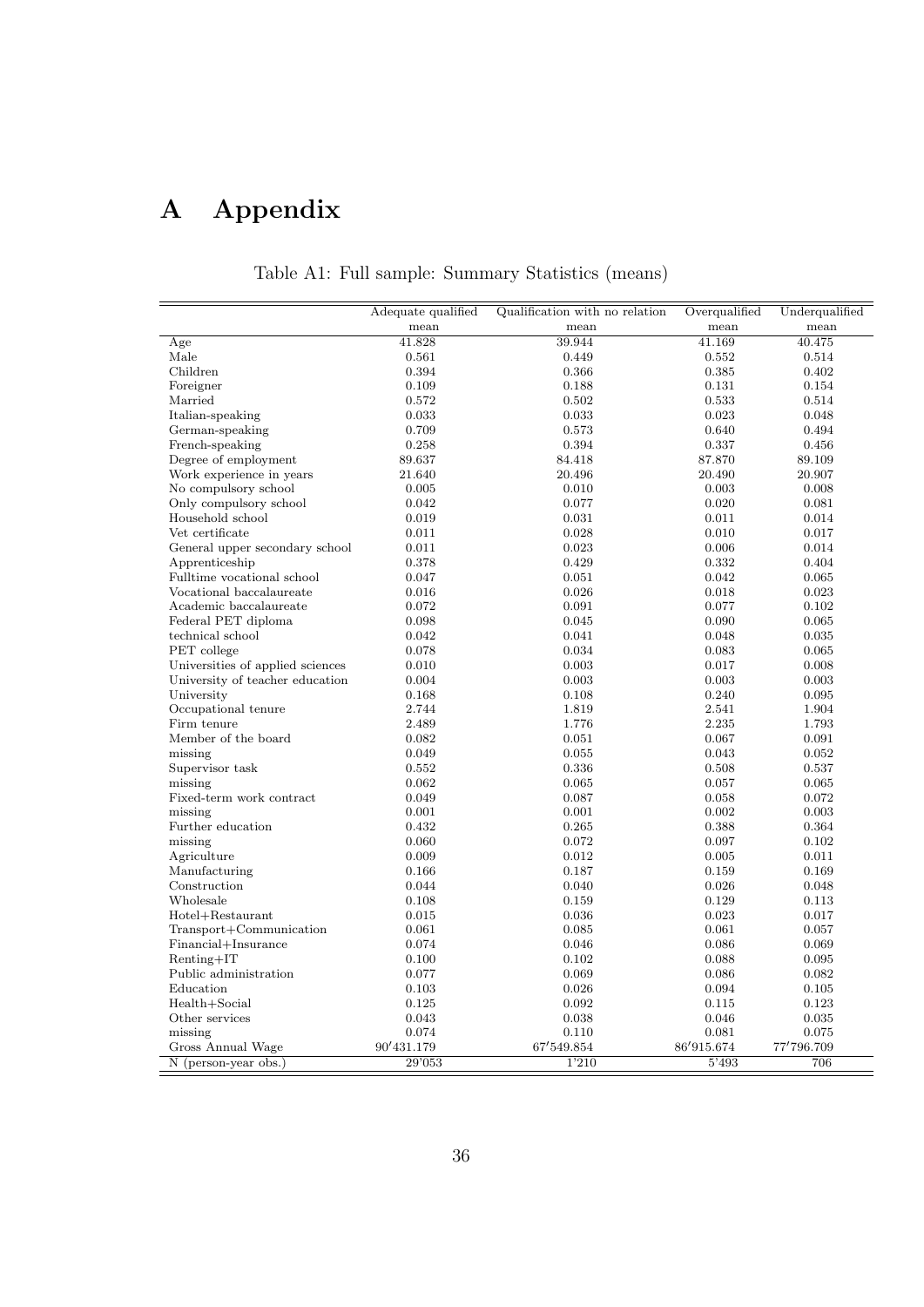|                                  | Adequate qualified | Qualification with no relation | Overqualified | Underqualified |
|----------------------------------|--------------------|--------------------------------|---------------|----------------|
|                                  | mean               | mean                           | mean          | mean           |
| Age                              | 41.436             | 41.135                         | 41.214        | 40.373         |
| Male                             | 0.000              | 0.000                          | 0.000         | 0.000          |
| Children                         | 0.306              | 0.354                          | 0.344         | 0.353          |
| Foreigner                        | 0.101              | 0.190                          | 0.132         | 0.111          |
| Married                          | 0.469              | 0.480                          | 0.464         | 0.397          |
| Italian-speaking                 | 0.032              | 0.021                          | 0.023         | 0.035          |
| German-speaking                  | 0.687              | 0.574                          | 0.653         | 0.469          |
| French-speaking                  | 0.281              | 0.405                          | 0.324         | 0.496          |
| Degree of employment             | 80.242             | 75.909                         | 78.716        | 81.181         |
| Work experience in years         | 21.580             | 21.862                         | 20.705        | 20.965         |
| No compulsory school             | 0.004              | 0.009                          | 0.001         | 0.003          |
| Only compulsory school           | 0.052              | 0.084                          | 0.021         | 0.096          |
| Household school                 | 0.038              | 0.039                          | 0.020         | 0.026          |
| Vet certificate                  | 0.010              | 0.030                          | 0.013         | 0.017          |
| General upper secondary school   | 0.016              | 0.031                          | 0.007         | 0.015          |
| Apprenticeship                   | 0.385              | 0.418                          | 0.337         | 0.373          |
| Fulltime vocational school       | 0.062              | 0.072                          | 0.050         | 0.082          |
| Vocational baccalaureate         | 0.015              | 0.021                          | 0.017         | 0.020          |
| Academic baccalaureate           | 0.110              | 0.096                          | 0.111         | 0.146          |
| Federal PET diploma              | 0.072              | 0.043                          | 0.081         | 0.044          |
| technical school                 | 0.022              | 0.036                          | 0.028         | 0.017          |
| PET college                      | 0.045              | 0.019                          | 0.054         | 0.047          |
| Universities of applied sciences | 0.009              | 0.001                          | 0.015         | 0.012          |
| University of teacher education  | 0.006              | 0.006                          | 0.004         | 0.006          |
| University                       | 0.153              | 0.093                          | 0.239         | 0.096          |
| Occupational tenure              | 2.804              | 1.834                          | 2.432         | 1.907          |
| Firm tenure                      | 2.495              | 1.825                          | 2.063         | 1.761          |
| Member of the board              | 0.044              | 0.030                          | 0.039         | 0.082          |
| missing                          | 0.036              | 0.060                          | 0.029         | 0.041          |
| Supervisor task                  | 0.466              | 0.286                          | 0.426         | 0.481          |
| missing                          | 0.051              | 0.070                          | 0.047         | 0.058          |
| Fixed-term work contract         | 0.055              | 0.075                          | 0.055         | 0.085          |
| missing                          | 0.001              | 0.001                          | 0.002         | 0.003          |
| Further education                | 0.449              | 0.256                          | 0.383         | 0.388          |
| missing                          | 0.065              | 0.072                          | 0.099         | 0.120          |
| Agriculture                      | 0.006              | 0.009                          | 0.002         | 0.003          |
| Manufacturing                    | 0.086              | 0.162                          | 0.093         | 0.099          |
| Construction                     | 0.015              | 0.009                          | 0.005         | 0.012          |
| Wholesale                        | 0.125              | 0.175                          | 0.129         | 0.134          |
| Hotel+Restaurant                 | 0.020              | 0.039                          | 0.029         | 0.015          |
| Transport+Communication          | 0.037              | 0.067                          | 0.037         | 0.035          |
| Financial+Insurance              | 0.067              | 0.031                          | 0.070         | 0.079          |
| $Renting+IT$                     | 0.087              | 0.102                          | 0.091         | 0.064          |
| Public administration            | 0.074              | 0.063                          | 0.090         | 0.093          |
| Education                        | 0.147              | 0.036                          | 0.111         | 0.157          |
|                                  |                    |                                |               |                |
| Health+Social                    | 0.222              | 0.142                          | 0.204         | 0.192          |
| Other services                   | 0.047              | 0.043                          | 0.048         | 0.047          |
| missing                          | 0.069              | 0.120                          | 0.091         | 0.070          |
| Gross Annual Wage                | 79'062.235         | 60'714.255                     | 77'745.163    | 72'204.935     |
| N (person-year obs.)             | 12'767             | 667                            | 2'461         | 343            |

Table A2: Women full sample: Summary Statistics (means)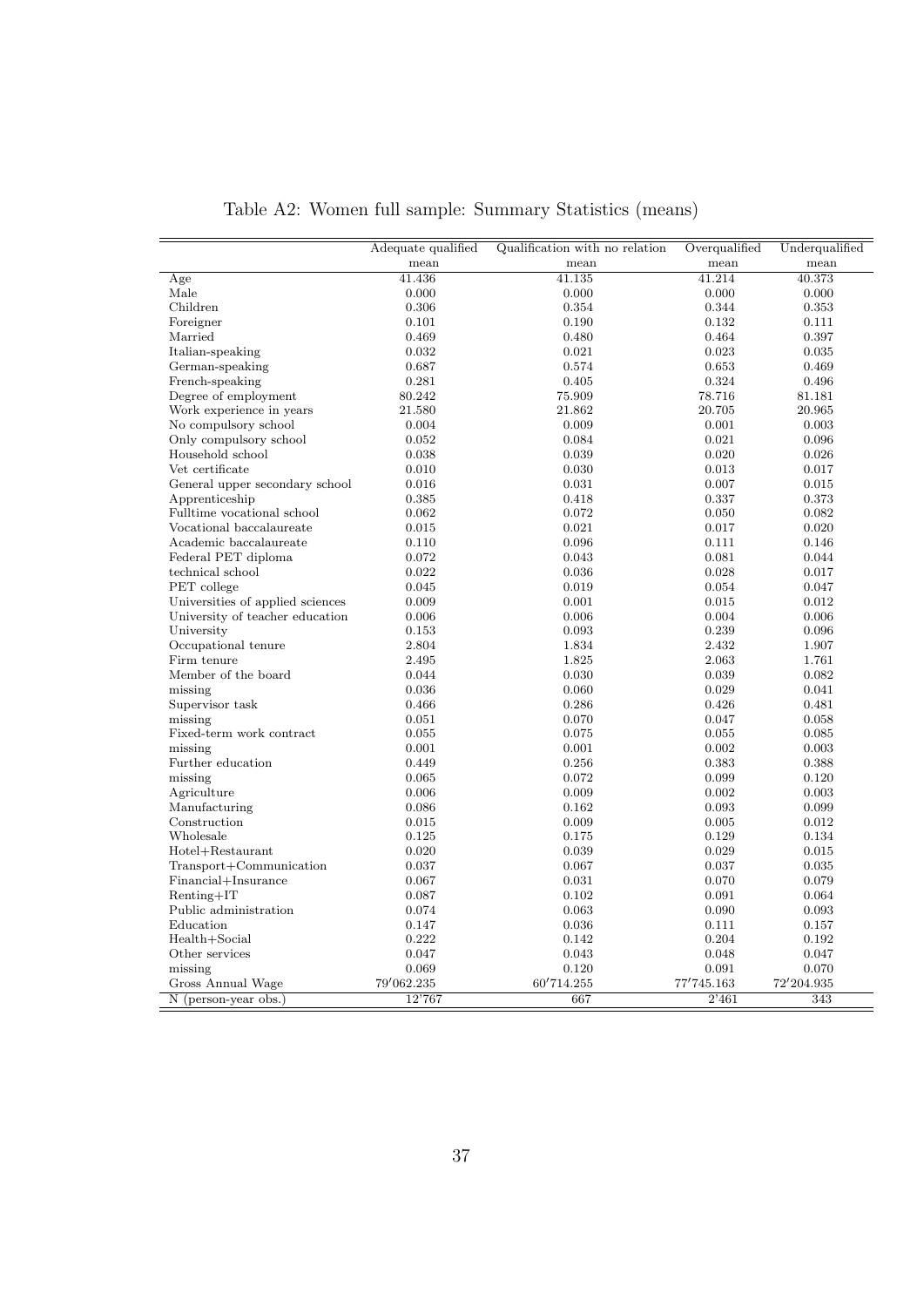|                                  | Adequate qualified | Qualification with no relation | Overqualified  | Underqualified |
|----------------------------------|--------------------|--------------------------------|----------------|----------------|
|                                  | mean               | mean                           | mean           | mean           |
| Age                              | 42.136             | 38.481                         | 41.133         | 40.570         |
| Male                             | 1.000              | 1.000                          | 1.000          | 1.000          |
| Children                         | 0.463              | 0.381                          | 0.419          | 0.449          |
| Foreigner                        | 0.115              | 0.186                          | 0.130          | 0.196          |
| Married                          | 0.653              | 0.529                          | 0.589          | 0.625          |
| Italian-speaking                 | 0.033              | 0.048                          | 0.024          | 0.061          |
| German-speaking                  | 0.727              | 0.571                          | 0.629          | 0.518          |
| French-speaking                  | 0.240              | 0.381                          | 0.347          | 0.419          |
| Degree of employment             | 97.002             | 94.871                         | 95.301         | 96.601         |
| Work experience in years         | 21.687             | 18.818                         | 20.316         | 20.851         |
| No compulsory school             | 0.006              | 0.011                          | 0.004          | 0.014          |
| Only compulsory school           | 0.034              | 0.068                          | 0.019          | 0.066          |
| Household school                 | 0.004              | 0.020                          | 0.004          | 0.003          |
| Vet certificate                  | 0.011              | 0.026                          | 0.007          | 0.017          |
| General upper secondary school   | 0.008              | 0.013                          | 0.005          | 0.014          |
| Apprenticeship                   | 0.372              | 0.442                          | 0.328          | 0.433          |
| Fulltime vocational school       | 0.034              | 0.026                          | 0.036          | 0.050          |
| Vocational baccalaureate         | 0.016              | 0.031                          | 0.018          | 0.025          |
| Academic baccalaureate           | 0.043              | 0.085                          | 0.049          | 0.061          |
| Federal PET diploma              | 0.118              | 0.046                          | 0.098          | 0.085          |
| technical school                 | 0.057              | 0.048                          | 0.065          | 0.052          |
| PET college                      | 0.104              | 0.052                          | 0.107          | 0.083          |
| Universities of applied sciences | 0.010              | 0.006                          | 0.019          | 0.006          |
| University of teacher education  | 0.002              | 0.000                          | 0.001          | 0.000          |
| University                       | 0.180              | 0.127                          | 0.241          | 0.094          |
| Occupational tenure              | 2.697              | 1.801                          | 2.630          | 1.901          |
| Firm tenure                      | 2.485              | 1.716                          | 2.374          | 1.824          |
| Member of the board              | 0.111              | 0.077                          | 0.089          | 0.099          |
| missing                          | 0.058              | 0.048                          | 0.055          | 0.063          |
| Supervisor task                  | 0.619              | 0.396                          | 0.575          | 0.590          |
| missing                          | $\rm 0.071$        | 0.059                          | 0.065          | 0.072          |
| Fixed-term work contract         | 0.045              | 0.101                          | 0.060          | 0.061          |
| missing                          | 0.000              | 0.000                          | 0.001          | 0.003          |
| Further education                | 0.419              | 0.276                          | 0.391          | 0.342          |
| missing                          | 0.056              | 0.072                          | 0.096          | 0.085          |
| Agriculture                      | 0.011              | 0.015                          | 0.008          | 0.019          |
| Manufacturing                    | 0.230              | 0.217                          | 0.213          | 0.234          |
| Construction                     | 0.068              | 0.077                          | 0.043          | 0.083          |
| Wholesale                        | 0.094              |                                |                |                |
|                                  | 0.012              | 0.138<br>0.031                 | 0.130<br>0.018 | 0.094<br>0.019 |
| Hotel+Restaurant                 | 0.080              | 0.107                          |                | 0.077          |
| Transport+Communication          |                    |                                | 0.080          |                |
| Financial+Insurance              | 0.080              | 0.064                          | 0.100          | 0.061          |
| $Renting+IT$                     | 0.111              | 0.101                          | 0.086          | 0.124          |
| Public administration            | 0.078              | 0.076                          | 0.082          | 0.072          |
| Education                        | 0.069              | 0.015                          | 0.081          | 0.055          |
| Health+Social                    | 0.049              | 0.029                          | 0.042          | 0.058          |
| Other services                   | 0.040              | 0.031                          | 0.045          | 0.025          |
| missing                          | 0.078              | 0.098                          | 0.073          | 0.080          |
| Gross Annual Wage                | 99'343.576         | 75'946.436                     | 94'359.152     | 83'080.396     |
| N (person-year obs.)             | 16'286             | 543                            | 3'032          | 363            |

Table A3: Men full sample: Summary Statistics (means)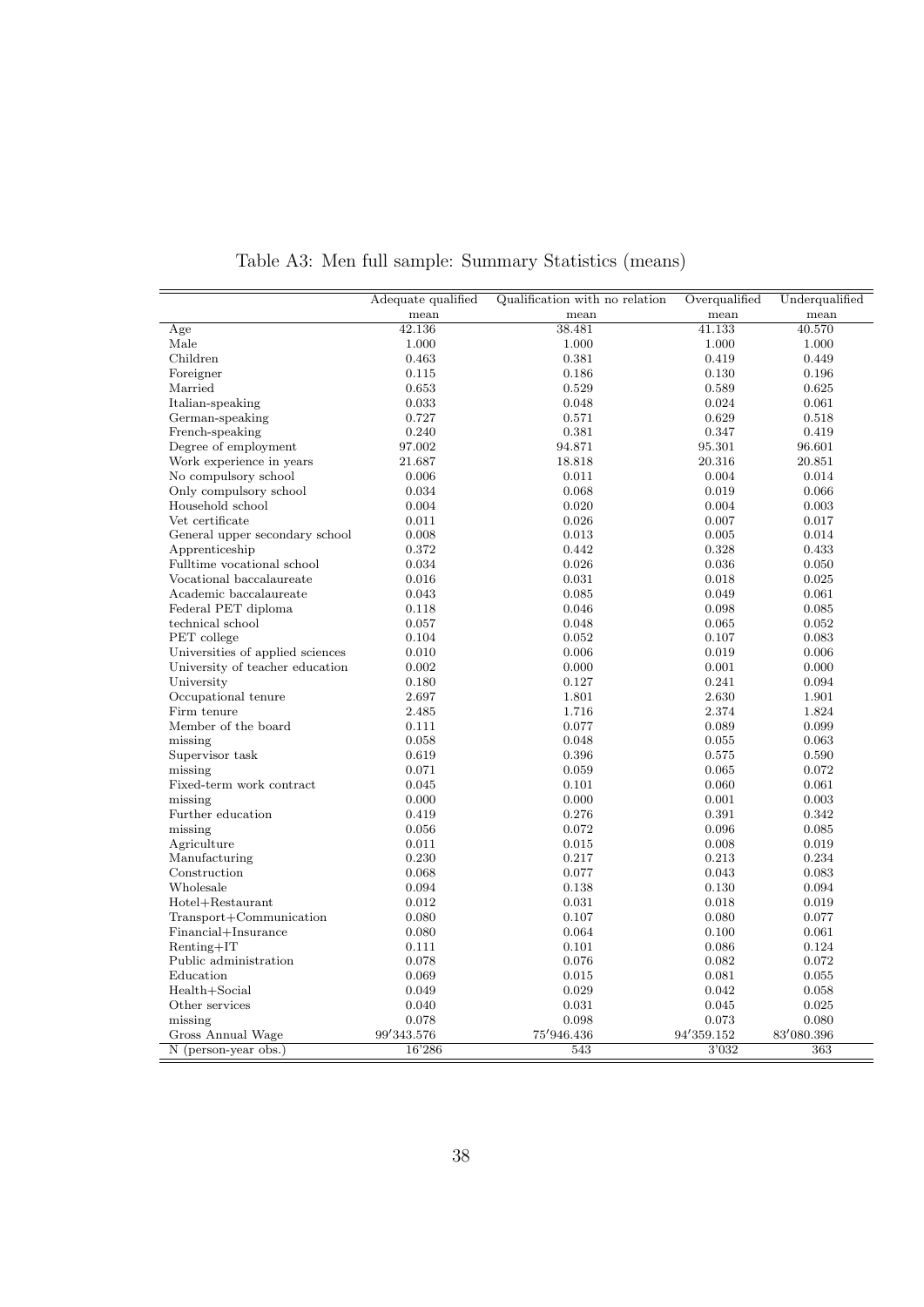|                                       | Adequate qualified | Qualification with no relation | Overqualified | Underqualified |
|---------------------------------------|--------------------|--------------------------------|---------------|----------------|
|                                       | mean               | mean                           | mean          | mean           |
| Age                                   | 43.259             | 42.350                         | 42.794        | 41.533         |
| Male                                  | 0.586              | 0.431                          | 0.595         | 0.571          |
| Children                              | 0.433              | 0.409                          | 0.431         | 0.460          |
| Foreigner                             | 0.084              | 0.103                          | 0.106         | 0.129          |
| Married                               | 0.635              | 0.562                          | 0.612         | 0.599          |
| Italian-speaking                      | 0.038              | 0.031                          | 0.029         | 0.045          |
| German-speaking                       | 0.682              | 0.573                          | 0.622         | 0.436          |
| French-speaking                       | 0.280              | 0.396                          | 0.349         | 0.519          |
| Degree of employment                  | 89.484             | 84.991                         | 87.759        | 89.059         |
| Work experience in years              | 22.832             | 22.589                         | 21.896        | 21.725         |
| No compulsory school                  | 0.002              | 0.007                          | 0.000         | 0.000          |
| Only compulsory school                | 0.014              | 0.020                          | 0.008         | 0.042          |
| Household school                      | 0.017              | 0.035                          | 0.010         | 0.017          |
| Vet certificate                       | 0.007              | 0.031                          | 0.006         | 0.003          |
| General upper secondary school        | 0.012              | 0.024                          | 0.004         | 0.014          |
| Apprenticeship                        | 0.375              | 0.475                          | 0.315         | 0.439          |
| Fulltime vocational school            | 0.057              | 0.072                          | 0.050         | 0.087          |
| Vocational baccalaureate              | 0.012              | 0.022                          | 0.018         | 0.010          |
| Academic baccalaureate                | 0.066              | 0.042                          | 0.060         | 0.094          |
| Federal PET diploma                   | 0.105              | 0.048                          | 0.105         | 0.056          |
| technical school                      | 0.056              | 0.046                          | 0.059         | 0.059          |
| PET college                           | 0.083              | 0.048                          | 0.087         | 0.066          |
| Universities of applied sciences      | 0.005              | 0.004                          | 0.012         | 0.000          |
| University of teacher education       | 0.002              | 0.004                          | 0.002         | 0.000          |
| University                            | 0.188              | 0.123                          | 0.264         | 0.111          |
| Occupational tenure                   | 3.446              | 2.173                          | 3.257         | 2.446          |
| Firm tenure                           | 3.150              | 2.081                          | 2.990         | 2.237          |
| Member of the board                   | 0.091              | 0.072                          | 0.081         | 0.087          |
| missing                               | 0.064              | 0.085                          | 0.056         | 0.084          |
| Supervisor task                       | 0.578              | 0.326                          | 0.525         | 0.544          |
| missing                               | 0.077              | 0.096                          | 0.074         | 0.087          |
| Fixed-term work contract              | 0.039              | 0.070                          | 0.043         | 0.045          |
| missing                               | 0.000              | 0.000                          | 0.002         | 0.003          |
| Further education                     | 0.466              | 0.295                          | 0.414         | 0.383          |
| missing                               | 0.051              | 0.053                          | 0.080         | 0.094          |
| Agriculture                           | 0.007              | 0.007                          | 0.005         | 0.000          |
| Manufacturing                         | 0.156              | 0.184                          | 0.157         | 0.199          |
| Construction                          | 0.036              | 0.031                          | 0.021         | 0.031          |
| Wholesale                             | 0.104              | 0.140                          | 0.126         | 0.105          |
| Hotel+Restaurant                      | 0.012              | 0.037                          | 0.020         | 0.003          |
| Transport+Communication               | 0.065              | 0.079                          | 0.061         | 0.073          |
| Financial+Insurance                   | 0.082              | 0.059                          | 0.090         | 0.070          |
|                                       |                    |                                |               |                |
| $Renting+IT$<br>Public administration | 0.102              | 0.090                          | 0.085         | 0.115          |
|                                       | 0.092              | 0.098                          | 0.083         | 0.080          |
| Education                             | 0.103              | 0.026                          | 0.105         | 0.087          |
| Health+Social                         | 0.118              | 0.081                          | 0.119         | 0.105          |
| Other services                        | 0.049              | 0.048                          | 0.046         | 0.038          |
| missing                               | 0.074              | 0.120                          | 0.082         | 0.094          |
| Gross Annual Wage                     | 95'034.745         | 73'275.331                     | 91'968.357    | 82'074.205     |
| N (person-year obs.)                  | 13'024             | 457                            | 2'484         | 287            |

Table A4: Bio subsample: Summary Statistics (means)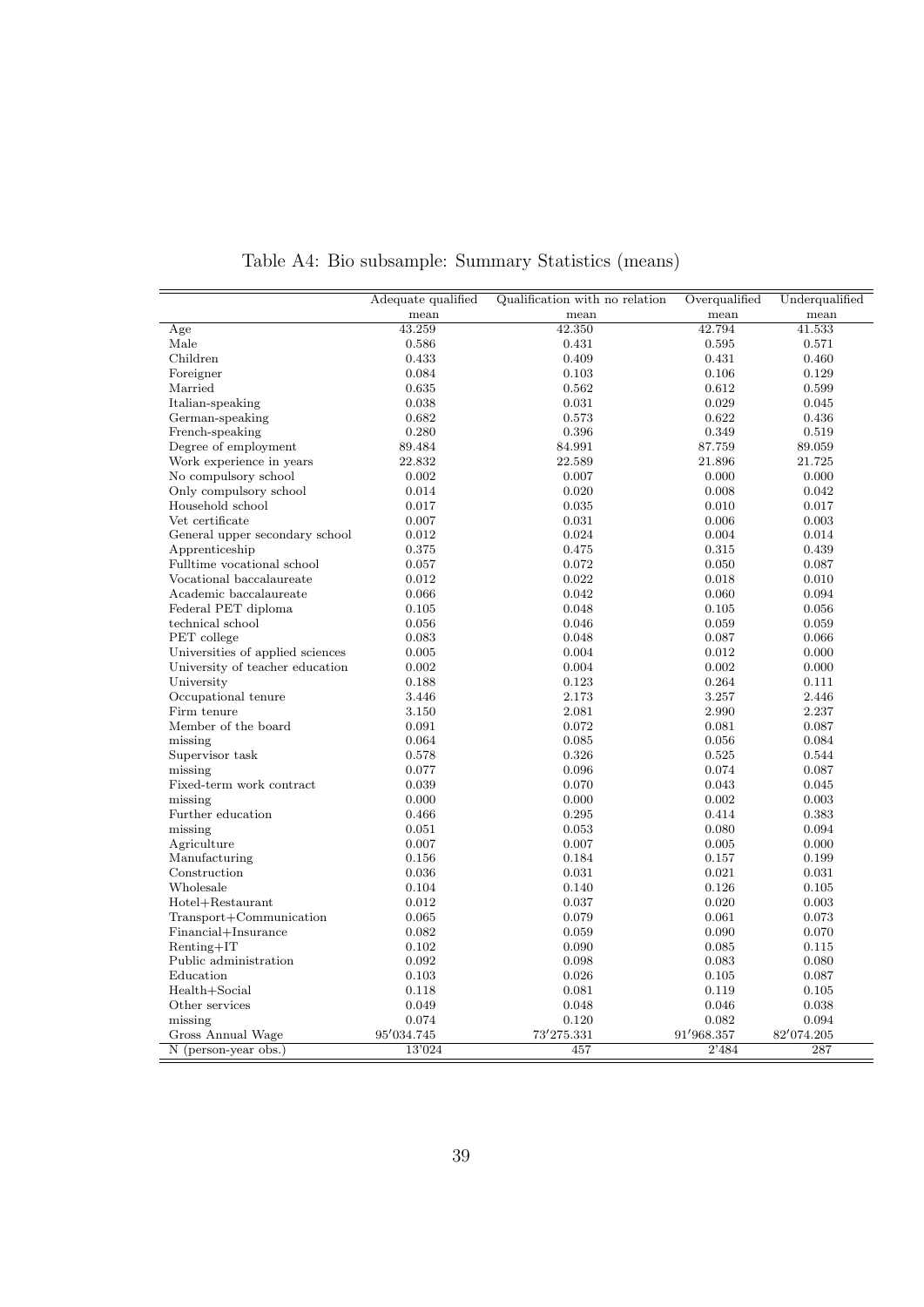|                                  | Adequate qualified<br>mean | Qualification with no relation<br>mean | Overqualified<br>mean | Underqualified<br>mean |
|----------------------------------|----------------------------|----------------------------------------|-----------------------|------------------------|
| Age                              | 42.932                     | 43.188                                 | 42.240                | 41.146                 |
| Male                             | 0.000                      | 0.000                                  | 0.000                 | 0.000                  |
| Children                         | 0.324                      | 0.373                                  | 0.369                 | 0.431                  |
|                                  |                            |                                        |                       |                        |
| Foreigner                        | 0.078                      | 0.092                                  | 0.107                 | 0.073                  |
| Married                          | 0.500                      | 0.504                                  | 0.487                 | 0.496                  |
| Italian-speaking                 | 0.040                      | 0.023                                  | 0.030                 | 0.016                  |
| German-speaking                  | 0.647                      | 0.565                                  | 0.650                 | 0.415                  |
| French-speaking                  | 0.314                      | 0.412                                  | 0.320                 | 0.569                  |
| Degree of employment             | 78.636                     | 77.504                                 | 76.516                | 78.943                 |
| Work experience in years         | 22.930                     | 23.708                                 | 21.633                | 21.805                 |
| No compulsory school             | 0.001                      | 0.008                                  | 0.001                 | 0.000                  |
| Only compulsory school           | 0.018                      | 0.023                                  | 0.005                 | 0.057                  |
| Household school                 | 0.038                      | 0.058                                  | 0.022                 | 0.033                  |
| Vet certificate                  | 0.008                      | 0.050                                  | 0.014                 | 0.008                  |
| General upper secondary school   | 0.015                      | 0.042                                  | 0.006                 | 0.024                  |
| Apprenticeship                   | 0.402                      | 0.454                                  | 0.342                 | 0.423                  |
| Fulltime vocational school       | 0.080                      | 0.085                                  | 0.065                 | 0.122                  |
| Vocational baccalaureate         | 0.011                      | 0.019                                  | 0.019                 | 0.008                  |
| Academic baccalaureate           | 0.110                      | 0.031                                  | 0.098                 | 0.163                  |
| Federal PET diploma              | 0.084                      | 0.062                                  | 0.091                 | 0.033                  |
| technical school                 | 0.026                      | 0.042                                  | 0.022                 | 0.024                  |
| PET college                      | 0.036                      | 0.015                                  | 0.043                 | 0.016                  |
| Universities of applied sciences | 0.005                      | 0.004                                  | 0.009                 | 0.000                  |
| University of teacher education  | 0.003                      | 0.008                                  | 0.006                 | 0.000                  |
| University                       | 0.161                      | 0.100                                  | 0.258                 | 0.089                  |
| Occupational tenure              | 3.578                      | 2.150                                  | 3.118                 | 2.626                  |
| Firm tenure                      | 3.213                      | 2.092                                  | 2.703                 | 2.407                  |
| Member of the board              | 0.055                      | 0.050                                  | 0.039                 | 0.098                  |
| missing                          | 0.049                      | 0.100                                  | 0.041                 | 0.065                  |
| Supervisor task                  | 0.495                      | 0.292                                  | 0.432                 | 0.472                  |
| missing                          | 0.065                      | 0.108                                  | 0.063                 | 0.073                  |
| Fixed-term work contract         | 0.044                      | 0.065                                  | 0.043                 | 0.049                  |
| missing                          | 0.000                      | 0.000                                  | 0.003                 | 0.000                  |
| Further education                | 0.490                      | 0.304                                  | 0.408                 | 0.398                  |
| missing                          | 0.055                      | 0.050                                  | 0.085                 | 0.081                  |
| Agriculture                      | 0.005                      | 0.012                                  | 0.000                 | 0.000                  |
| Manufacturing                    | 0.080                      | 0.165                                  | 0.085                 | 0.130                  |
| Construction                     | 0.015                      | 0.004                                  | 0.007                 | 0.016                  |
| Wholesale                        | 0.122                      | 0.162                                  | 0.128                 | 0.114                  |
| Hotel+Restaurant                 | 0.016                      | 0.023                                  | 0.035                 | 0.008                  |
| Transport+Communication          | 0.033                      | 0.069                                  | 0.028                 | 0.041                  |
| Financial+Insurance              | 0.072                      | 0.046                                  | 0.073                 | 0.065                  |
| $Renting+IT$                     | 0.080                      | 0.100                                  | 0.080                 | 0.114                  |
| Public administration            | 0.089                      | 0.081                                  | 0.086                 | 0.089                  |
| Education                        | 0.148                      | 0.027                                  | 0.117                 | 0.138                  |
| Health+Social                    | 0.220                      | 0.115                                  | 0.216                 | 0.146                  |
| Other services                   | 0.057                      | 0.065                                  | 0.051                 | 0.057                  |
| missing                          | 0.063                      | 0.131                                  | 0.092                 | 0.081                  |
| Gross Annual Wage                | 82'063.445                 | 65'877.034                             | 78'568.374            | 74'580.045             |
|                                  |                            | 260                                    |                       | 123                    |
| N (person-year obs.)             | 5'388                      |                                        | 1'007                 |                        |

Table A5: Women bio subsample: Summary Statistics (means)